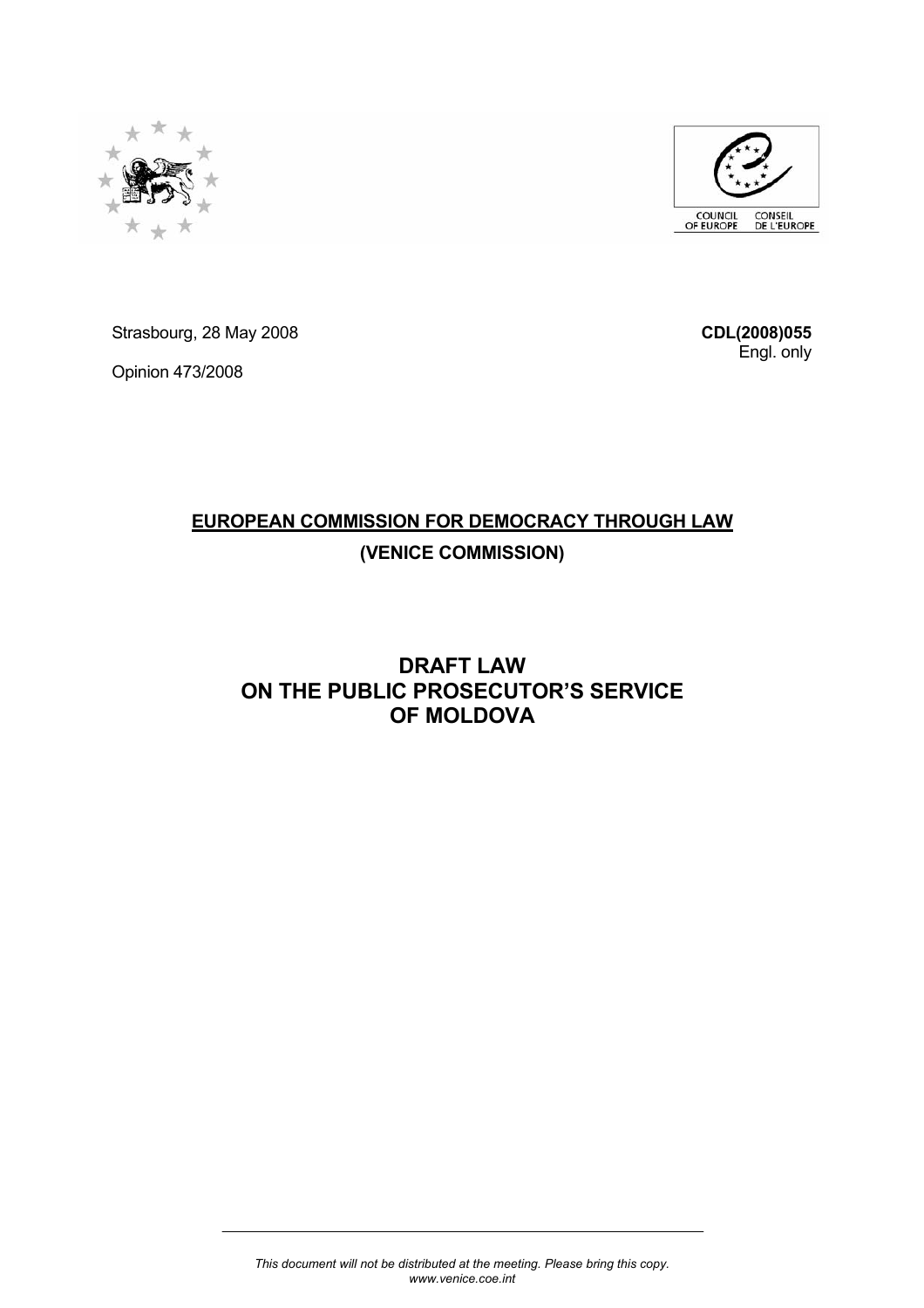# **Title I ORGANIZATION OF THE PUBLIC PROSECUTOR'S SERVICE**

**Chapter I** General provisions

**Chapter II** Competency and field of work of the Public Prosecutor's Service SECTION 1 Competency of the Public Prosecutor's Service

SECTION 2 Conducting and carrying out criminal investigation

SECTION 3 Participation of the prosecutor in the administration of justice

SECTION 4 Reactionary acts of the prosecutor

**Chapter III** The structure of the Public Prosecutor's Service and the personnel of prosecutor's offices

# **TITLE II THE STATUS OF THE PROSECUTOR**

**Chapter IV** Incompatibilities and prohibitions in the exercise of the function of prosecutor **Chapter V** The promotion of a candidate to the post of prosecutor. The appointment of the prosecutor

**Chapter VI** Awarding classification degrees and special military ranks to prosecutors

**Chapter VII** The rights and obligations of prosecutors

**Chapter VIII** Guaranteeing prosecutor's autonomy

**Chapter IX** Stimulation, disciplinary and patrimonial liability of prosecutors

**Chapter X** Transfer, delegation, secondment, suspension and dismissal of the prosecutor

**Chapter XI** State protection of prosecutors, their material and social security

## **TITLE III CONSULTATIVE AND SELF-ADMINISTRATION BODIES OF THE PUBLIC PROSECUTOR'S SERVICE**

**Chapter XII** The board of the Public Prosecutor's Service

SECTION 1 General provisions

SECTION 2 Competences and appointment of Board's members

**Chapter XIII** The Superior Council of Prosecutors

SECTION 1 General provisions

SECTION 2 The status of a member of the Superior Council of Prosecutors

SECTION 3 Organization of the activity of the Superior Council of Prosecutors

**Chapter XIV** The Disciplinary Board

SECTION 1 General Provisions

SECTION 2 Disciplinary Board's attributions and method of operation

**Chapter XV** The Qualification Board

SECTION 1 General Provisions

SECTION 2 Qualification Board's attributions and method of operation

SECTION 3 The capacity exam

SECTION 4 The assessment exam

**Chapter XVI** Election of members of Superior Council of Prosecutors, Qualification Board and Disciplinary Board

## **TITLE IV AUXILIARY PERSONNEL AND THE BUDGET OF THE PUBLIC PROSECUTOR'S SERVICE**

**Chapter XVII** The specialized auxiliary and technical personnel

**Chapter XVIII** The budget of the Public Prosecutor's Service, organization of the activity of prosecutor's offices

## **TITLE IV FINAL PROVISIONS**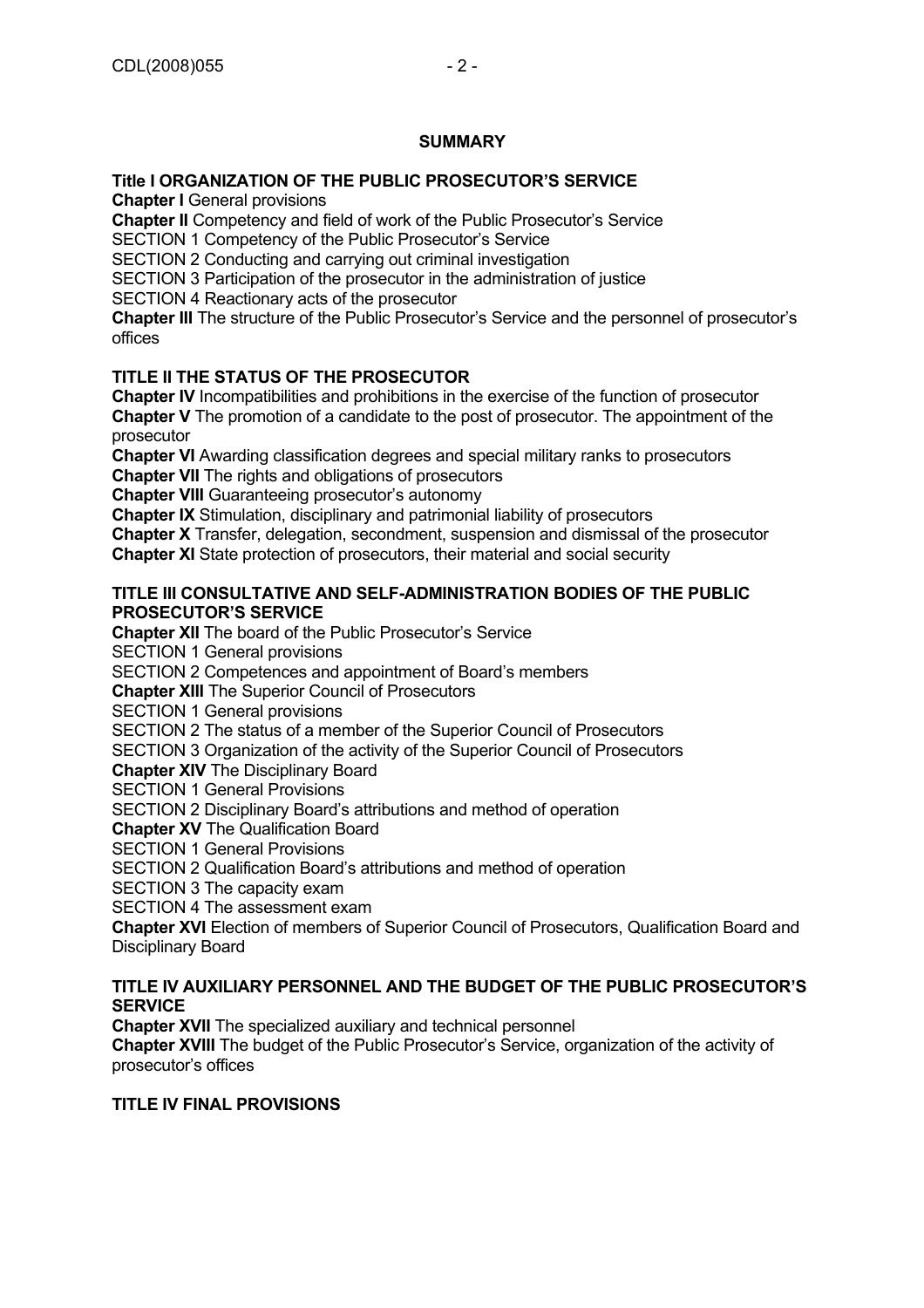The Parliament hereby adopts the present organic law.

## **TITLE I ORGANIZATION OF THE PUBLIC PROSECUTOR'S SERVICE**

#### **Chapter I GENERAL PROVISIONS**

#### **Article 1.** The Public Prosecutor's Service

The Public Prosecutor's Service is an institution which represents the general interests of the society and protects the law and order and the citizens' rights and freedoms, carries out guiding of criminal prosecution and exercises it directly, represents the accusation in courts, in accordance with the law.

**Article 2.** Principles upon which the activity of the Public Prosecutor's Service is organised

(1) The Public Prosecutor's Service is carrying out its activities in accordance with the law.

(2) Activity of the Public Prosecutor's Service is transparent and is built upon the presumption of guaranteeing the access of the society and mass-media to the information related to this activity, with exceptions provided by law.

(3) The principle of independence excludes the possibility of subordination of the Public Prosecutor's Service to the authority of legislative and executive powers, as well as the influences and interferences of other bodies and authorities of the state in the activity of the Public Prosecutor's Service.

 (4) Prosecutors organise and exercise their activity on the basis of the principle of autonomy, which allows them to take decisions by their own with regard to files and cases under their examination.

(5) Within the activity of the Public Prosecutor's Service, internal hierarchical control and judicial control are principles that ensure the exercise by hierarchically superior prosecutor of the right to verify the correctness and legality of the activity and decisions adopted by hierarchically inferior prosecutor, as well as the possibility of contesting the prosecutor's decisions and actions of procedural character with a court of law.

**Article 3.** The legal framework for the activity of the Public Prosecutor's Service

The activity of the Public Prosecutor's Service is governed by the Constitution of the Republic of Moldova, by the present law, by other legislative acts, as well as by norms of the international law.

## **Article 4.** The prosecutor

The prosecutor is an official person by whom the Public Prosecutor's Service exercises its competences.

#### **Chapter II**

## **COMPETENCY AND FIELD OF WORK OF THE PUBLIC PROSECUTOR'S SERVICE**

#### **SECTION 1 Competency of the Public Prosecutor's Service**

**Article 5.** Competences of the Public Prosecutor's Service

- (1) The Public Prosecutor's Service:
- a) in the name of the society and in public interest, ensures the enforcement of the law, protects the legal order and the citizens' rights and freedoms, when the violation thereof calls for a penal sanction;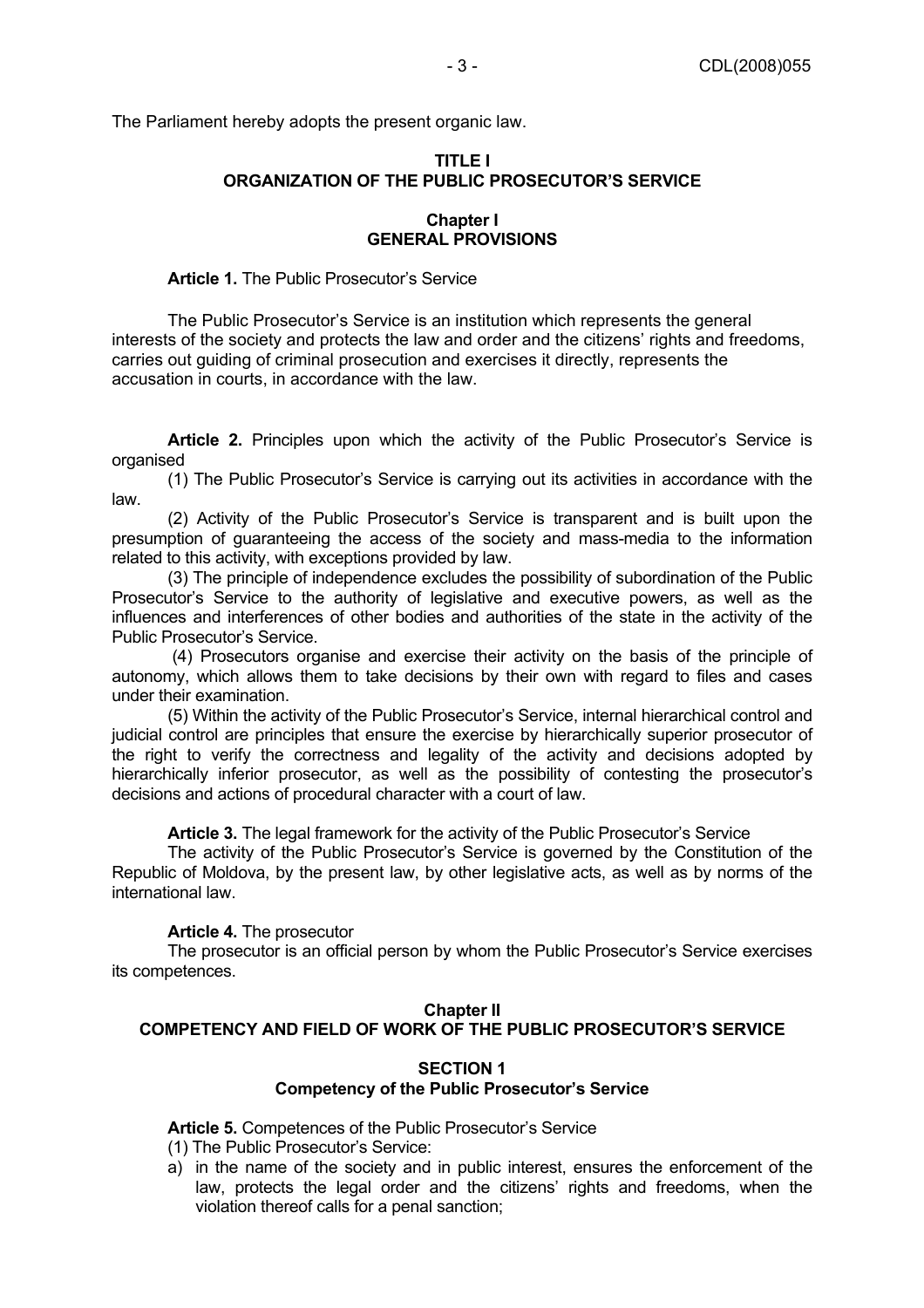- b) conducts and carries out the criminal investigation;
- c) represents the accusation in the courts of law;
- d) participates, under the law, in court trials on civil and on cases of administrative offence, where court proceedings have been instituted on its initiative;
- e) ensures the legal assistance and the international cooperation in its sphere of activity;
- f) implements the national penal policy;
- g) ensures the efficient protection of witnesses and victims of crimes;
- h) initiates civil actions, in cases set forth in the law;
- i) controls the observance of laws in the places of preliminary and remand detention;
- j) exercises control over execution of laws in the Armed Forces
- k) exercises control over the execution of judicial decisions on criminal cases.
- (2) By law can be provided for other competencies of the Public Prosecutor's Service

#### **Article 6.** Competences of the prosecutor

(1) In order to exercise competences of the Public Prosecutor's Service, the prosecutor is entitled to:

- a) demand from legal entities, irrespective of their type of ownership, as well as from individuals the submission of documents, materials, statistical data, other information;
- b) assign the competent authorities to execute controls, audits of the activities displayed by the enterprises and other legal entities, irrespective of their type of ownership; to ensure the participation of corresponding experts in order to clarify certain problems appearing in exercising his/her competencies; assign the carrying out of expertises, verification of materials, information, communications received by Public Prosecutor's Service, with submission of the obtained results to the prosecutor;
- c) summon any official person or citizen and demand verbal or written explanations with the purpose of carrying out criminal prosecution or on infringements of fundamental human rights and freedoms, and violations of legal order;
- d) freely enter the offices of state institutions, enterprises, irrespective of their type of property, as well as of other legal entities, and to have access to their documents and materials.
- (2) The competences of the prosecutor can be broadened or limited only by law.

## **SECTION 2 Conducting and carrying out criminal investigation**

**Article 7.** Prosecutor's attributions during investigations aimed at discovering actions that shall be subject to penal sanction

In the course of examining the notifications, petitions and materials submitted to the Public Prosecutor's Service by natural and legal persons, as well as in cases of self-notification resulted from *ex officio* investigations, the prosecutor, within the limits of his/her competency, shall investigate the case with a view to finding the existence or non-existence of a violation of law which calls for a person to be held criminally responsible, with a view to identifying the guilty persons and, depending upon the results of the investigation, shall decide on the initiation of criminal prosecution or on taking other measures of response to the law infringements found.

**Article 8.** Prosecutor's attributions in carrying out criminal investigations

The prosecutor carries out the criminal investigation in the name of the state, on the crimes prescribed by the Criminal Procedure Code as falling within his/her competency, and if necessary, the prosecutor may carry out or take over the criminal investigation on any criminal case.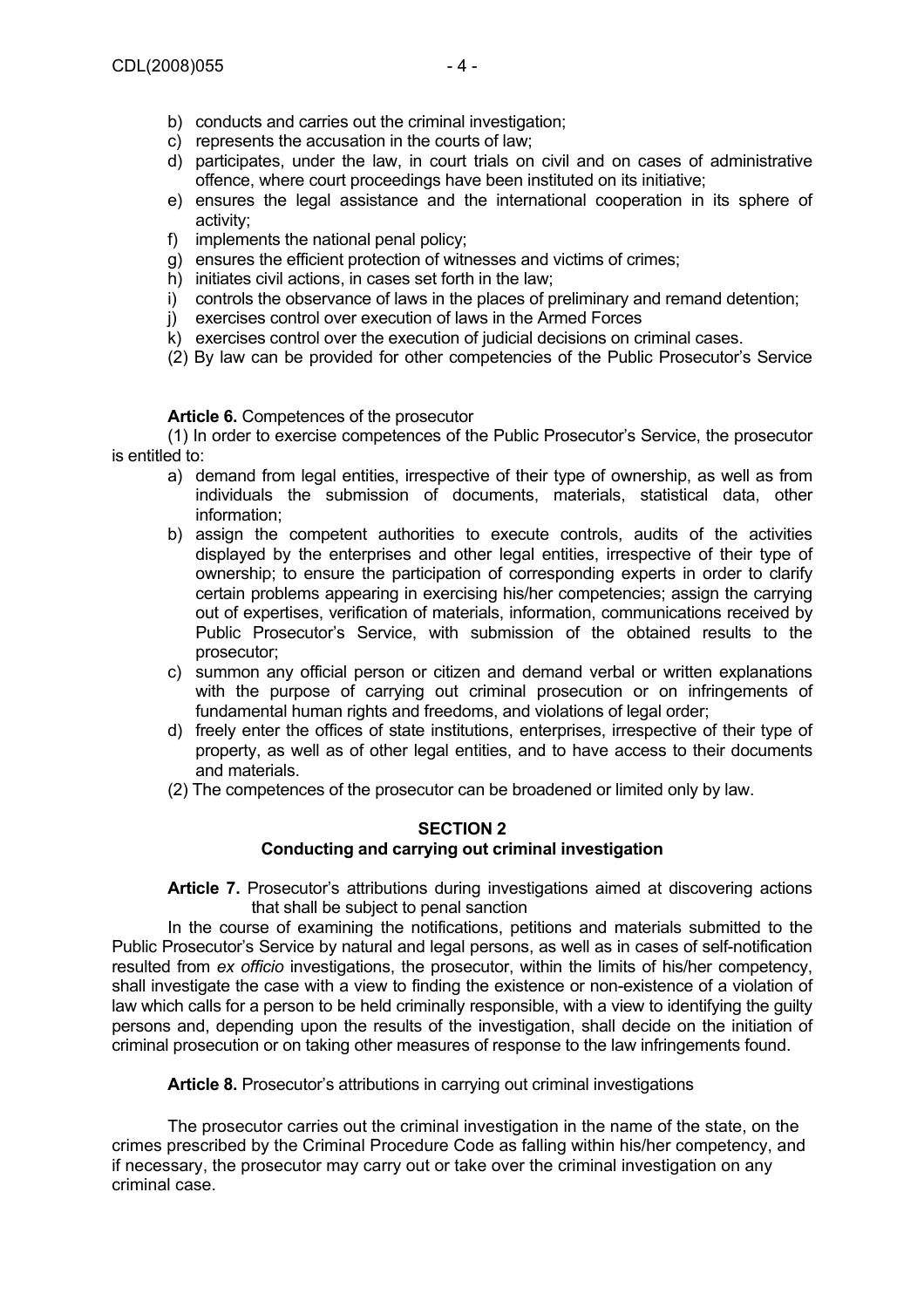**Article 9.** Prosecutor's attributions in conducting criminal investigations

(1) For the purpose of ensuring a proper application of criminal law by the criminal investigation bodies, by the fact-finding and operative investigations bodies, the prosecutor shall conduct the criminal investigation and shall control the actions of said bodies in relation to their compliance with due procedures as provided for in the criminal procedure law, in other normative acts, as well as in international acts.

- (2) With a view to exercising this function, the prosecutor has the right to:
- a) exercise the attributions provided for by the Criminal Procedure Code;
- b) issue mandatory instructions to the criminal investigation bodies, to the fact-finding and to the operative investigations bodies on the issues concerning the efficiency of combating and preventing crime, the application of legislation, as well as on other aspects of this activity;
- c) initiate the sanctioning of violations concerning the non-fulfilment or inappropriate fulfilment of professional duties by the criminal investigation officers or by officers from the fact-finding and from the operative investigations bodies;

 (3) The Prosecutor General and lower level prosecutors shall coordinate the crimecombating activity of the criminal investigation authorities, of the fact-finding and of the operative investigations bodies. To ensure the coordination of activities of the abovementioned bodies, the prosecutors:

- a) plan joint actions to fulfil their attributions;
- b) convoke coordinating meetings;
- c) form working groups;
- d) identify the assessment criteria for the activity of the criminal investigation bodies as well as movement of criminal cases, require statistical data and necessary information of other nature;
- e) exercise other attributions provided for by the law.

#### **Article 10.** Applying alternative measures to criminal prosecution

The prosecutor may decide, in the course of criminal investigations, on the exemption from criminal liability of the person, who has committed an act which contains elements of a crime, for opportunity reasons, and in accordance with the Criminal Code and the Criminal Procedure Code.

**Article 11.** Implementing the national penal policy

Aiming at a unitary implementation of the state penal policy, the prosecutor shall act to prevent and combat criminality, shall analyze the factors which generate or facilitate crimes, shall draft and present proposals for eliminating them, as well as for improving the existing legislation.

**Article 12.** Ensuring of the effective protection of victims of crimes

In order to ensure the effective protection of victims of crimes, the prosecutor is obliged to:

- a) take measures, envisaged by the law, in order to restore citizens' legitimate rights that were infringed through illegal actions of the criminal investigation bodies;
- b) demand from the criminal investigation bodies to take measures in order to protect the life and ensure safety of injured parties, witnesses and members of their families, as well as of other persons, who offer assistance to the criminal procedure, or to make sure that such measures have already been taken.

## **SECTION 3**

## **Participation of the prosecutor in the administration of justice**

**Article 13.** Prosecutor's attributions in the administration of justice on criminal cases Within the limits of his/her attributions, the prosecutor submits criminal cases to the courts for examination, represents the state accusation on all criminal cases based on the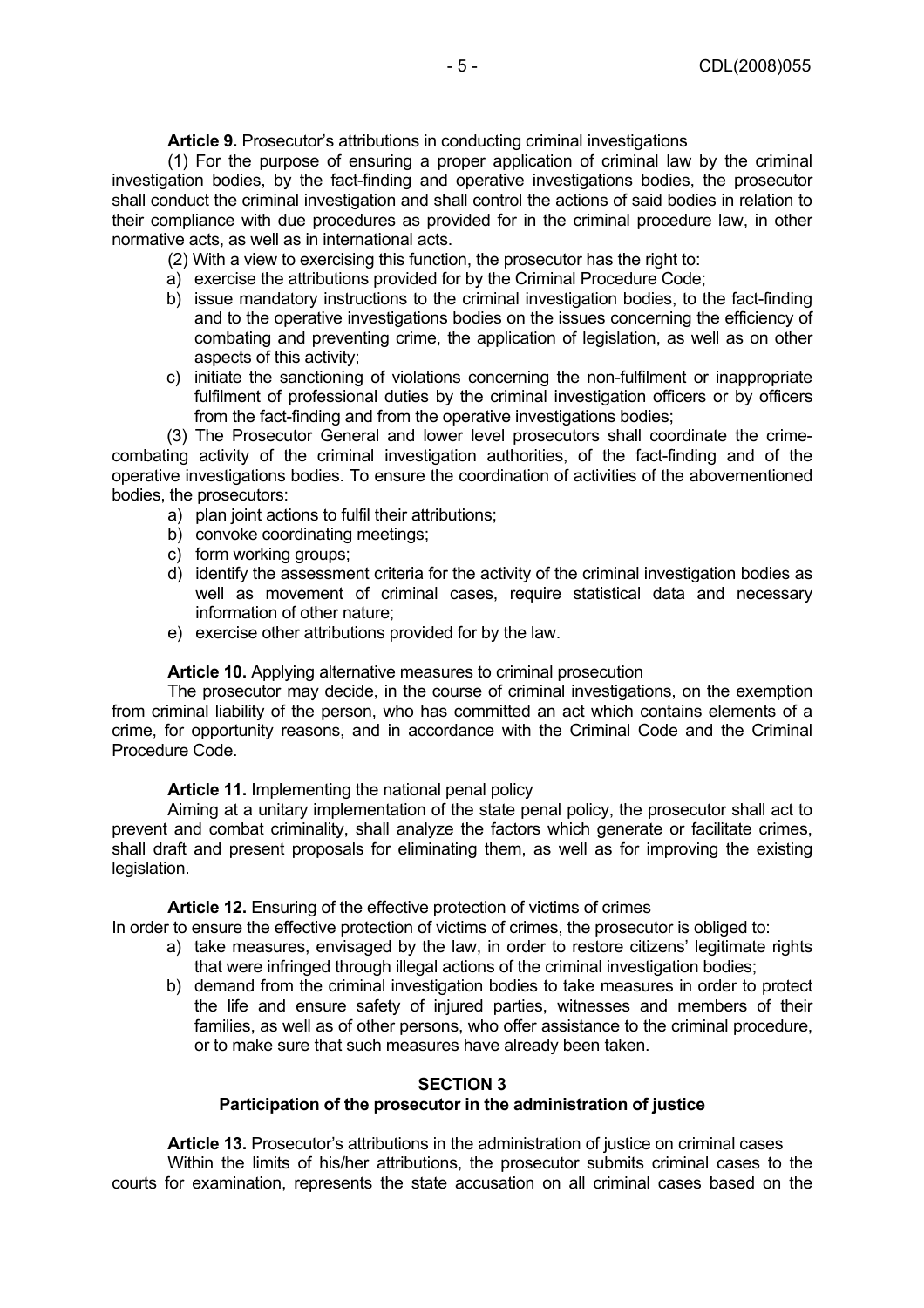principle of adversarial proceedings, lodges appeals against judicial decisions, in accordance with the law.

**Article 14**. Prosecutor's attributions in the administration of justice on civil cases

The prosecutor participates, according to the law, in the examination of civil and administrative cases, as a party to the case, where the proceedings were launched on his/her initiative.

**Article 15.** Exercising control over the enforcement of judicial decisions

The prosecutor shall exercise, according to the law, control over the observance of the legislation in the process of enforcement of judicial decisions on criminal cases, as well as in civil and administrative cases initiated by him/her.

**Article 16.** Exercising control over the observance of laws in places of detention

(1) In accordance with the procedure set by the law, the prosecutor shall exercise control over the legality of holding persons in places of preliminary detention, in penitentiaries and in other institutions where coercive measures are enforced, inclusively in hospitals in cases of fulfilment of compulsory psychiatric treatment.

(2) If the prosecutor discovers an illegal holding of a person in one of the institutions mentioned in paragraph (1), the person shall be immediately released on the basis of an ordinance issued by the prosecutor.

## **SECTION 4 Reactionary acts of the prosecutor**

## **Article 17.** Reactionary acts of the prosecutor

When carrying out investigations aimed at the discovery of breaches of law which shall be subjected to penal sanctions, when carrying out and conducting criminal investigations, when applying alternative measures to criminal prosecution, when implementing the national penal policy and ensuring the protection of witnesses and victims of crimes, as well as while participating in the process of administration of justice, the prosecutor has the right, within the limits of his/her competency, to adopt ordinances, to prepare case-files and indictments, to institute and to put forward notifications, civil actions, recourses and appeals.

**Article 18.** Prosecutor's ordinance, case-file and indictment

 (1) In cases envisaged by the Criminal Procedure Code, the prosecutor shall dispose through an ordinance or case-file the carrying out of actions or of procedural measures within the limits of his/her competency.

 (2) After the presentation of criminal investigation materials by the criminal investigation bodies, or upon the termination of the criminal investigation carried out by the prosecutor, he/she shall prepare the indictment, with which the case shall be brought before the court.

(3) The prosecutor can initiate an administrative case and apply an administrative sanction, according to the provisions of the Code of Administrative Offence, of the Criminal Code and of the Criminal Procedure Code.

**Article 19.** The notification of the prosecutor

 (1) In the course of exercising his/her attributions, in cases when the prosecutor considers that the illegal act could bring about other measures or sanctions than those provided for by the criminal law, he/she shall notify the authority or the competent official person, with a view to:

- a) eliminating the violations of law, removing the factors and conditions which favoured them;
- b) sanctioning the violations committed by criminal investigation officers, by officers of the fact-finding authorities, with exception of instruction judges, and by officers of the operative investigation bodies, or sanctioning the non-fulfilment or inappropriate fulfilment of their professional duties in the course of criminal investigations: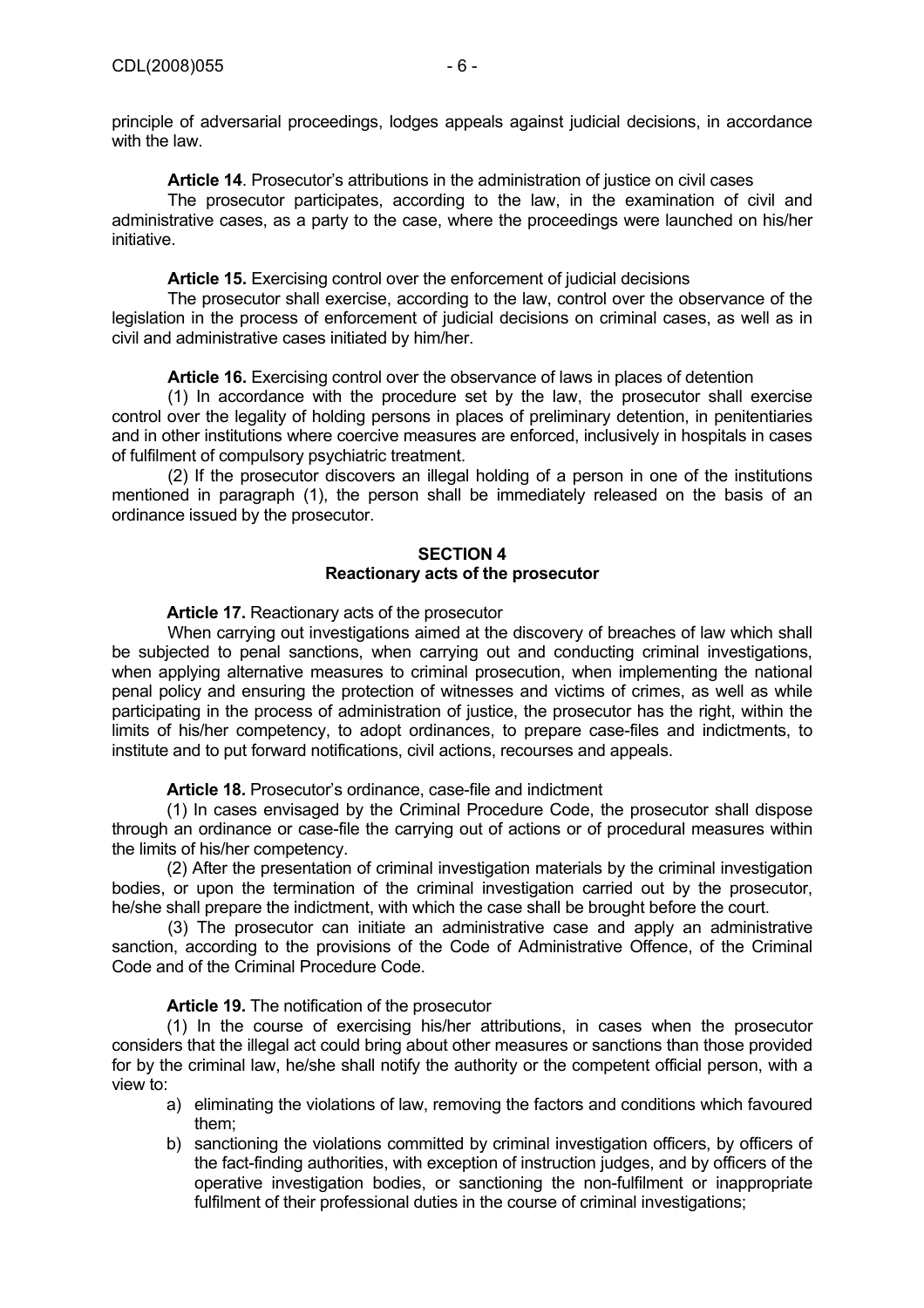c) lifting the immunity of certain persons and holding them accountable as prescribed by the law.

 (2) The notification on eliminating violations of law shall be directed by the prosecutor to the respective institution or to the responsible official person for immediate examination.

(3) The respective institution or the responsible official person shall take specific measures to eliminate the breaches of law mentioned in the notification, to eliminate the factors and conditions which favoured them, to apply sanctions prescribed by law, or to stimulate a person, and shall inform the prosecutor in written form of such actions within one month from the receipt of the notification.

#### **Article 20.** The civil action

 (1) In the course of penal proceedings, the Prosecutor is entitled to initiate civil proceedings against the accused, the defendant or the person who is materially liable for the act of the accused or of the defendant:

- a) to secure the interests of the injured party, who is in a state of impossibility or dependence on the accused, defendant, or who, for other reasons, cannot exercise himself or herself the right to institute a civil action:
- b) to secure the interests of the state.

(2) The Prosecutor initiates civil proceedings in the courts, when it is necessary to secure protection of legitimate rights, freedoms and interests of the juveniles, of the elderly persons and of the disabled persons, as well as of the persons, who, due to their state of health, are not able to address the court by themselves, or to secure interests of the state and of the society, according to the procedure established by the Civil Procedure Code.

**Article 21.** The recourse and appeal of the prosecutor

 (1) The Prosecutor can declare appeal or recourse against court decisions he/she considers to be illegal or ungrounded.

(2) When in the course of exercising his/her attributions the prosecutor discovers illegal acts issued by an official authority or by an official person, through which citizens' rights and freedoms are violated, the prosecutor is entitled to react against those acts through a recourse.

 (3) The recourse shall be examined by the respective official authority or person within 10 days from the day of receipt, and in case of a collegial body – at the first sitting. The prosecutor shall immediately be notified, in written form, of the results of the examination of the recourse.

(4) In case of an ungrounded rejection or failure to examine the recourse, the prosecutor is entitled to denounce the legal act at the court of law, so as to declare it null and void.

#### **Article 22.** Application to the Constitutional Court

The Prosecutor General is entitled to apply to the Constitutional Court and ask for a ruling on the constitutionality of laws, on decrees of the President of the Republic of Moldova, and on Governmental decisions and ordinances.

## **Chapter III THE STRUCTURE OF THE PUBLIC PROSECUTOR'S SERVICE AND THE PERSONNEL OF PROSECUTOR'S OFFICES**

**Article 23.** The system of the Public Prosecutor's Service

(1) The Public Prosecutor's Service is an integrated, centralized **and hierarchic**  system, which includes:

a) the General Prosecutor's Office;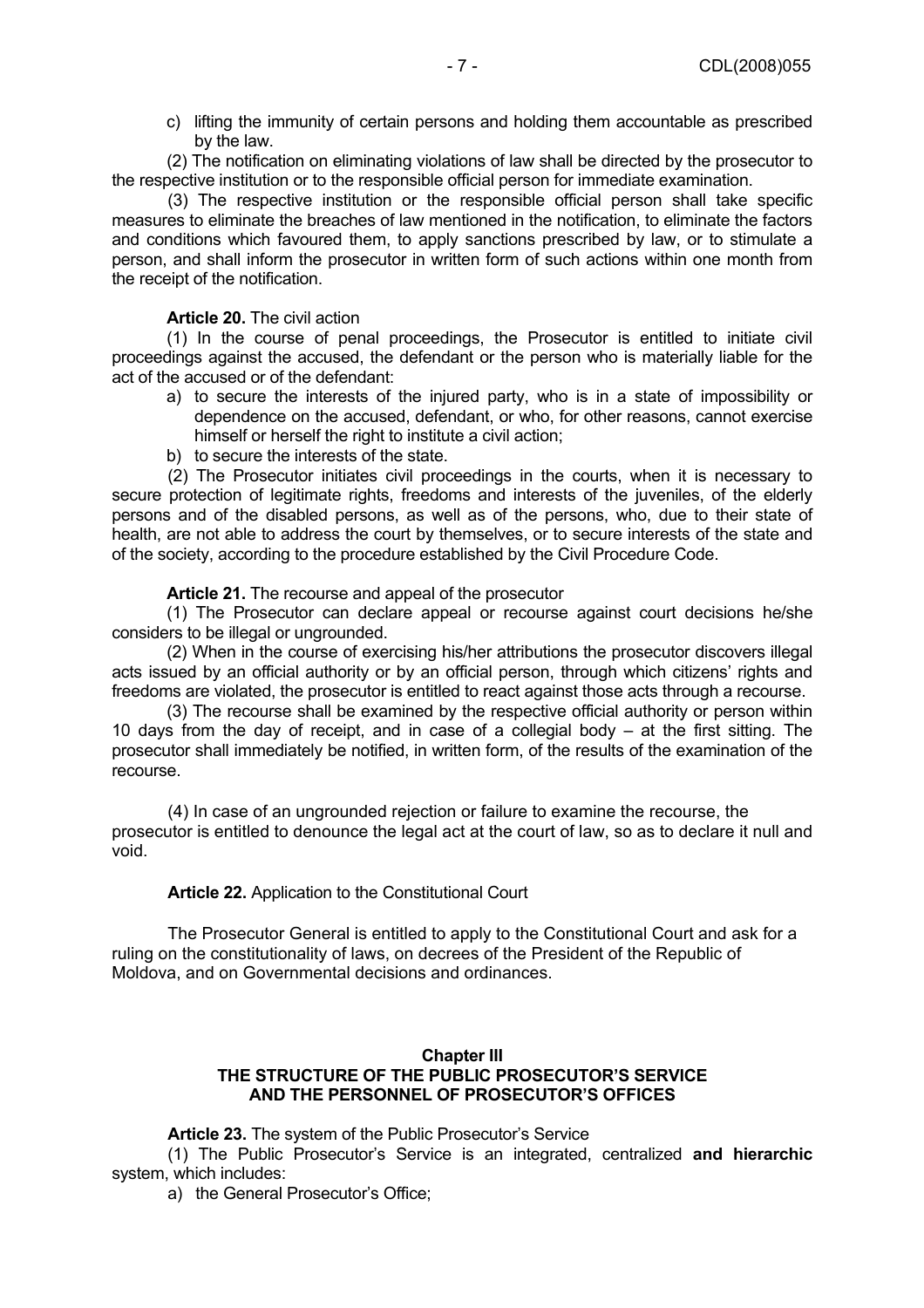- c) rayon, municipal and district prosecutor's offices;
- d) specialized prosecutor's offices (anticorruption, military and transport).

(2) The number of prosecutor's offices, their location, the structure of the General Prosecutor's Office and the personnel of the Public Prosecutor's Service shall be approved and modified by the Parliament, at the suggestion of the Prosecutor General.

## **Article 24.** The General Prosecutor's Office

(1) The General Prosecutor's Office organizes and coordinates the activity of the subordinated prosecutor's offices and administrates the budget of the Public Prosecutor's Service and is hierarchically superior to all bodies of the Public Prosecutor's Service.

(2) The structural subdivisions of the General Prosecutor's Office are headed by chiefprosecutors, who can be assisted by their deputies. The economic and administrative service shall be headed by persons, who enjoy the status of a public servant.

**Article 25.** Prosecutor's offices of the level of courts of appeal, Gagauzia and Chisinau municipality

(1) Prosecutor's offices of the level of courts of appeal are territorial subdivisions established for the purpose of ensuring proper functioning of justice, and which work with a view to coordinate the activity of territorial prosecutor's offices from the respective constituencies, to carry out criminal investigations on criminal cases for which the Court of Appeal has first-instance jurisdiction, and contributes to the administration of justice in the respective courts of appeal under the law.

(2) The prosecutor's office of the Administrative Territorial Unit of Gagauzia exercises the attributions of the Public Prosecutor's Service on the respective territory and is hierarchically superior to the prosecutor's offices from ATU of Gagauzia.

(3) The Chisinau municipality prosecutor's office exercises the attributions of the Public Prosecutor's Service on the respective territory and is hierarchically superior to the prosecutor's offices of the municipality's districts.

#### **Article 26.** Rayon, municipal, district and city prosecutor's offices

The territorial prosecutor's offices include also the prosecutor's offices of rayons, of the municipalities of Balti, Bender, Comrat and Tiraspol, of the districts of Botanica, Buiucani, Centru, Ciocana and Riscani from within the Chisinau municipality, and of the cities Vulcanesti and Ceadir-Lunga, with their headquarters in the respective localities.

## **Article 27.** Specialized prosecutor's offices

 (1) Specialized prosecutor's offices include the anti-corruption, military and transport prosecutor's offices.

 (2) The anti-corruption prosecutor's office is specialized in combating corruption crimes and exercises its functions on the entire territory of the Republic.

- (3) The military prosecutor's offices, through military prosecutors:
- a) carry out criminal investigations on criminal cases that are under the competence of military courts;
- b) press charges in the military court;
- c) exercise functions belonging to the Public Prosecutor's Service in the Armed Forces.

(3) The transport prosecutor's office exercises the attributions of the Public Prosecutor's Service on the railroad, air and naval transport on the entire territory of the Republic.

#### **Article 28.** The Prosecutor General

 (1) The General Prosecutor's Office is headed by the Prosecutor General, assisted by his/her first Deputy and deputies.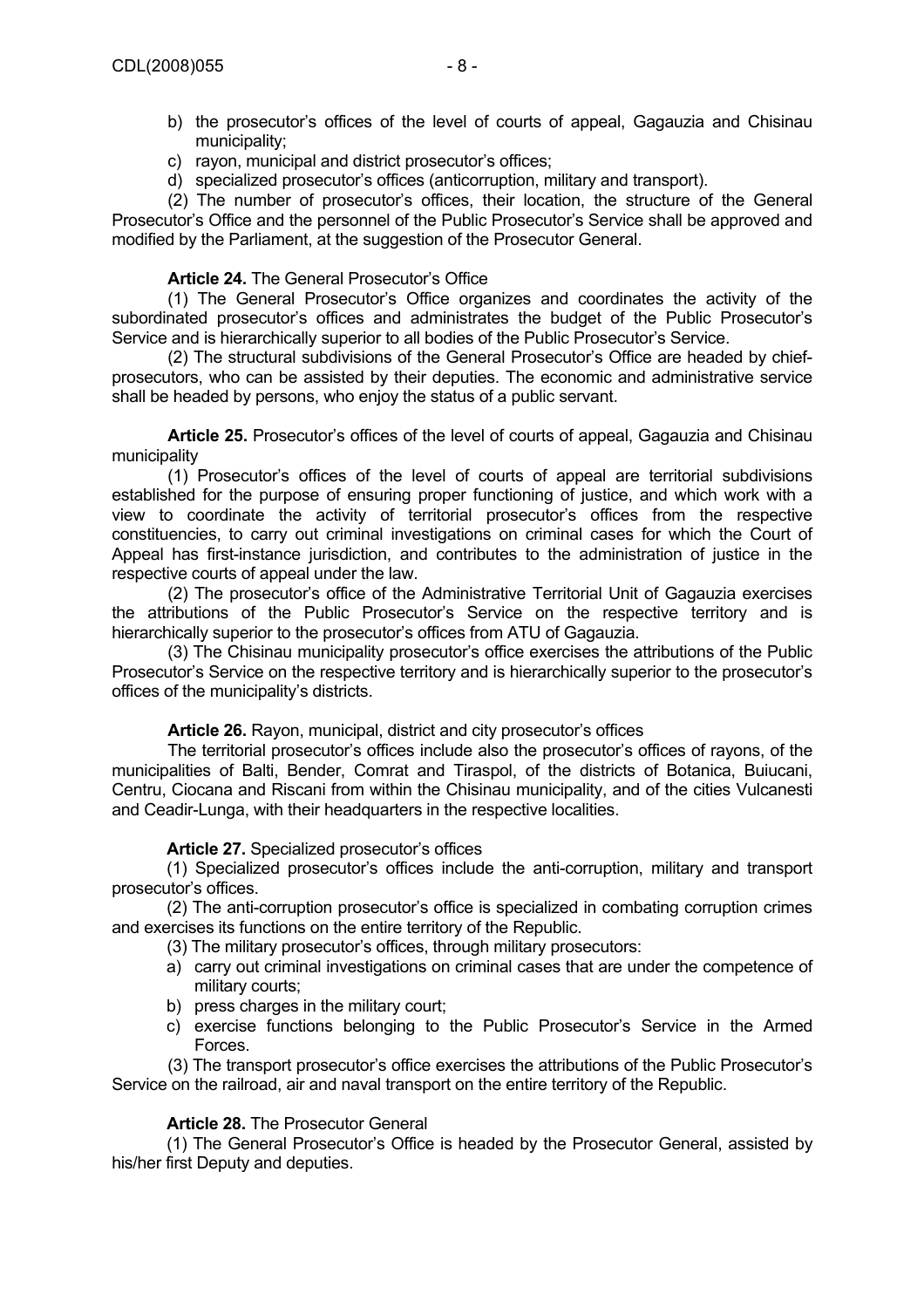(2) Each year the Prosecutor General presents to the Parliament a report on the status of law and order in the country, as well as on the measures taken to improve the situation. The respective information shall be made public through mass media and through electronic means.

- (3) The Prosecutor General:
- a) represents the Public Prosecutor's Service in relations with other public authorities and with any legal or natural persons, from the country and from abroad;
- b) exercises, either directly or through his/her deputies or subordinate prosecutors, control over the activity of prosecutors;
- c) issues written orders, resolutions and mandatory instructions, approves regulations;
- d) revokes, suspends or cancels acts issued by prosecutors, if they run counter to the law;
- e) establishes, in accordance with the structure approved by the Parliament, the internal organisation of the bodies of the Public Prosecutor's Service, distributes means for their maintenance;
- f) requests from the bodies with legal competence in detecting and investigating crimes, as well as in the exercise of operative investigation activities to delegate their specialists to fulfil, under the direct management and control of prosecutors, procedural acts conferred by the law;
- g) notifies the Constitutional Court on the matter of the constitutionality of laws, decrees of the President of the Republic of Moldova as well as Governmental decisions and ordinances;
- h) confers upon prosecutors, under the law, classification and military degrees;
- i) decides on the attributions and duties of his/her First Deputy and deputies, and those of other subordinate prosecutors;
- j) convokes the prosecutors' general assembly every year or whenever necessary;
- k) acts as the administrator of financial means of the Public Prosecutor's Service;
- (4) By law can be provided for other competencies of the Prosecutor General.

**Article 29.** The First Deputy and the deputies of the Prosecutor General

- (1) The First Deputy and the deputies of the Prosecutor General:
- a) organize and head the main activities of the Public Prosecutor's Service, according to their competence, in the course of criminal investigations, in the administration of justice as well as during the investigations, aiming at the discovery of criminally punishable acts;
- b) decide on the attributions and duties of the heads and those of other prosecutors of subordinated subdivisions;
- c) exercise other functions at the decision of the Prosecutor General.

 (2) In case of the Prosecutor General's absence or impossibility to exercise his/her functions, his/her attributions shall be exercised by the First Deputy, or by another deputy specified in the order issued by the Prosecutor General.

**Article 30.** Chief-prosecutors of subdivisions of the General Prosecutor's Office

 (1) The subdivisions of the General Prosecutor's Office are headed by chiefprosecutors, assisted by deputies.

(2) Chief-prosecutors of subdivisions of the General Prosecutor's Office:

- a) organize and coordinate the activity of subordinate prosecutors and of auxiliary personnel and decide on their attributions and duties;
- b) exercise other functions, following the instruction of the Prosecutor General, his/her First Deputy or deputies.

#### **Article 31.** Chief-prosecutors of territorial and specialized prosecutor's offices

 Chief-prosecutors of territorial and specialized prosecutor's offices represent the Public Prosecutor's Service on the respective territory, exercise the functions prescribed by law and are assisted by deputies and other subordinate prosecutors.

**Article 32.** The hierarchy of prosecutorial posts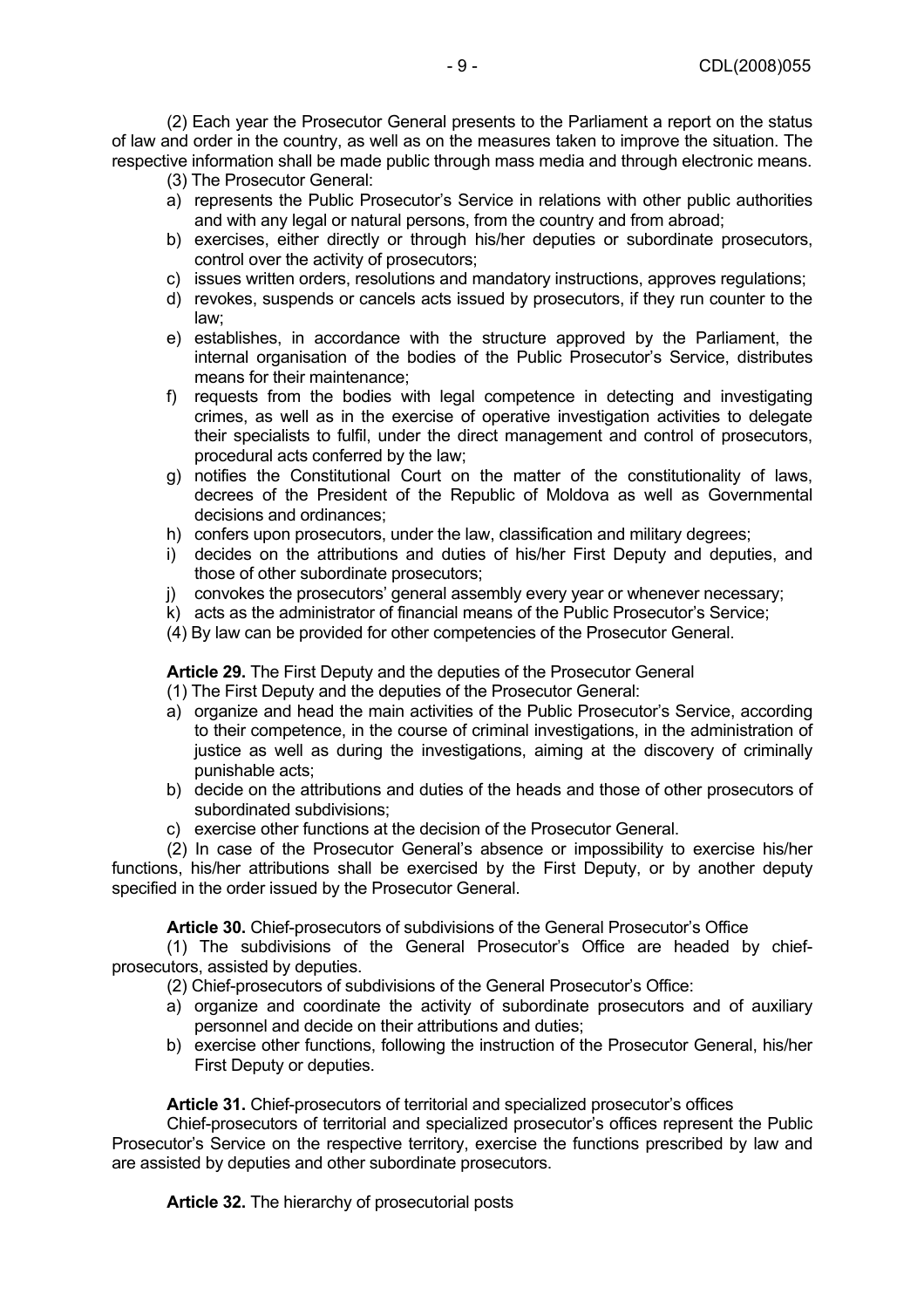(1) The hierarchy of prosecutors, depending upon the post held in the system of prosecutor's offices, is as follows:

- a) the Prosecutor General;
- b) the First Deputy and deputies of the Prosecutor General;
- c) prosecutors, heads of the General Prosecutor's Office subdivisions and their deputies;
- d) territorial prosecutors and prosecutors from specialized prosecutor's offices and their deputies.

 (2) The prosecutors of the level of courts of appeal, the prosecutor of Gagauzia and the prosecutor of the Chisinau municipality and their deputies are hierarchically superior to prosecutors from the respective territory.

 (3) The heads of subdivisions, territorial prosecutors and prosecutors of specialized prosecutor's offices and their deputies are hierarchically superior to the prosecutors, who are subordinated to them.

 (4) Prosecutors enumerated in descending order are hierarchically superior to the prosecutors, who are indicated after them.

 (5) The hierarchically superior prosecutor can exercise any function of a subordinate prosecutor.

 (6) The hierarchy consists in the subordination of the lower level prosecutors to superior prosecutors, according to the provisions of the law, as well as in the obligation to enforce and observe orders, dispositions, indications and instructions they receive.

**Article 31.** The personnel of the prosecutor's office

(1) In a prosecutor's office work prosecutors, the auxiliary and technical personnel.

(2) The status of prosecutors is regulated by law.

 (3) The specialized auxiliary personnel works within specialized auxiliary sections of the subdivisions of the General Prosecutor's Office, of the territorial and specialized prosecutor's offices, and contribute through their work to the exercise of the attributions of the Public Prosecutor's Service.

 (4) The specialized technical personnel provides technical assistance to the Public Prosecutor's Service.

## **TITLE II THE STATUS OF THE PROSECUTOR**

#### **Chapter IV INCOMPATIBILITIES AND PROHIBITIONS IN THE EXERCISE OF THE FUNCTION OF PROSECUTOR**

**Article 34**. The status of the prosecutor

(1) In the exercise of their competences the prosecutors are autonomous, impartial and abide only by the law.

(2) The promotion, delegation, secondment and transfer of prosecutors shall be made only with their consent, with the exceptions specifically prescribed by law.

(3) Prosecutors can be sanctioned, suspended and dismissed from their position only on the grounds and in the conditions set forth in the law.

#### **Article 35.** Incompatibilities

(1) The function of prosecutor shall be incompatible with any other public or private position and with any other professional and remunerated activity, with the exception of teaching positions in higher education institutions, management positions in representative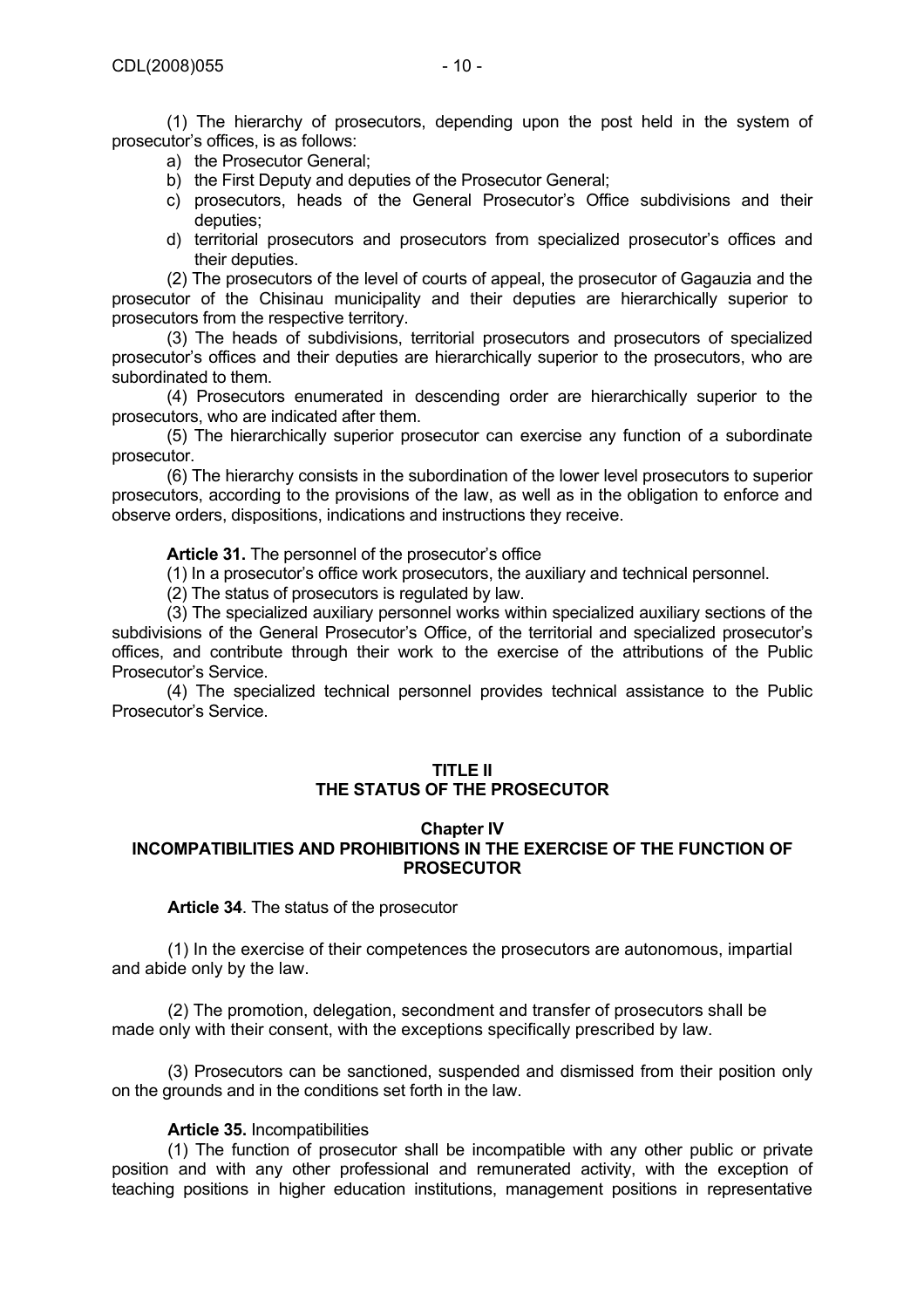organizations (trade unions) of the Public Prosecutor's Service as well as that of trainers in the National Institute of Justice, in accordance with the law.

(2) Prosecutors, in their capacity of civil servants, shall also be subjected to the provisions regarding the incompatibilities and conflicts of interests set forth by the special legislation.

## **Article 36.** Prohibitions

(1) Prosecutors are obliged to abstain from any activity related to the exercise of their duties in cases they presume there exists a conflict between their interests and the public interest in the administration of justice or the protection of the general interests of the society, except for cases when the conflict of interests has been communicated, in written form, to the head of the prosecutor's office where he/she works and it was decided that the existence of the conflict of interests will not affect the impartial exercise of his/her professional duties.

(2) Prosecutors are subjected to a regime of prohibitions according to which they cannot:

- a) participate in trial proceedings if they are in a marital relation, kinship or relatives up to the  $2^{nd}$  degree with the judge, lawyer or any other trial participant with a vested interest in the outcome of the case;
- b) be members of any party or political formation, or carry out or take part in political activities, or express or manifest in any way their political beliefs in the exercise of their professional duties;
- c) work as operative agents, including under cover, or as informants or collaborators of secret and intelligence services:
- d) publicly express their opinion concerning case-files and cases under investigation, or concerning cases on which they hold information by virtue of their position;
- e) carry out entrepreneurial or commercial activities, whether directly or through intermediaries;
- f) carry out arbitral activities on civil, commercial or other types of disputes;
- g) provide consultancy, whether written or verbal, on litigious matters, even if the respective matters are examined by another body of the Public Prosecutor's Service than the one where they are working except for husband (wife), children and parents or carry out any other activity which, according to the law, is performed by lawyers;
- h) be associates or members on the board of management, administration or control of commercial societies, including banks or other crediting institutions, insurance or financial companies, national companies, national societies and autonomous administrations, or be members of any economic interest group.

#### **Chapter V**

## **THE PROMOTION OF A CANDIDATE TO THE POST OF PROSECUTOR. THE APPOINTMENT OF THE PROSECUTOR**

**Article 37.** Conditions to be met for the appointment to the post of prosecutor

(1) To the post of prosecutor can be appointed the person who meets the following conditions:

- a) has the citizenship of the Republic of Moldova and is domiciled on its territory;
- b) has a licence degree in law;
- c) has full legal capacity;
- d) has the length of service necessary for appointment to the respective position and has a good reputation:
- e) does not have criminal record;
- f) knows the state language;
- g) is medically capable to exercise the professional duties;
- h) has graduated the initial training courses for the prosecutors with the National Institute of Justice (as the case may be).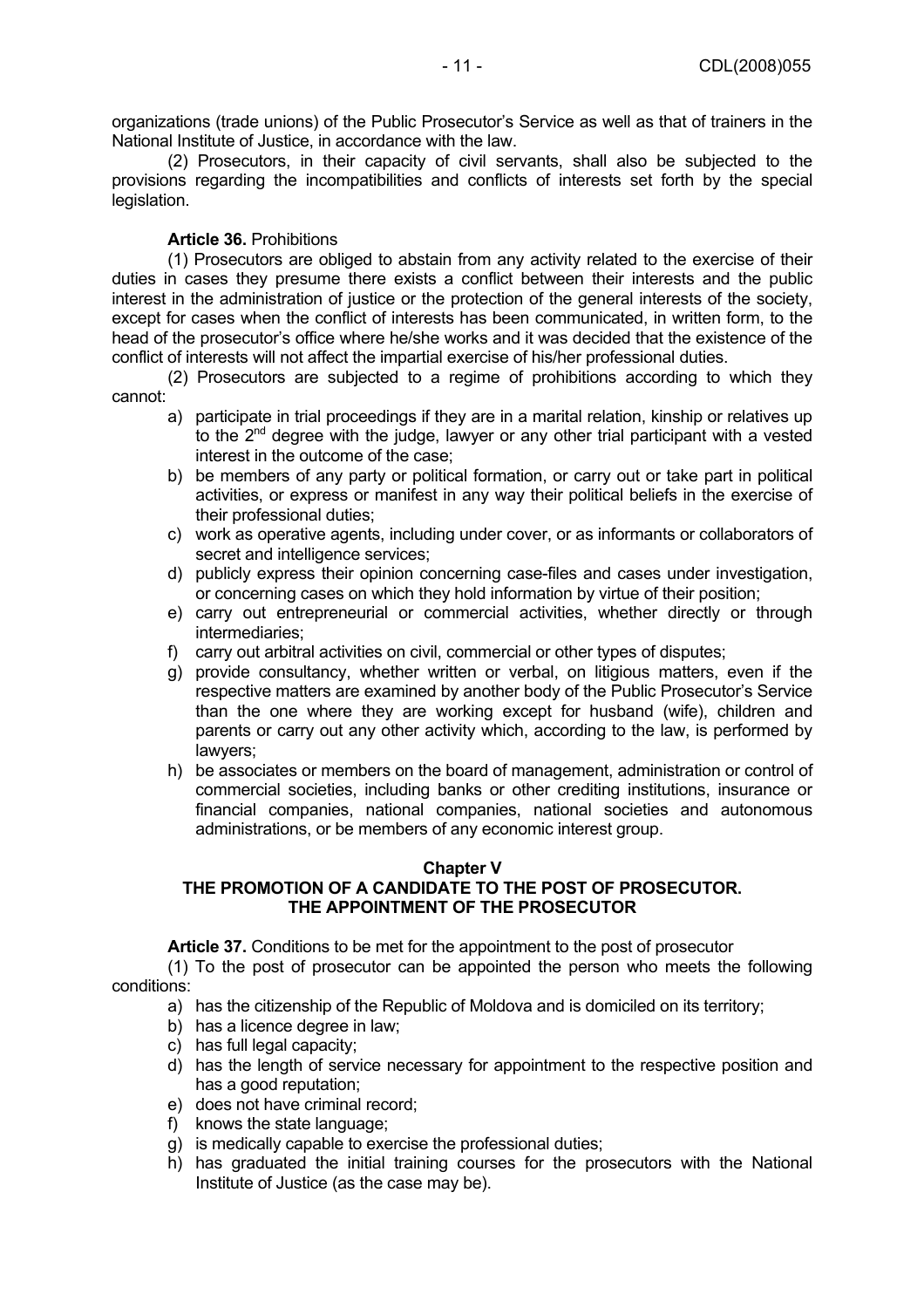(2) To the post of Prosecutor General can be appointed the person who has a length of service in the bodies of the Public Prosecutor's Service of at least 15 years, and to the post of deputy Prosecutor General can be appointed a person who has worked (as a prosecutor) in the bodies of the Public Prosecutor's Service not less than 10 years.

(3) To the post of territorial prosecutor, prosecutor of a specialized prosecutor's office, chief of a structural subdivision of a prosecutor's office can be appointed persons who have a length of service (as prosecutors) in the bodies of the Public Prosecutor's Service of at least 5 years; deputies of the above-mentioned positions can be persons with a length of service (as prosecutors) in the bodies of the Public Prosecutor's Service of not less than 4 years.

**Article 38.** The candidate to the post of prosecutor

(1) The person who meets the criteria for appointment to the post of prosecutor shall lodge an application to the Superior Council of Prosecutors and shall get registered as a candidate for vacancies in the posts of prosecutors.

(2) The post of prosecutor can be sought by candidates who have graduated the courses of initial training for prosecutors at the National Institute of Justice.

(3) By derogation from the provisions of paragraph (2), the post of prosecutor can also be sought by candidates who have worked as prosecutors or at least the past 5 years as judges, investigators, criminal investigations officers, lawyers, ombudsmen, full-time professors of law in a dully accredited higher education institution, notaries, as well as in legal positions or in the staff of public authorities and who have passed the capacity exam.

(4) The persons who have held the post of prosecutor or judge for at least 10 years and who had terminated their activity for unimputable reasons can be appointed without having to pass a capacity exam for occupying posts of prosecutors, in case no more than 5 years have passed since seized to hold the post of prosecutor or judge.

**Article 39.** The contest for occupying vacancies in posts of prosecutors

(1) The contest for occupying vacancies in the posts of prosecutors shall be organized annually or whenever necessary on the date and at the venue set by the Superior Council of Prosecutors. The date, venue and method of organizing the contest for admission and the number of posts open as vacancies shall be published in the official publications and posted on the official website of the Public Prosecutor's Service and that of the National Institute of Justice at least 60 days before the date of the contest.

(2) The Superior Council of Prosecutors shall determine each year the number of candidates for occupying the vacancies in the posts of prosecutors, depending upon the number of existing vacancies and the posts which are to be newly established.

(3) The contest for occupying the posts of prosecutors shall include the stage of the capacity exam, to be passed by the candidate for the post of prosecutor before the Qualification Board, and the stage of the contest which will include an assessment of the results of the capacity exam and the acceptance of candidates, based upon the results of the capacity exam, for appointment to the vacant posts of prosecutors.

(4) The method of organizing and carrying out the contest for occupying the vacancies in the posts of prosecutors shall be prescribed by a Regulation approved by the Superior Council of Prosecutors.

(5) The results of the contest shall be validated by the Qualification Board and shall be posted within 24 hours in a visible place at the premises of the General Prosecutor's Office as well as on its official website.

(6) The candidates who disagree with the results of the contest may lodge appeals with the Superior Council of Prosecutors within 7 days from the announcement of the results. The Superior Council of Prosecutors shall rule on the appeals within 15 days or another reasonable period of time needed for complete and objective examination of the appeals. The decision of the Superior Council of Prosecutors can be appealed with a court, in accordance with the procedure and terms established by law.

(7) The number of vacancies offered at the contest to the candidates enumerated in paragraph (3) of article 38 shall not exceed 20 percent of the total number of vacancies in a period of 3 years.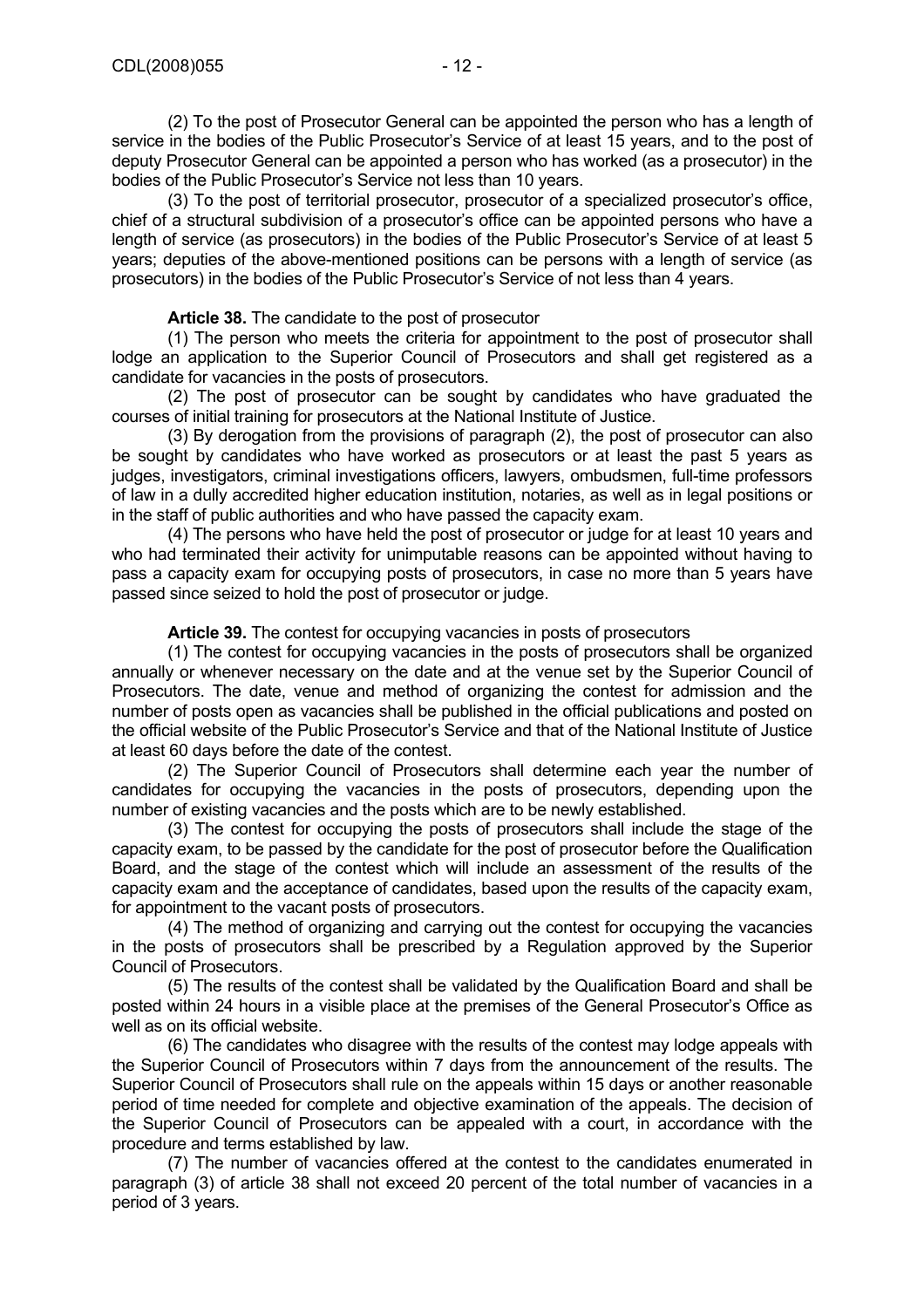**Article 40.** Candidate's registration for occupying a vacancy in the post of prosecutor (1) To participate in the contest for occupying the post of prosecutor, the candidate shall lodge, within 60 days from the publication of the date of the contest, a written application to the Qualification Board, which shall then register him or her as a participant in the contest.

(2) To participate in the contest, the candidate shall submit the following documents:

- a) a curriculum vitae;
- b) a copy of the diploma;
- c) the certificate of graduation from the National Institute of Justice (in the case of candidates who are graduates of prosecutors' initial training courses);
- d) a copy of the workbook (in the case of candidates who have a workbook);
- e) a certificate on the criminal record;
- f) the medical health certificate in the required form;
- g) the declaration on income and property;
- h) a reference from the last place of work or studies.

(2) The registration of candidates for the contest for occupying vacancies in the posts of prosecutors shall be made in the order in which the applications were submitted in the period for which the contest was announced.

(3) The manner of registering candidates for the contest for occupying the vacancies in the posts of prosecutors shall be determined by the Qualification Board.

#### **Article 41.** The appointment to the post of prosecutor

(1) The Prosecutor General shall be appointed by Parliament, at the proposal of the Speaker of the Parliament, for a mandate of 5 years.

(2) A person may hold the post of Prosecutor General for a maximum of 2 consecutive mandates.

(3) After being appointed, the Prosecutor General shall take before the Parliament the following oath:

"In the exercise of Prosecutor General's attributions, I swear to strictly abide by the Constitution, the laws of the Republic of Moldova, to protect the legal order, human rights and freedoms, the general interests of society".

(4) The first-deputy and deputies of the Prosecutor General shall be appointed for the mandate period of the Prosecutor General.

(5) All the hierarchically inferior prosecutors shall be appointed by the Prosecutor General at the proposal of the Superior Council of Prosecutors. The prosecutor of the Administrative Territorial Unit of Gagauzia shall be appointed at the proposal of the People's Assembly of Gagauzia.

(6) The mandate of the prosecutor of the Chisinau municipality, and the prosecutor of Gagauzia, as well as that of territorial prosecutors and prosecutors of specialized prosecutor's offices shall be of 5 years. They may not hold the same position for more than two consecutive mandates.

(7) The Prosecutor General may refuse to appoint a candidate proposed, informing the Superior Council of Prosecutors of the reasons for such a refusal.

(8) If the Prosecutor General repeatedly refuses to appoint a candidate proposed by the Superior Council of Prosecutors, the later shall propose another candidate.

(9) A prosecutor can be appointed to the post of judge, in the court of law which corresponds to the level of the prosecutor's office where the respective prosecutor is working, if the prosecutor meets the criteria for nomination to the post of judge, including the criteria for appointment to the respective court.

#### **Article 42.** Prosecutor's oath

(1) After appointment to the post, the prosecutors take the following oath: "I swear to strictly abide by the Constitution, the laws of the Republic of Moldova, to protect the legal order, human rights and freedoms, the general interests of society, to conscientiously fulfil my obligations".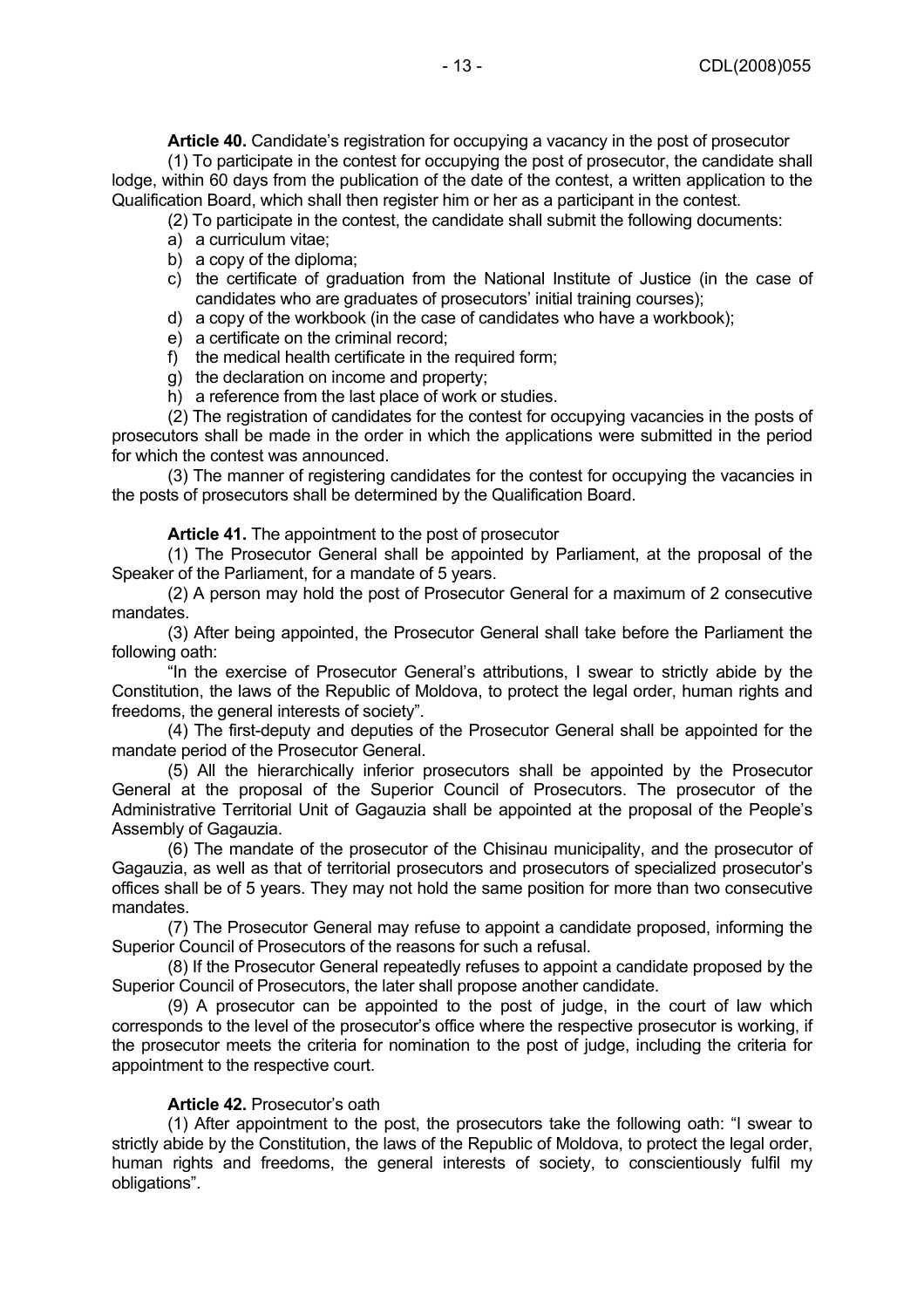(2) A refusal to take the oath shall result *de jure* in the invalidation of the appointment to the post.

(3) The oath shall be taken in a solemn meeting in front of the Superior Council of Prosecutors.

(4) The taking of the oath shall be registered in minutes of the meeting, which shall be signed by the members of the Superior Council of Prosecutors and by the person who has taken the oath.

(5) The taking of the oath shall not be necessary in the case of a prosecutor's transfer or promotion to another post.

**Article 43.** The assessment of the prosecutor

(1) With a view to verifying their responsibility and compliance to the criteria or professional competence and performance, the prosecutors shall undergo an assessment every 5 years.

(2) In accordance with the law, prosecutors shall undergo assessment:

a) at the expiry of 5 years from the previous assessment;

b) for promotion to a higher post or for the awarding of classification degrees and special military ranks after application of disciplinary sanctions of downgrading in degree or rank, respectively.

(3) The prosecutors' first assessment shall be carried out after 2 years from the appointment to the post.

(4) The prosecutors are assessed by the Qualification Board.

(5) Prosecutors may appeal against the results of the assessment before the Superior Council of Prosecutors within 3 days from the communication of the results.

(6) A prosecutor's career advancement shall be registered in the person's professional file, which shall be prepared and kept by the Superior Council of Prosecutors.

(7) Shall not undergo assessment the Prosecutor General and his/her deputies as well as the prosecutors – members of the Superior Council of Prosecutors and Qualification and Disciplinary Boards during the period of exercising their mandate.

(8) By regulations at the institutional level can be established also other ways of intermediary evaluation of the results of the activity of prosecutors in between the ordinary assessments held every 5 years. The result of these evaluations can be used as a basis for decisions regarding the assessment.

**Article 44.** Prosecutors' continuous professional training

(1) Prosecutors' professional training is the guarantee of their independence and impartiality in the exercise of their professional duties.

(2) The continuous professional training must take into account the dynamics of the legislative process and must focus, in particular, on deepening the knowledge of the domestic legislation, of European and international documents to which the Republic of Moldova is a party, of the case-law of the courts of law, of the Constitutional Court, of the European Court of Human Rights and of the European Court of Justice of the European Communities, the knowledge of comparative law, deontological norms, the multidisciplinary approach to new legal institutions, as well as the knowledge and improvement of foreign languages and computer skills.

(3) The responsibility for the continuous professional training of prosecutors shall lie with the National Institute of Justice, the heads of prosecutor's offices where the prosecutors work, as well as with each prosecutor himself or herself, through individual training.

(4) The prosecutor shall participate, for at least 40 hours a year, in programs of continuous professional training organized by the National Institute of Justice, as well as in other programs organized by other higher education institutions from the country or from abroad, or in other professional trainings.

(5) The continuous professional training of prosecutors shall be carried out with due account for their need for specialization.

(6) Within each body of the Public Prosecutor's Service there shall be organized periodically activities of continuous professional training, which shall include consultations,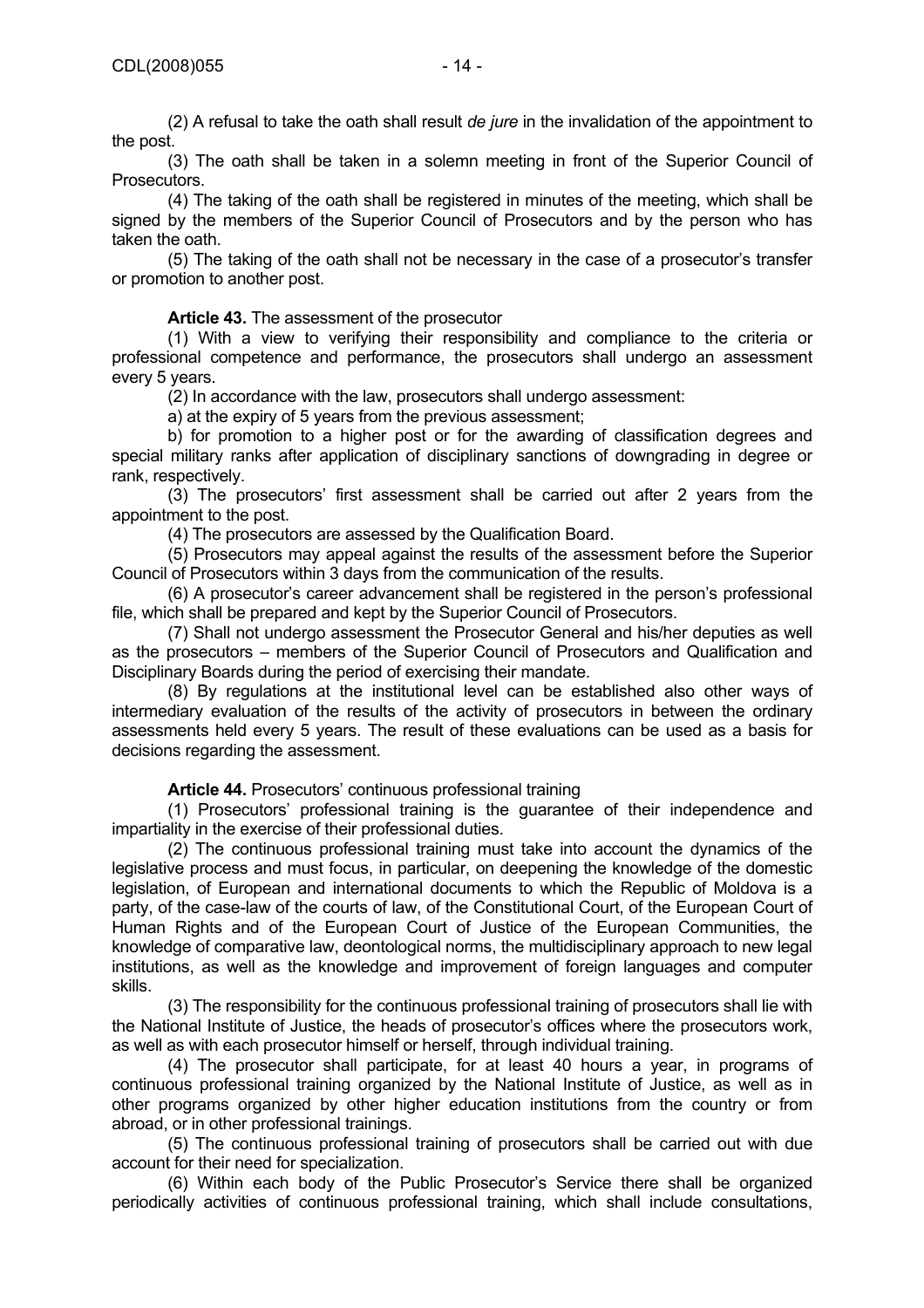debates, seminars, sessions or roundtables, including with the participation of trainers of the National Institute of Justice.

(7) In the process of drafting of the continuous training curricula and topics for prosecutors, proposals and individual needs of prosecutors should be taken into consideration so that prosecutors have options and be able to choose the field they want to be trained in.

#### **Chapter VI**

## **AWARDING CLASSIFICATION DEGREES AND SPECIAL MILITARY RANKS TO PROSECUTORS**

**Article 45.** Prosecutors' classification degrees and special military ranks

(1) The following classification degrees can be awarded to prosecutors:

a) for the supreme juridical body:

- state legal counsellor of the I rank

- state legal counsellor of the II rank

- state legal counsellor of the III rank.

b) for the superior juridical body:

- legal counsellor of the I rank

- legal counsellor of the II rank

- legal counsellor of the III rank.

c) for the middle juridical body:

- jurist of the I rank

- jurist of the II rank

- jurist of the III rank.

(2) The following special military ranks are set for the prosecutors from the military prosecutor's offices and from the structural subdivisions of the Public Prosecutor's Service empowered to exercise control over the observance of law in the Armed Forces:

a) for the superior juridical body:

- colonel of justice

- lieutenant-colonel of justice

- major of justice.

b) for the middle juridical body:

- captain of justice

- lieutenant-major of justice

- lieutenant of justice.

**Article 46.** Conditions for awarding classification degrees and special military ranks

The classification degrees and special military ranks shall be awarded to prosecutors consecutively, at the expiry of the time-period of holding the previous degree or rank, in accordance with the post held and the length of service, taking into account the person's professionalism and on the condition of a positive characterization, with the exceptions provided by law.

**Article 47.** Time-periods for holding classification degrees and special military ranks

(1) The holding of classification degrees and special military ranks is correlated to the following time-periods:

a) jurist of the III rank, lieutenant of justice – 2 years;

b) jurist of the II rank, lieutenant-major of justice – 3 years;

c) jurist of the I rank, captain of justice  $-3$  years;

d) legal counsellor of the III rank, major of justice – 4 years;

e) legal counsellor of the II rank, lieutenant-colonel of justice – 5 years.

(2) No time-periods are set for the holding of the classification degrees of state legal counsellor of the I, II and III rank, and for that of legal counsellor of the I rank, as well as for the military rank of colonel of justice.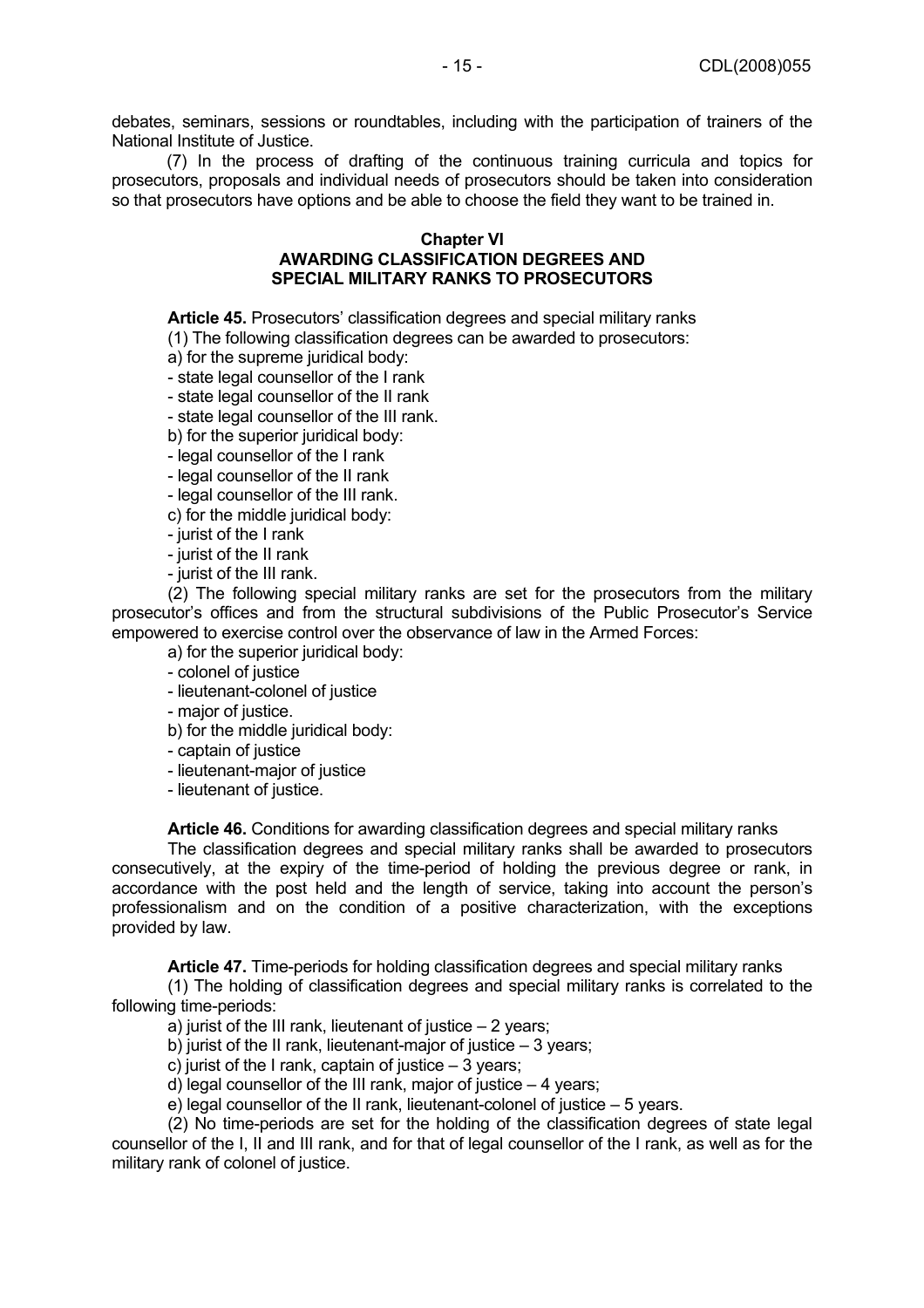**Article 48.** The correlation of classification degrees and special military ranks with the post held

The classification degrees and military ranks shall correspond to the positions held by prosecutors as follows:

| state legal counsellor of the I rank   | <b>Prosecutor General</b>                                                                                                                                                                                                                                                                                                                                                                                                                                                                                                                                                                                                                                                                                                                          |
|----------------------------------------|----------------------------------------------------------------------------------------------------------------------------------------------------------------------------------------------------------------------------------------------------------------------------------------------------------------------------------------------------------------------------------------------------------------------------------------------------------------------------------------------------------------------------------------------------------------------------------------------------------------------------------------------------------------------------------------------------------------------------------------------------|
| state legal counsellor of the II rank  | Deputies of the Prosecutor General                                                                                                                                                                                                                                                                                                                                                                                                                                                                                                                                                                                                                                                                                                                 |
| state legal counsellor of the III rank | The Head of the Apparatus of the Prosecutor<br>General, the prosecutor of the autonomous territorial<br>unit of Gagauzia, the prosecutor of the Chisinau<br>municipality, members of the Board of the Public<br><b>Prosecutor's Service</b>                                                                                                                                                                                                                                                                                                                                                                                                                                                                                                        |
| legal counsellor of the I rank         | Prosecutors heading departments of the General<br>Prosecutor's Office, special missions prosecutors of<br>the General Prosecutor's Office, prosecutors heading<br>sections of the General Prosecutor's Office and their<br>deputies, prosecutors heading the services of the<br>General Prosecutor's Office, territorial prosecutors<br>and prosecutors from the prosecutor's offices by the<br>Courts of Appeal and from specialized prosecutor's<br>offices, deputies of the prosecutor of the autonomous<br>territorial unit of Gagauzia and of the prosecutor's<br>offices by the Courts of Appeal, deputies of the<br>prosecutor of the Chisinau municipality and deputies<br>of the prosecutor of the Anti-Corruption prosecutor's<br>office |
| legal counsellor of the II rank        | Prosecutors from the departments, sections and<br>the<br>General<br>Prosecutor's<br>services<br>of<br>Office.<br>prosecutors heading sections of the Prosecutor's<br>office of the autonomous territorial unit of Gagauzia,<br>of the Prosecutor's office of the Chisinau municipality,<br>of the Anti-Corruption prosecutor's office and of the<br>prosecutor's offices by the Courts of Appeal, deputies<br>prosecutors from territorial<br>of<br>and<br>specialized<br>prosecutor's offices                                                                                                                                                                                                                                                     |
| legal counsellor of the III rank       | Prosecutors from the sections and services of the<br>Prosecutor's office of the autonomous territorial unit<br>of Gagauzia, of the Prosecutor's office of the<br>Chisinau<br>municipality,<br>of<br>the<br>Anti-Corruption<br>prosecutor's office and of the prosecutor's offices by<br>the Courts of Appeal                                                                                                                                                                                                                                                                                                                                                                                                                                       |
| jurist of the I rank                   | Prosecutors from the territorial and specialized<br>prosecutor's offices                                                                                                                                                                                                                                                                                                                                                                                                                                                                                                                                                                                                                                                                           |
| jurist of the II rank                  | Prosecutors whose time-limit for holding the previous<br>degree has expired                                                                                                                                                                                                                                                                                                                                                                                                                                                                                                                                                                                                                                                                        |
| jurist of the III rank                 | Prosecutors who were appointed to the post for the<br>first time                                                                                                                                                                                                                                                                                                                                                                                                                                                                                                                                                                                                                                                                                   |
| Colonel of justice                     | Prosecutor heading a section of the General<br>Prosecutor's Office with attributions concerning the<br>Armed Forces, and his/her deputies, prosecutors<br>from military prosecutor's offices                                                                                                                                                                                                                                                                                                                                                                                                                                                                                                                                                       |
| Lieutenant-colonel of justice          | Prosecutors from the section of the<br>General<br>Prosecutor's Office with attributions concerning the<br>control over the observance of laws in the Armed<br>Forces, deputies of prosecutors from<br>military<br>prosecutor's offices                                                                                                                                                                                                                                                                                                                                                                                                                                                                                                             |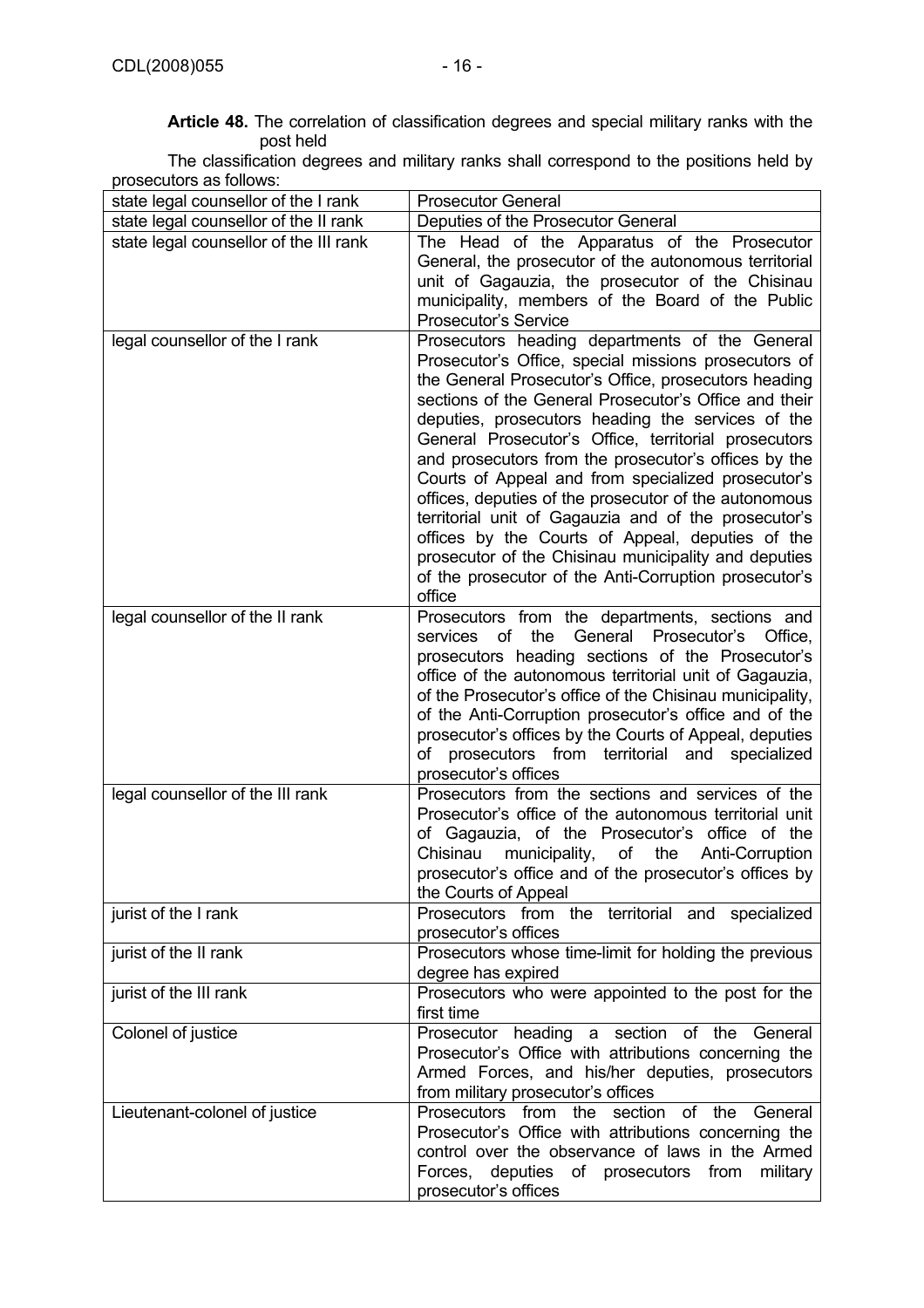| Major of justice      | Prosecutors from military prosecutor's offices                                               |
|-----------------------|----------------------------------------------------------------------------------------------|
|                       | Captain of justice, lieutenant-major of Prosecutors from military prosecutor's offices whose |
| justice               | time-limit for holding the previous degree has expired                                       |
| Lieutenant of justice | Prosecutors from military prosecutor's offices who                                           |
|                       | were appointed to the post for the first time.                                               |

**Article 49.** The awarding of classification degrees and special military ranks

(1) The degree of jurist of the III rank and that of lieutenant of justice shall be awarded to a prosecutor upon assessment, after being appointed to the post.

(2) The awarding of classification degrees and of special military ranks is a attribution of the Prosecutor General, save for the degrees of state legal counsellor of the I, II and III rank, which shall be awarded by the President of the Republic of Moldova.

(3) The classification degrees of state legal counsellor of the I-III ranks shall be awarded at the appointment of the prosecutor to the post indicated at article 48.

## **Article 50.** Correlation with other classification degrees and military ranks

The persons enumerated in article 38 paragraph (3), who at the moment of appointment to the post of prosecutor were holding classification degrees or military degrees, shall be awarded classification degrees or military ranks similar to those previously held, taking into account the positions to which they are appointed in the Public Prosecutor's Service, their professionalism and length of service.

**Article 51.** Awarding of classification degrees or military ranks in case of transfer

(1) In case of a transfer to the section of the General Prosecutor's Office with attributions concerning the Armed Forces, and to the military prosecutor's offices, the prosecutors with classification degrees shall be awarded military ranks taking into account the position to which they are nominated, their degrees and length of service.

(2) In similar conditions, classification degrees shall be awarded to the prosecutors transferred to other bodies of the Public Prosecutor's Service from the section of the General Prosecutor's Office with attributions concerning the Armed Forces, and from the military prosecutor's offices.

#### **Article 52.** Additional attributions

(1) As regards the awarding of classification degrees and special military ranks, the Prosecutor General shall have the right:

- a) in certain cases, for actions with a spirit of sacrifice, for an exemplary discharge of professional duties and for remarkable successes in the activity of consolidating the legality and combating of crime, to award prior to the normal time-period the successive classification degree or special military rank or the classification degree or military rank of a higher level than the one set for the position held by the prosecutor, though only after the elapse of at least half of the time-period of the previous degree;
- b) at the promotion to a higher position, to award a classification degree without taking into account the normal succession, but not more than two degrees higher than the degree held by the prosecutor;
- c) to present to the President of the Republic of Moldova proposals for awarding classification degrees which fall within his/her attributions.

(2) The awarding of classification degrees and special military ranks prior to the normal time-period, as prescribed in paragraph (1), letters a) and b), shall be done only once in a person's entire career in the Public Prosecutor's Service.

**Article 53.** The period of holding the classification degrees and the special military ranks

(1) The classification degrees and the special military ranks shall be awarded to the persons working in the Public Prosecutor's Service for lifetime.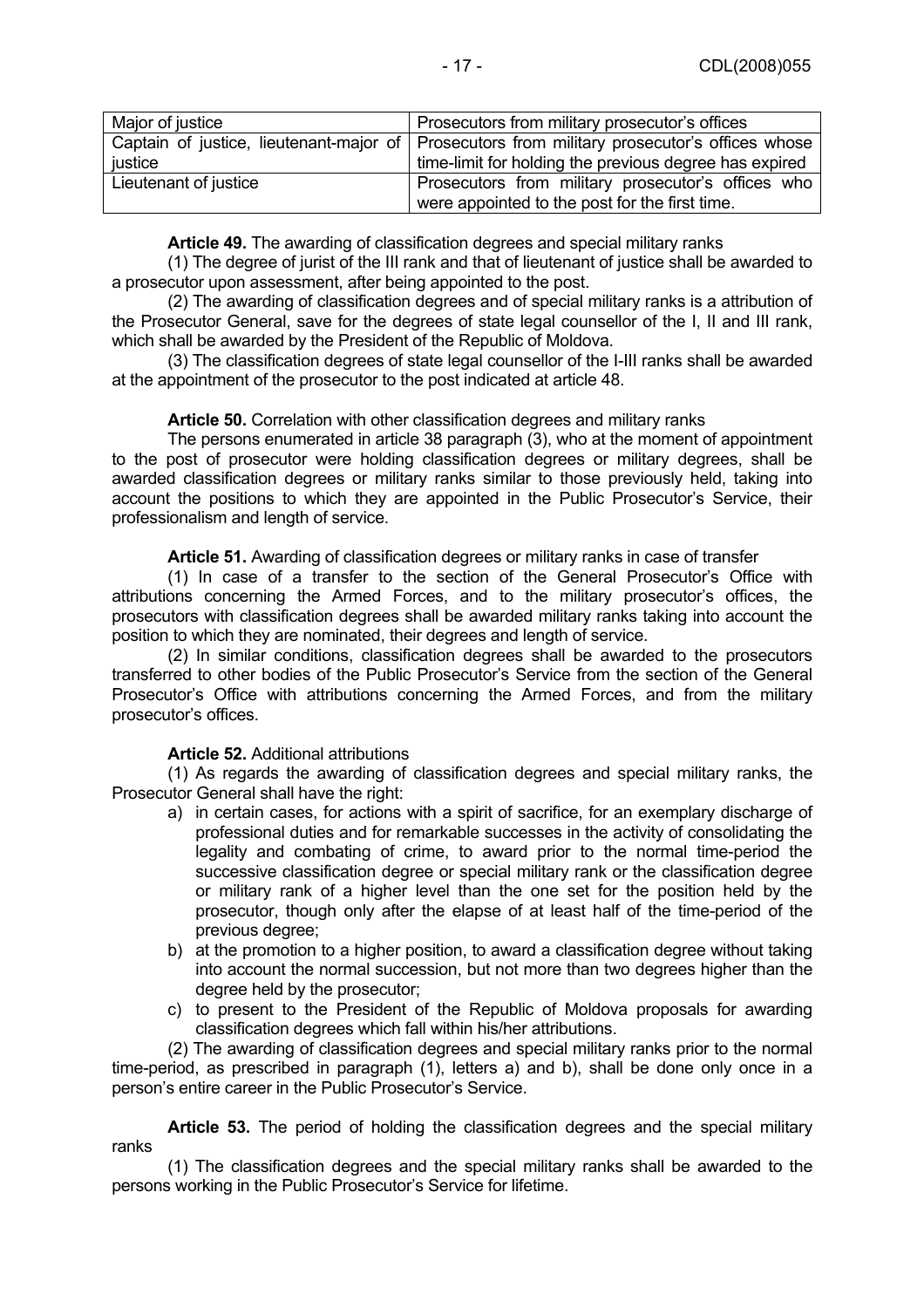(2) The prosecutor can be demoted only through a decision of the Superior Council of Prosecutors, which can be appealed against in a court of law, for the commission of acts which discredit the title of prosecutor or for the commission of premeditated crimes as well as for the awarding of classification degrees or special military ranks in violation of the present law.

## **Chapter VII THE RIGHTS AND OBLIGATIONS OF PROSECUTORS**

**Article 54.** The rights of prosecutors

(1) The Prosecutor enjoys the rights and freedoms provided for the citizens of the Republic of Moldova by the Constitution, current legislation and international treaties to which the Republic of Moldova is a party with the restrictions determined by the particularities of the service in the bodies of the Public Prosecutor's Service.

- (2) Within his/her professional activity the Prosecutor is entitled:
- a) to examine the cases connected with the performance of his/her duties and to make decisions within the limits of his/her functions and competence;
- b) to be promoted according to his/her professional training, qualification and personal achievements;
- c) to be remunerated according to his/her position, professional level and qualification, length of service as well as other rights established by law;
- d) to join professional organizations and other organizations having as goal the representation and protection of professional rights:
- e) to have free access to his/her professional file and to personal data included in other deeds and documents that are held in the Public Prosecutor's Service;
- f) to be informed about all the decisions affecting him/her directly;
- g) to be provided special protection against threats, violence or any other actions exposing him, his/her family or his/her property to danger;
- h) to be provided, according to current legislation, with adequate working conditions which could protect his/her health and physical and psychical integrity;
- i) to receive compensation in case of a prejudice suffered in connection with the performance of his/her duties;
- j) to make effective use of all social quarantees granted by the legislation;
- k) to choose his/her sphere of continuous training.

(3) The Prosecutor can be appointed as judge under conditions provided by law. In this case the seniority in the position of prosecutor, qualification and social guarantees are maintained and assimilated with those of the judge.

## **Article 55.** The obligations of prosecutors

The Prosecutor is obliged:

- a) to perform his/her duties in strict conformity with the Constitution and laws of the Republic of Moldova;
- b) to comply with the rules of professional conduct of prosecutors, and to abstain from actions which could compromise the honour and the dignity of the prosecutor or could prejudice the image of the Public Prosecutor's Service;
- c) to make income and property statements according to the legislation;
- d) to observe the regime of restrictions and incompatibilities imposed on prosecutors and public officials by law;
- e) to execute the provisions of acts with normative character adopted within the Public Prosecutor's Service;
- f) to take measures in order to reveal and register all law violations which become known to him/her in exercise of his/her function or outside the exercise of his/her function.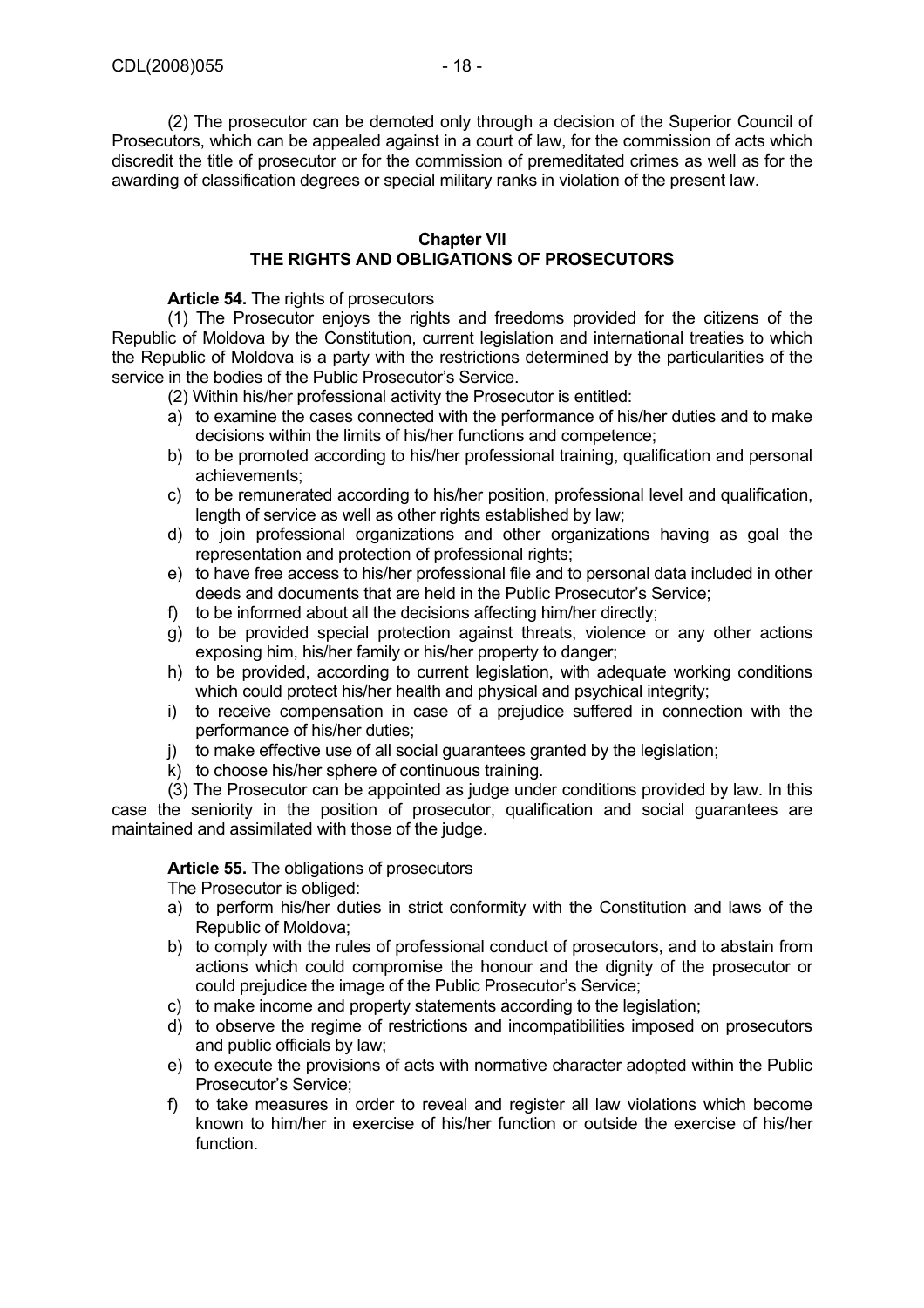## **Article 56.** Dress code

(1) The prosecutor is obliged to keep during performance of his/her functions the dress code stipulated by law.

(2) The prosecutors of military prosecutor's offices and divisions of bodies belonging to Public Prosecutor's Service invested with functions of controlling the execution of laws in the Armed Forces wear uniforms of the model foreseen for the military men.

(3) The description of prosecutors' uniform and distinctive marks of prosecutors' classification degrees is given in Annexes 1 and 2 which are component parts of present law.

#### **Chapter VIII GUARANTEEING PROSECUTOR'S AUTONOMY**

**Article 57.** Guaranteeing prosecutor's autonomy

- (1) The prosecutor's autonomy is guaranteed by:
- a) explicit regulation by law of prosecutors' status, delimitation of the functions of the Public Prosecutor's Service, and competences and attributions of the prosecutor in the exercise of the functions of the Public Prosecutor's Service;
- b) procedure of appointment, suspension, resignation and dismissal;
- c) declaration of his/her inviolability;
- d) decision-making discretion granted by law to the prosecutor exercising his/her functions;
- e) establishment by law of prohibitions regarding the undue intervention by other persons or authorities in the activity of the prosecutor;
- f) allocation of adequate resources for the functioning of the system of Public Prosecutor's Service bodies, provision of favourable organizational and technical conditions for the activity of these bodies;
- g) ensuring material and social security of the prosecutor;
- h) other measures stipulated by law.
- (2) The prosecutor is autonomous at making decisions under the conditions provided by

law.

(3) The orders of a hierarchically superior prosecutor which are given in writing and pursuant to law are binding upon subordinate prosecutors. The prosecutor in entitled to request that an order is submitted to him/her in written form. The prosecutor can refuse to fulfil an order which is obviously illegal or which infringes upon the his/her judicial consciousness, and can protest the order which he/she does not agree with in front of the prosecutor hierarchically superior to that who has given the order.

(4) The decisions made by the prosecutor which are appraised as being illegal can be cancelled on well-grounded reasons by the chief prosecutors of the Public Prosecutor's Service body. The decisions made by the chief prosecutors can be cancelled on well-grounded reasons by the head of the hierarchically superior Public Prosecutor's Service body.

#### **Article 58.** Inviolability of the prosecutor

(1) The inviolability of the prosecutor shall guarantee to the later protection against any abusive influences or interferences in his/her activity.

(2) Entering the prosecutor's home and service room, the personal or service transport facilities, on spot controls or searches and seizure of his/her goods, the interception of telephone communications, body search, control and seizure of his/her objects, documents or correspondence can be undertaken only after initiation of a criminal prosecution, and in conditions provided for under the Code of Criminal Procedure.

(3) The prosecutor cannot be called to account for the opinion expressed during criminal prosecution and in the process of contributing to administration of justice and for the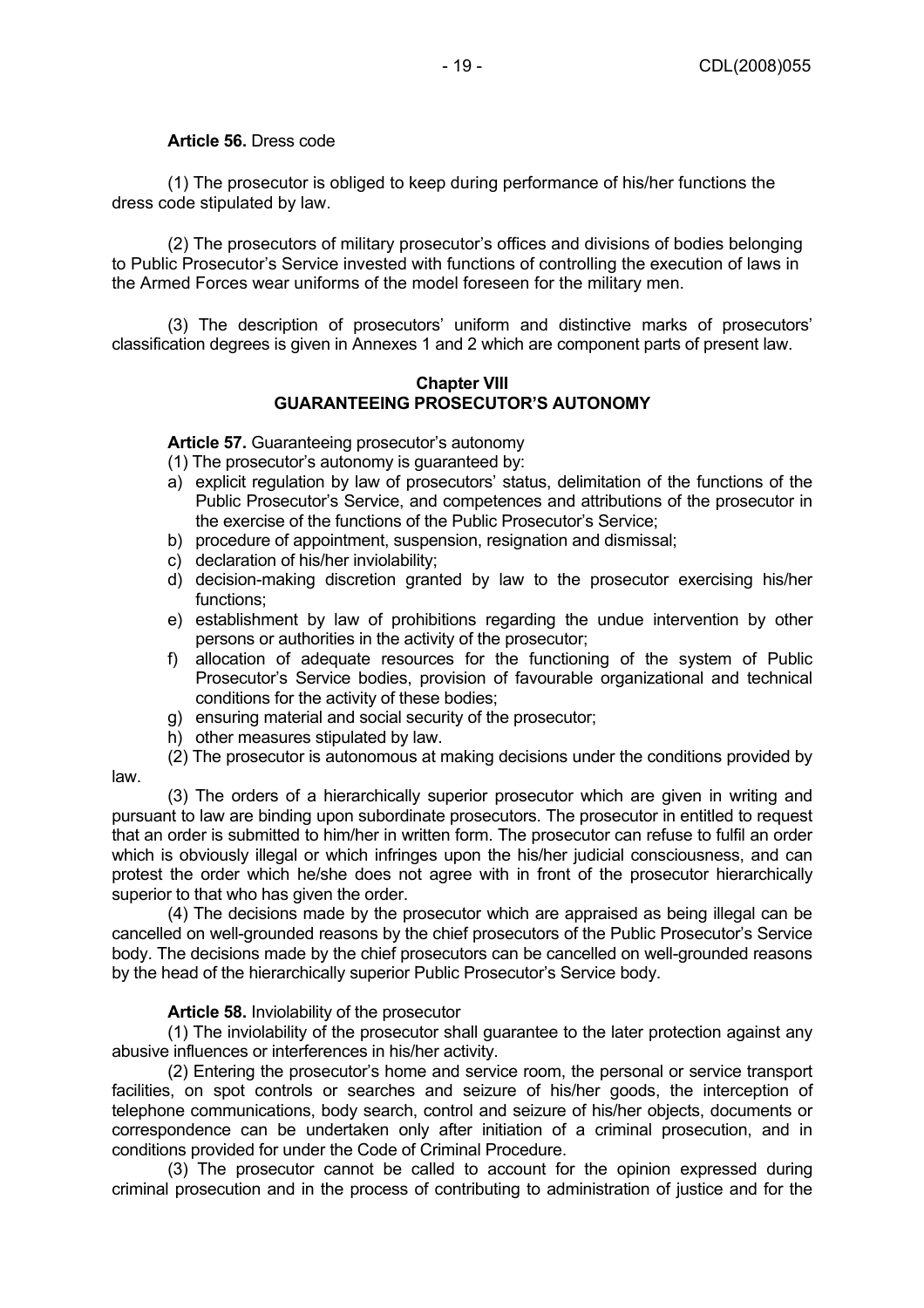(4) The criminal prosecution against the prosecutor can be initiated only by the Prosecutor General. Against the Prosecutor General criminal prosecution can be initiated only by a prosecutor appointed by the Parliament at the proposal of its Speaker.

(5) The prosecutor shall be called to administrative responsibility in the conditions established by the Code on administrative offences. The prosecutor who was detained for being suspected of committing an administrative offence must be freed immediately after identification.

**Article 59.** Promotion of the prosecutor

(1) The prosecutor can be promoted by the hierarchically superior prosecutor for taking up a vacant position or advanced for appropriate performance of his/her duties, for organizational and decision-making abilities. The proposal on promotion of the prosecutor can be advanced by the hierarchically superior prosecutor, Prosecutor General, his/her deputies or by Qualification Board.

(2) The Regulations on the promotion of prosecutors must be approved by the Superior Council of Prosecutors.

(3) The promotion of the prosecutor is made on the basis of the principles of opportunity, free consent, transparency, and appraisal of professional and personal achievements.

(4) The prosecutor who received a disciplinary punishment or did not pass the certification, as well as the prosecutor who was demoted because of professional incompatibility cannot be promoted for one year and can not be elected member of a collegial body within the Public Prosecutor's Service.

#### **Chapter IX STIMULATION, DISCIPLINARY AND PATRIMONIAL LIABILITY OF PROSECUTORS**

**Article 60.** Awards and distinctions for professional successes

(1) The following stimulation measures can be applied to prosecutors for appropriate fulfilment of duties, initiative, efficiency and other professional merits:

- a) thanks;
- b) granting a bonus;
- c) making a symbolic present;
- d) conferring a higher degree;
- e) decoration with the "Honorary diploma of the Public Prosecutor's Service";
- f) decoration with the order "Honorary Worker of the Public Prosecutor's Service".

(2) The stimulation measures provided for at paragraph (2) are applied through the order the Prosecutor General on the proposal of the Qualification Board or of the Superior Council of Prosecutors.

(3) For special merits in performance of professional duties prosecutors can be proposed for decoration with state awards. The proposals for the decoration with state awards are made by the Superior Council of Prosecutors.

**Article 61.** Disciplinary liability of the prosecutors

(1) The prosecutors can be called to disciplinary account for violation of duties, and for behaviours that prejudice the service interest and the image of the Public Prosecutor's Service.

(2) The disciplinary violations for which the prosecutors are called to disciplinary account are exhaustively stipulated by law.

(3) The prosecutors of military prosecutor's office and divisions of General Prosecutor's Office invested with functions in Armed Forces can be called for disciplinary account under this law.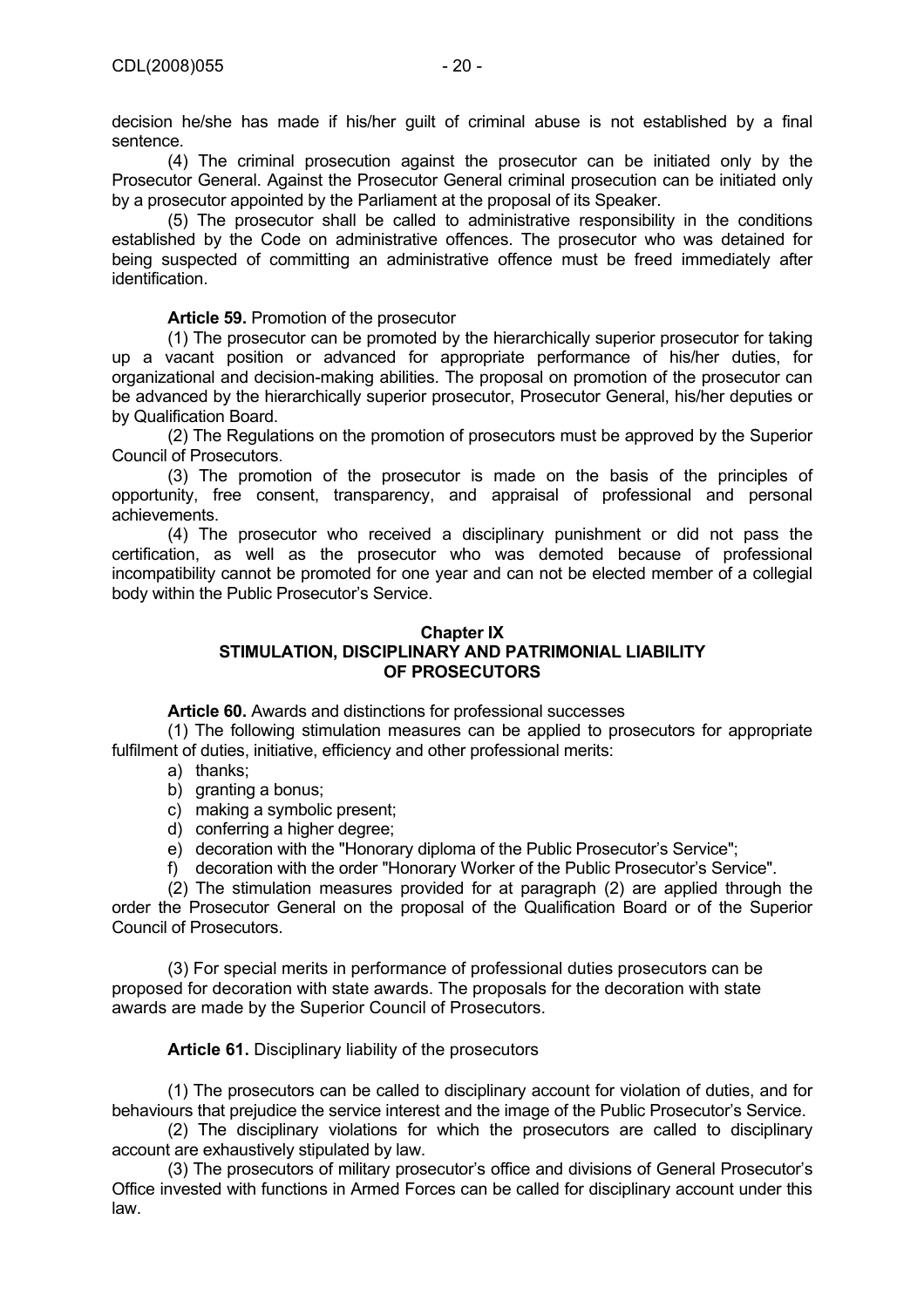## **Article 62.** Disciplinary violations

Shall be regarded as disciplinary violations the following:

- a) inadequate performance of professional duties;
- b) incorrect interpretation or application of legislation whether deliberately or by severe negligence, if this action is not justified by the change of the practice of applying legal norms established in the current legal system or court practice;
- c) interference in the activity of another prosecutor or any other interventions with authorities, institutions or officials for solving of some applications, pretending to or acceptance of solving personal interest or interests of family members in other ways than those foreseen by provisions of current legislation;
- d) deliberate violation of law during performance of duties;
- e) participation in public activities of political character;
- f) violation of legal provisions relating to the income and property statement;
- g) ungrounded refusal to perform one of his/her duties;
- h) ungrounded absences, delay or leaving before time;
- i) dishonourable attitude towards colleagues, judges, attorneys, experts, witnesses or any other participants of the judicial proceedings during performance of duties;
- j) three consecutive violations of the prosecutor's ethics or an infringement that seriously affects the moral image of the prosecutor;
- k) using the status of the prosecutor for the purpose of obtaining undue benefits and advantages;
- l) public expression of agreement or disagreement with the decision of other prosecutors for the purpose of interference in their activity;
- m) violation of provisions relating to incompatibilities and prohibitions concerning the prosecutors.

## **Article 63.** Disciplinary sanctions

(1) The following disciplinary sanctions can be applied to prosecutors through the decision of Disciplinary Board according to law and depending on the gravity of committed violations:

- a) rebuke;
- b) reprimand;
- c) severe reprimand;
- d) demotion in function;
- e) recall of the order of "Honorary Worker of the Public Prosecutor's Service";
- f) demotion in degree;
- g) dismissal from the bodies of the Public Prosecutor's Service.

(2) The disciplinary sanctions shall be applied within 30 days from the date of detecting the disciplinary violation, but not later than 6 months from the date of its committing.

(3) The punished prosecutor is entitled to contest the decision of Disciplinary Board with the Superior Council of Prosecutors, and in case he/she does not agree with the decision of the latter he/she can contest the application of disciplinary sanctions in the court, under provisions of the law.

**Article 64.** Patrimonial accountability of prosecutors

(1) The state carries patrimonial responsibility for the prejudice caused through errors made by prosecutors during performance of duties to human rights and fundamental freedoms which are guaranteed by the Constitution and the international treaties of which the Republic of Moldova is a party.

(2) The person is entitled to lodge actions for the reparation of damages only against the state that is represented by the Ministry of Finance.

(3) The responsibility of the state does not remove the responsibility of prosecutors who performed their duties in bad faith or with severe negligence.

(4) After reparation of damage on the basis of an irrevocable court decision the state can initiate according to law an action of regress against the prosecutor who committed the error causing damage by bad faith or severe negligence.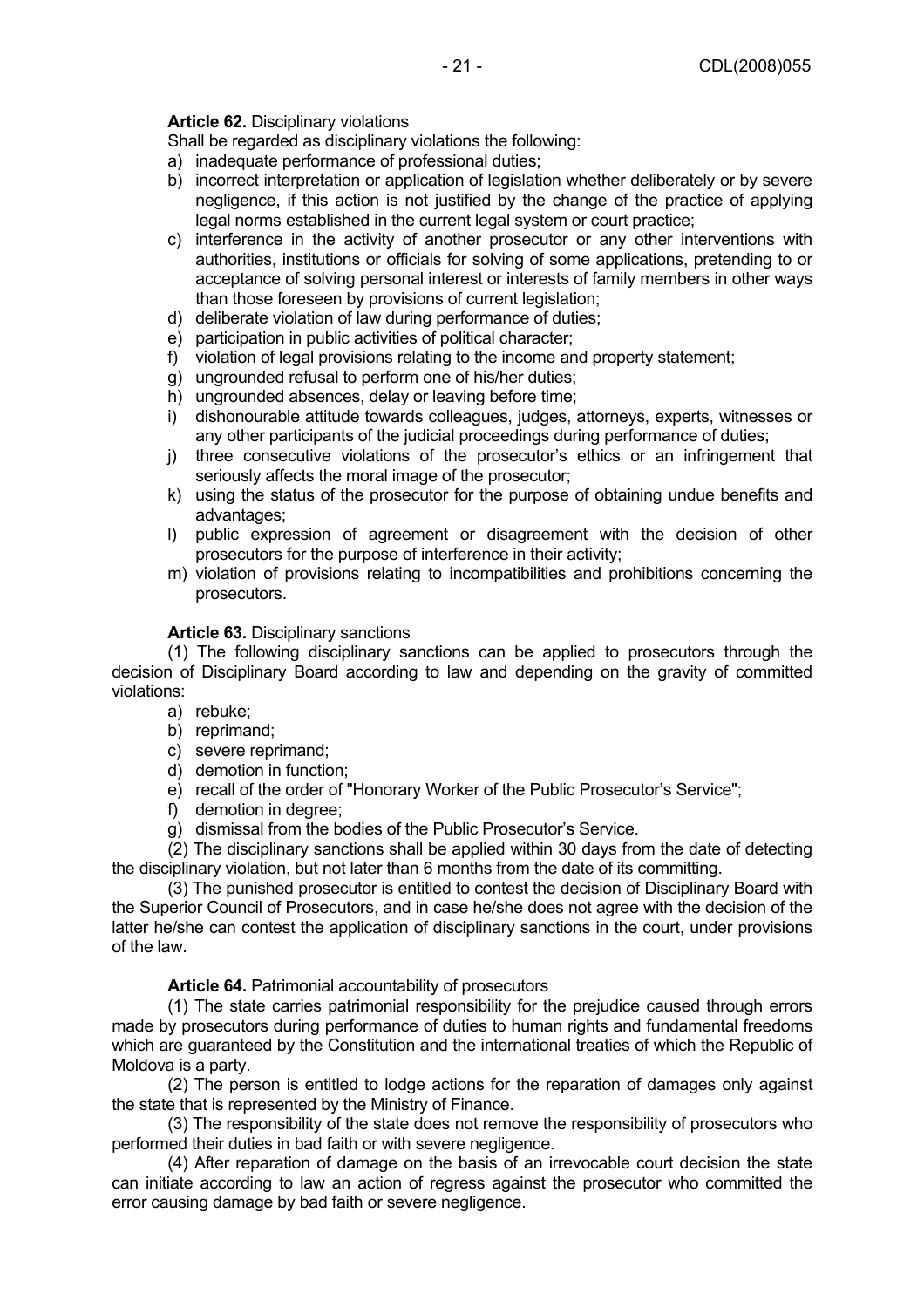(5) The right of the person to reparation of material damage caused by errors committed by the prosecutor within other than criminal procedures and proceedings can be exercised only if a prior final court decision establishes the criminal liability of the prosecutor for the action committed in exercise of his/her function, if this action could determine a judicial error.

(6) In case of paragraph (4), if the fundamental rights and freedoms are violated by a collegial body, the action can be initiated against all guilty prosecutors who respond solidarily. The action of regress against the prosecutor can be initiated only with the consent of the Superior Council of Prosecutors.

(7) The person who deliberately contributed to the commitment of the error by the prosecutor in any way is not entitled to reparation of damage.

(8) The prescription term of the right to action in all cases provided for by this article is one year if the law doesn't foresee other terms for all cases stipulated by present article.

#### **Chapter X TRANSFER, DELEGATION, SECONDMENT, SUSPENSION AND DISMISSAL OF THE PROSECUTOR**

**Article 65.** Transfer, delegation and secondment of the prosecutor

(1) The transfer of the prosecutor to the position of another prosecutor who was suspended, transferred, assigned to other position for a limited or unlimited term shall be made only according to the provisions of present law and labour legislation.

(2) In case one of the offices of Public Prosecutor's Service cannot function because of temporary absence of some prosecutors, existence of vacant positions, and other reasons, the Prosecutor General can, at the proposal of the head of this body, delegate prosecutors from other prosecutor's offices without their consent for a period of up to one month in a year. The delegation can be prolonged only upon a written consent of the prosecutor. The average salary of the delegated prosecutor cannot be smaller than the one in previous function.

(3) For the purpose of fulfilling the functions of the Public Prosecutor's Service the prosecutor can be seconded to other institutions. The prosecutor keeps his/her status and makes use of all the rights provided by law for seconded staff within the period of his/her secondment.

(4) If the salary provided for the function to which the prosecutor is delegated or seconded is smaller than that received in the main position, then the salary of the main position will be kept.

(5) The period of secondment to other institutions is included in the period of seniority in the Public Prosecutor's Service.

(6) Upon the expiry of the period of secondment, the prosecutor is assigned to his/her main position, or, with his/her consent, is assigned to another equivalent position.

(7) The decisions about the transfer, delegation and secondment of the prosecutor are made by the Prosecutor General at the proposal of the Superior Council of Prosecutors.

**Article 66**. Prosecutor's suspension of the term of office

(1) The prosecutor shall be suspended by order of the Prosecutor General upon the proposal of the Superior Council of Prosecutors:

- a) when a criminal prosecution is initiated against him/her till the final sentence on case;
- b) when recognized missing by a final sentence of the court;
- c) when he/she takes part in elections as a candidate for the public authority or local public administration authority and when elected for these authorities;
- d) when granted with a maternity leave and a leave for child's care for a period of 3 years maximum.

(2) In case stipulated by paragraph (1) letter b) the salary of the prosecutor is paid to his/her family, but in cases stipulated by the letter a), c) and d) of the same paragraph the salary is paid to the prosecutor according to law.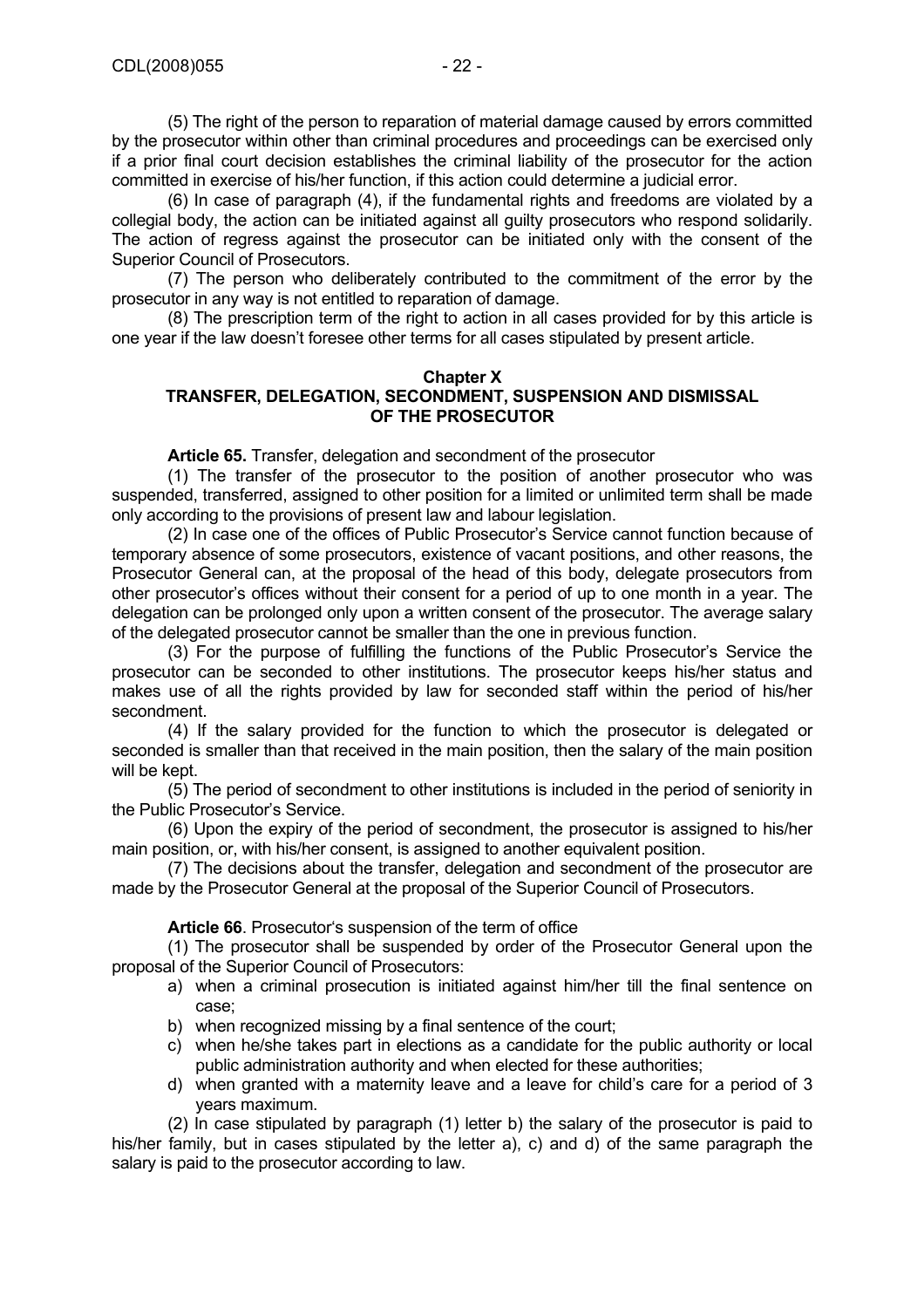(3) The suspension of the prosecutor for the reasons stipulated in the paragraph (1), except for letter a) does not imply the cancellation of personal immunity and of material and social safeguards.

(4) In case stipulated by paragraph (1) letter a) when the prosecutor's fault was not proved or a judgement of acquittal or cessation of criminal procedure was given, the suspension shall be cancelled and the prosecutor shall be fully rehabilitated.

(5) In cases stipulated by paragraph (1) letter c) and d), upon expiration of the term for which the prosecutor was suspended, he/she is granted the position of prosecutor he/she held before suspension or is granted another equivalent position of prosecutor with his/her consent.

(6) The decision on prosecutor's suspension can be appealed with a court, according to the law.

## **Article 67.** Dismissal

(1) The prosecutor shall be dismissed from the function by order of Prosecutor General upon the proposal of the Superior Council of Prosecutors or of the Disciplinary Board:

- a) upon resignation;
- b) when the commission expires;
- c) when committing systematic misconduct or a grave misconduct;
- d) in case of non compliance with the position he/she holds according to unsatisfactory results in the performance of the function this fact being established upon evaluation;
- e) upon the delivery of a final conviction sentence;
- f) upon losing the citizenship of the Republic of Moldova;
- g) when refusing to swear;
- h) upon impossibility to fulfil the duties of service for reasons of long-term and continuous (more than 4 months) bad health condition;
- i) due to the refusal to be transferred to another organ of the Public Prosecutor's Service in case the organ of the last work is the subject of liquidation or reorganization;
- j) due to the decease of the prosecutor or the declaration of his/her decease by final court decision.
- (2) The decision on dismissal can be appealed against in the court according to the law.

(3) In case of cancellation of the decision on prosecutor's dismissal the latter shall be fully rehabilitated and paid all lost rights.

(4 ) The Prosecutor General can be dismissed before the expiry of his/her mandate by the Parliament upon the proposal of the Chairman of the Parliament in the following cases:

- a) due to the incompatibility, established according to the law;
- b) upon impossibility to fulfil the duties of service for reasons of long-term and continuous (more than 4 months) bad health condition;
- c) upon the delivery of a final conviction sentence.

## **Article 68.** Resignation of the prosecutor

(1) The prosecutor is entitled to resignation in case of submitting of a resignation application.

(2) The resignation of the prosecutor shall be considered the honorable leave of the position, when in the pursuance of his/her duties and out of work relationships the prosecutor didn't commit acts which discredit the Public Prosecutor's Service or compromise the prosecutor's honour and dignity.

 (3) The resigned prosecutor preserves the title of prosecutor and warranties of personal inviolability.

(4) The resigned or the retired prosecutor is entitled to an unique discharge allowance which equals to the product of multiplication of his/her monthly average salary by the number of full experience years in the position of prosecutor. At the same time, by calculating the unique discharge allowance for the resigned and the returned prosecutor it is taken into account the time of exercise from the date of cessation of last resignation.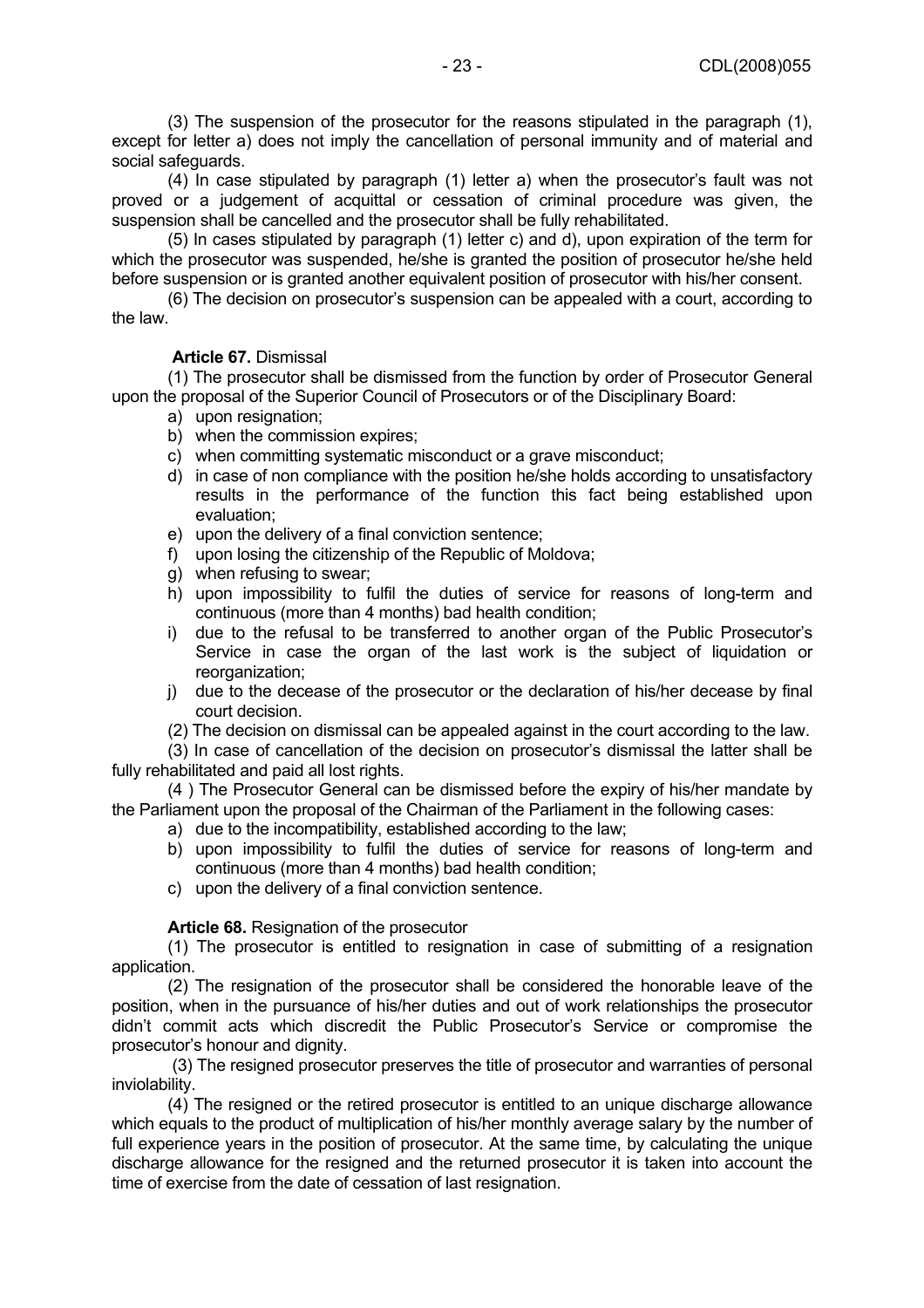(5) The resigned prosecutor has the right to a service pension or to a monthly life indemnity according to the law.

(6) When the resigned prosecutor has at least 20 years of work experience he/she beneficiates of a monthly life indemnity of 80 percent; from 25 to 30 years of experience - of 85 percent; from 30 to 35 years – of 90 percent; from 35 to 40 years – of 95 percent; from 40 years an more – of 100 percent in comparison with the average salary paid depending on the respective prosecutor's position, taking into account the salary indexing. The monthly life indemnity is to be recalculated taking into account the current salary of acting prosecutors.

(7) The resigned prosecutor has the right to work in other functions in the organs of the Public Prosecutor's Service or in the field of justice.

(8) If the resigned prosecutor exercises a function in the organs of the Public Prosecutor's Service or in the field of justice, he/she is entitled to receive the monthly life indemnity and a salary according to the article 70.

(9) The prosecutor shall be considered as resigned as long as he/she observes the provisions of the articles 35 and 36, preserves the citizenship of the Republic of Moldova and does not commit acts which discredit the image of the Public Prosecutor's Service or compromise the prosecutor title.

(10) When the Superior Council of Prosecutors establishes the fact that the resigned prosecutor does not meet the provisions of the present law, it shall propose to the Prosecutor General to cease the prosecutor's resignation. The prosecutor can appeal against the decision of cessation in the court.

(11) The prosecutor's resignation is also cancelled due to the repeated assignment in the prosecutor's position.

(12) When the prosecutor demands the resignation by dismissal the Superior Council of Prosecutors can state a 30-days term from which the dismissal will be effective if the attending of prosecutor's duties is called for the liquidation of engagements.

(13) The questions on prosecutors' dismissal are examined by the Superior Council of Prosecutors that proposes its solutions for decision to the Prosecutor General.

#### **Chapter XI**

## **STATE PROTECTION OF PROSECUTORS, THEIR MATERIAL AND SOCIAL SECURITY**

**Article 69.** The state protection of the prosecutor and of his/her family members

(1) The prosecutor, his/her family members and property are protected by the state. Upon well-grounded request of the prosecutor, by invoking the existence of a danger for himself/herself or his/her family life and health as well as the integrity of his/her property, the internal affairs authorities are obliged to take the necessary arrangements for the assurance of his/her security and the security of his/her family members, the integrity of his/her property.

(2) The attempt on the life and health of the prosecutor, the destruction and deterioration of goods, threat with murder, violence or with the deterioration of goods, calumniating or insulting him/her as well as the attempt on the life and health of his/her family members (parents, wife, husband, children), imply a responsibility in accordance to the law.

(3) The prosecutors in exercise of duties have the right to carry a firearm and other self protection means.

(4) The method of issuance and application of a firearm and of self protection means is stipulated in the law.

(5) The prosecutor is entitled to compensation of all expenses incurred by him/her in the interests of the service.

**Article 70**. The remuneration of the prosecutor

(1) The remuneration of the prosecutor shall be carried out in the manner, on conditions and in the amount stated by the legislation.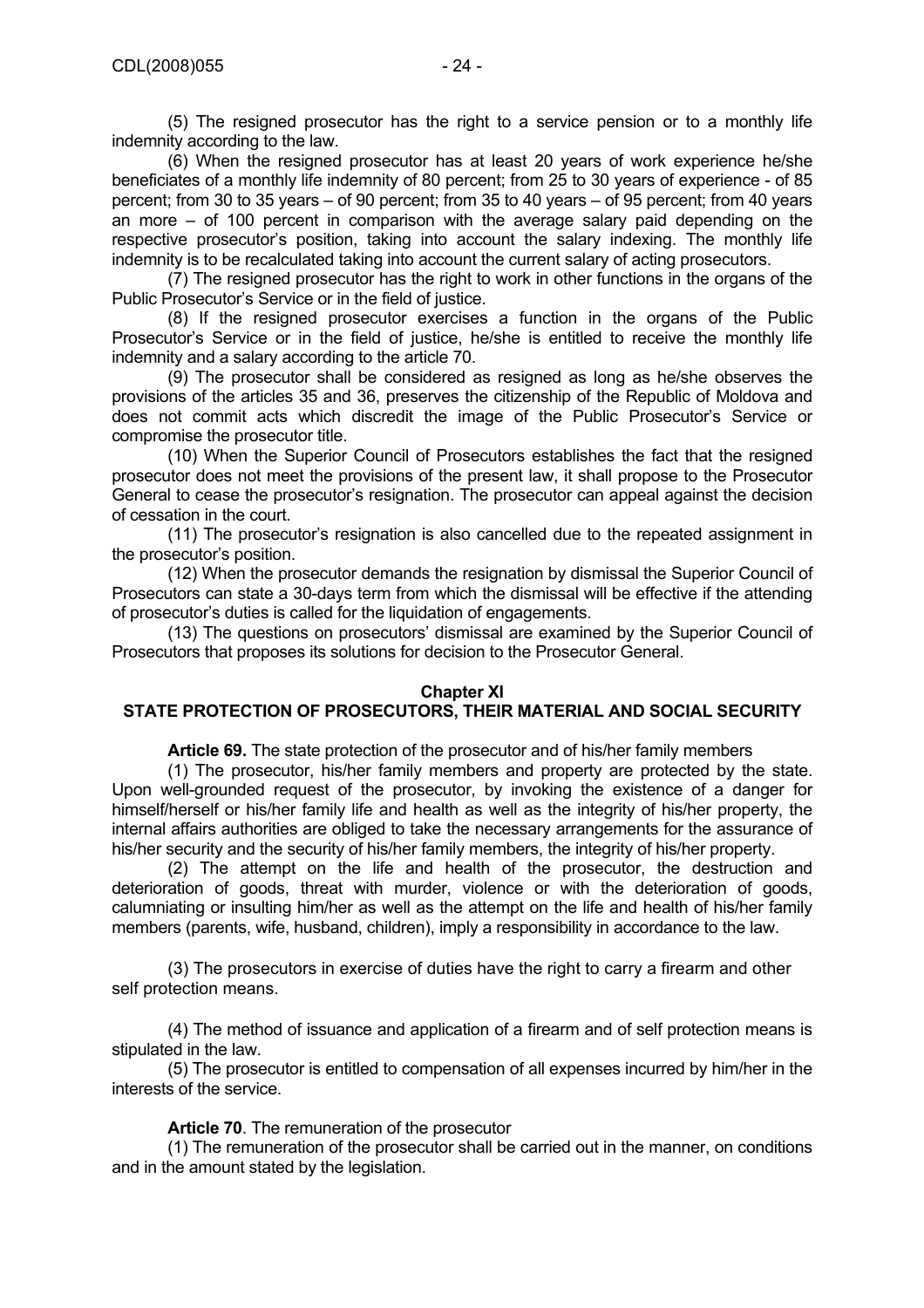(2) The total remuneration of the prosecutor comprises his/her monthly salary, supplement for qualification degree, length of service, protection of state secret, for high professional competence, high workload, as well as for assignments of major importance.

(3) Diminution or annulment of remuneration rights of the prosecutor shall be prohibited.

#### **Article 71**. Leave of the prosecutor

(1) The prosecutor has the right to take a paid annual leave of 30 work days.

(2) Due to the prosecutor's length of service in the Public Prosecutor's Service up to 5 years his/her leave increases with 2 work days, from 5 to 10 years – with 5 days, from 10 to 15  $\frac{1}{x}$  vears – with 10 days, over 15 years – with 15 work days.

(3) The prosecutor is granted a leave through the order of the Prosecutor General according to the program of granting annual leaves to prosecutors which is coordinated with the Superior Council of Prosecutors.

(4) The refusal of granting the prosecutor an annual leave two years in succession is forbidden.

## **Article 72.** Housing of prosecutor

(1) When the prosecutor has no place to leave or his/her living place conditions need quality improvement the local public administration authority is obliged to assure the prosecutor in term of one year from the date of appointment with a living place (a flat or house) for the period of his/her term of office in the respective area.

(2) When the prosecutor is not provided with a living place according to the paragraph (1) he/she has the right in the period of time before receipt of a living space to compensation of expenses for rent (sub-rent) of a provisory living place in an amount according to the rent (subrent) agreement but which shall not exceed the official salary of the tenant.

## **Article 73.** Other social guarantees

(1) The acting prosecutors and family members living with them beneficiate of free medical care at the expense of the state budget.

(2) The resigned or pensioned prosecutors, in case they are not employed at another workplace, as well as parents, spouse and minor children of the deceased prosecutor shall beneficiate of free medical care in accordance with paragraph (1).

(3) The life, health and the property of the prosecutor are subject to an obligatory state insurance from the state budget.

(4) The insurance sum is paid in case of:

- a) a violent death or decease of the prosecutor in exercise of his/her function if death occurred as a result of some physical injuries or other health's violent lesions, - the sum is paid to his/her successor under the form of a lump-sum allowance which equals to the product of multiplying the annual average salary of the deceased by the number of full experience years which he/she didn't survive till the reach of age limit, but not less than 15 annual average salaries;
- b) the prosecutor's mutilation or other violent health lesions which exclude the possibility to continue the professional occupation and which provoked the total loss of work capacity, - in form of a lump-sum allowance equal to the sum of support funds for a period of 10 years;
- c) mutilation of prosecutor in exercise of his/her function excluding the possibility of continuing the professional activity, in form of a monthly compensation equal to the salary received in the position of prosecutor. The disability pension or any other types of pension granted before or after losing the capacity of continuing the professional activity are not taken into consideration by the calculation of compensation. The salary received by the prosecutor after receiving the injury and the state insurance compensations are also not included in this type of compensation;
- d) violent death or decease of the prosecutor as result of bodily harm or other violent health injury, - to the disabled family members maintained by him, in form of a monthly indemnity equal to the difference between the part falling to them from the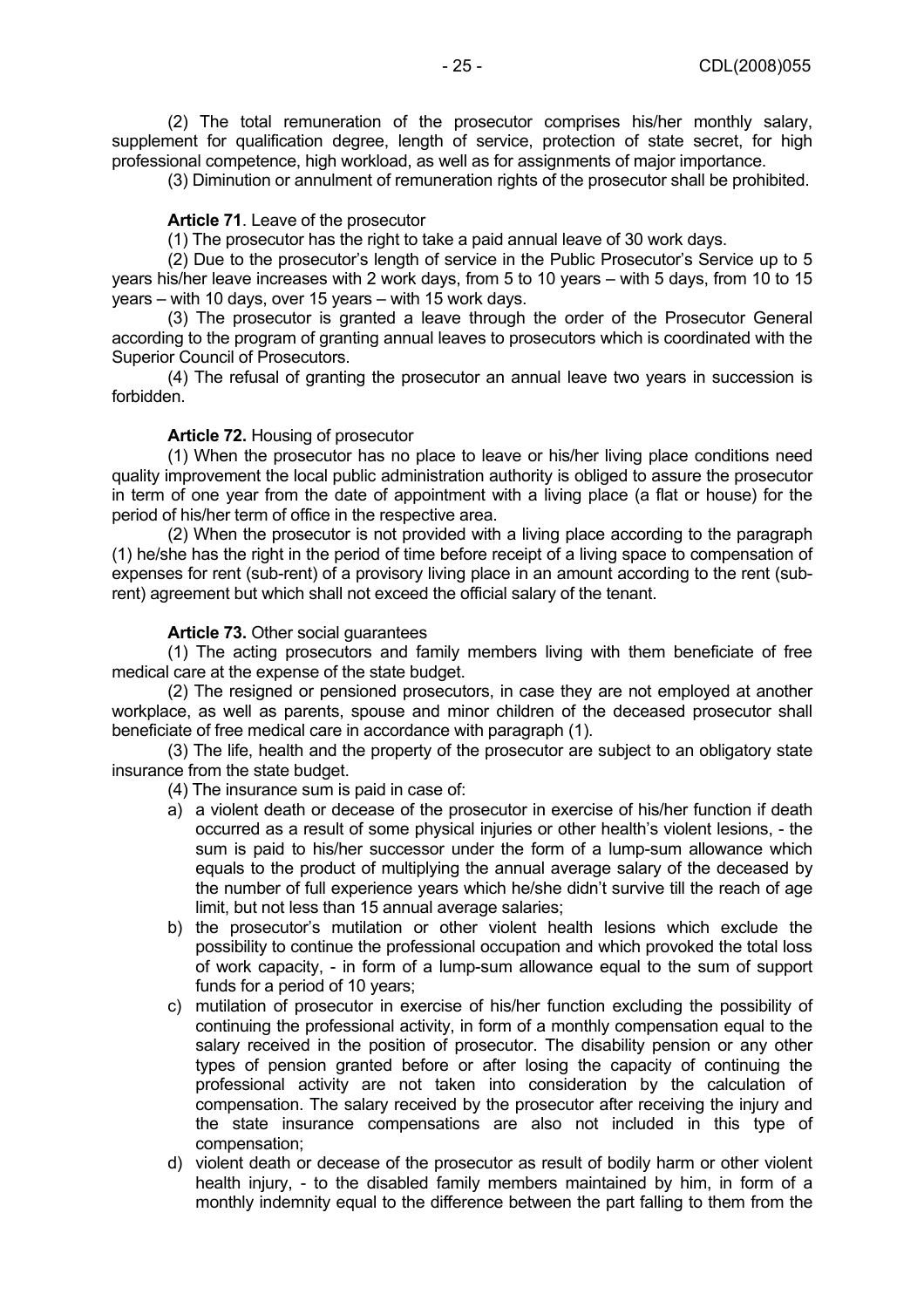salary of the deceased and the pension granted in relation with the bread-winner's loss without taking into account the one-time indemnity.

(5) The material prejudice caused in connection with the work activity of prosecutor through the damage or destruction of his/her goods, the goods of his/her family members or close relatives is repaired integrally from the state budget, if this situation is confirmed by a final court decision.

## **Article 74**. Provision with pension

(1) The prosecutor who has reached to age of 50 years and has a seniority of at least 20 calendar years, at least 12 years and 6 months of which spent in the position of prosecutor or judge has the right to service pension in the amount of 55 percent of the average salary, and a bonus of 3 percent for each complete year of work over the seniority of 20 years, but not more than the total of 80 percent of the average salary taking into account its indexation.

(2) The Law on provision with pension of military, officers and persons from the troupes of the bodies of internal affairs is applied to prosecutors from given division of General Prosecutor's Office and military prosecutor's office. The seniority of the prosecutors who are transferred to the military section and military prosecutor's office is included in the total seniority of the military man.

(3) The service pension is paid integrally to the prosecutor in exercise of his/her function.

(4) The pensioned prosecutor is entitled to be employed and to receive integral pension and salary after retirement.

(5) In case of disability the prosecutor receives a disability pension, and in case of death of the prosecutor who is the family's bread-winner, the members of his/her family will receive a pension for the loss of bread-winner according to the provisions of the Law on state social insurance pensions.

(6) The retired prosecutors profit from pension recalculation depending on the rising of salary of the prosecutor in exercise of his/her function starting with the month following the rise of salary whether the pensioner continues to works or not in the bodies of the Public Prosecutor's Service.

(7) The period of activity as investigator at the Public Prosecutor's Service and judge is also included in the seniority in the position of prosecutor which is necessary for granting of service pension.

(8) The pensions are granted and paid by the social insurance bodies.

(9) The social insurance bodies are entitled to check the authenticity of the acts confirming the seniority and the insured income which are issued by the competent bodies.

## **Article 75.** The prosecutor's certificate

(1) Upon appointment in the position of prosecutor, the person receives a certificate of the model approved by the Superior Council of Prosecutors.

(2) The prosecutor's certificate is issued by the Superior Council of Prosecutors and serves as a document confirming his/her identity and position.

(3) The present article is also applied to resigned and retired prosecutors.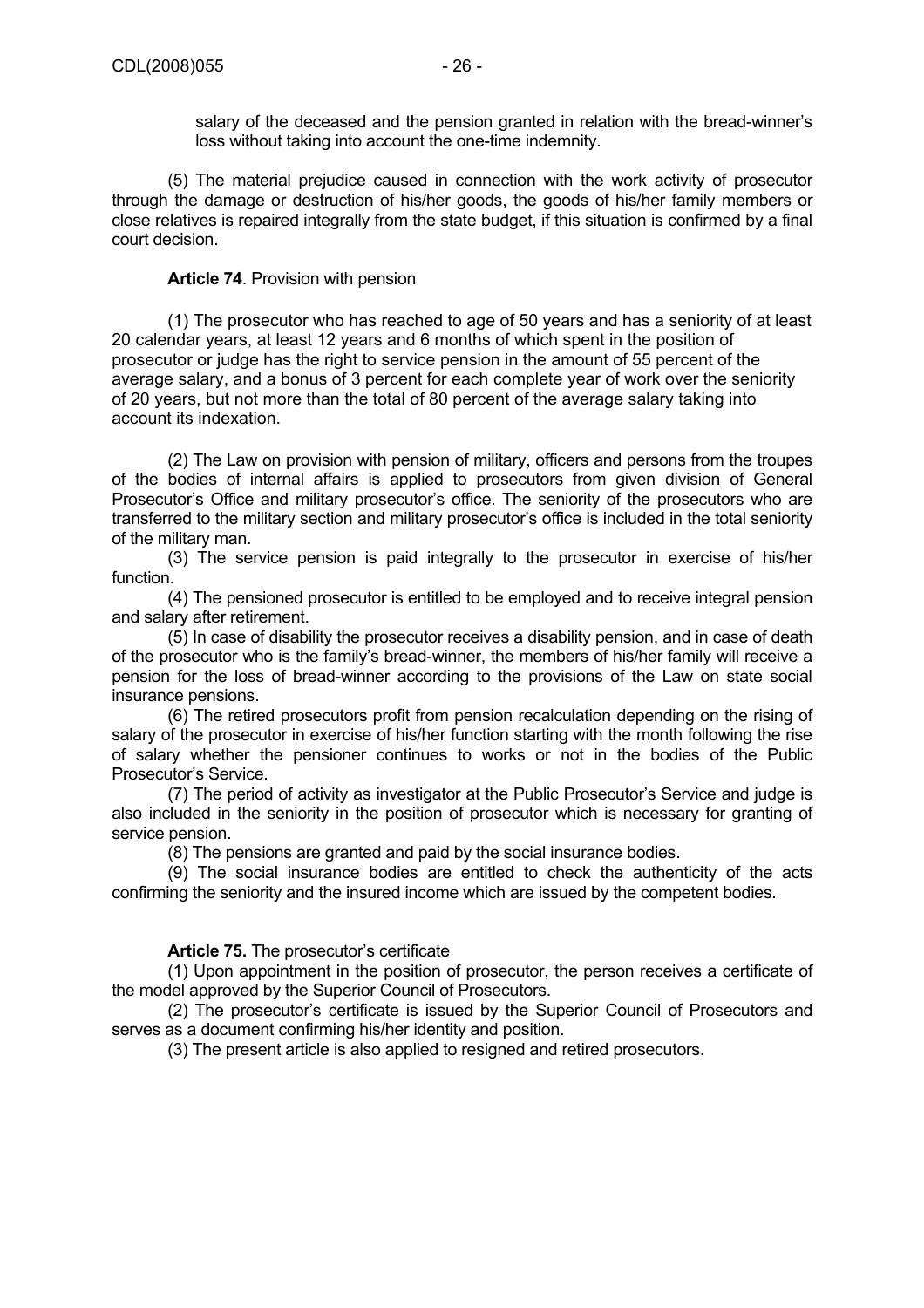#### **TITLE III CONSULTATIVE AND SELF-ADMINISTRATION BODIES OF THE PUBLIC PROSECUTOR'S SERVICE**

#### **Chapter XII THE BOARD OF THE PUBLIC PROSECUTOR'S SERVICE**

## **SECTION 1 General provisions**

**Article 76.** The Board of the Public Prosecutor's Service

The Board of the Public Prosecutor's Service (hereinafter called "the Board") is a consultative body for organisation of the activity of the Prosecutor General.

**Article 77.** The structure of the Board of the Public Prosecutor's Service

 (1) The Board is composed of 9 persons. The Prosecutor General is the Chairperson of the Board.

 (2) The Board includes: the Prosecutor General, the First Deputy and the deputies of the Prosecutor General, the Prosecutor of Gagauzia, other prosecutors.

## **SECTION 2**

#### **Competences and appointment of Board's members**

**Article 78.** Appointment of the members of the Board

 (1) The Prosecutor General, his/her deputies and the Prosecutor of Gagauzia are ex officio members of the Board.

 (2) The nominal composition of the Board of the Public Prosecutor's Service, proposed by the Prosecutor General, shall be confirmed by Parliament within one month from the appointment of the Prosecutor General, for the entire period of his/her mandate.

#### **Article 79.** Competences of the Board

 (1) The Board of the Public Prosecutor's Service provides recommendations and opinions on the issues in the competence of the Prosecutor General or on general issues of the management and organization of the Public Prosecutor's Service, on the international legal cooperation, on the strengthening of the Rule of Law, on the combating of crime etc.

 (2) When important issues arise concerning the strengthening of the rule of law and the coordination of activities, concerning the protection of human rights and freedoms and the combating of crime, joint sessions of the Board of the Public Prosecutor's Service with the collegial bodies of other national public authorities can be organized. At the Board's sessions, the activity of other bodies can also be analyzed on matters concerning the combating of crime and the strengthening of the rule of law; official persons can be invited to participate in the works of such sessions.

 (3) The Board's role and competences are set forth in the Regulations of the Board of the Public Prosecutor's Service, approved by the Prosecutor General.

#### **Article 80.** The Decisions of the Board

 (1) The Board shall be deliberative, if the quorum is present (i.e., if not less than 2/3 of its members are present).

 (2) The decisions of the Board shall be considered adopted, if a simple majority of Board's members present at the session cast their votes to its support.

 (3) The decisions of the Board shall be implemented through normative acts issued by the Prosecutor General.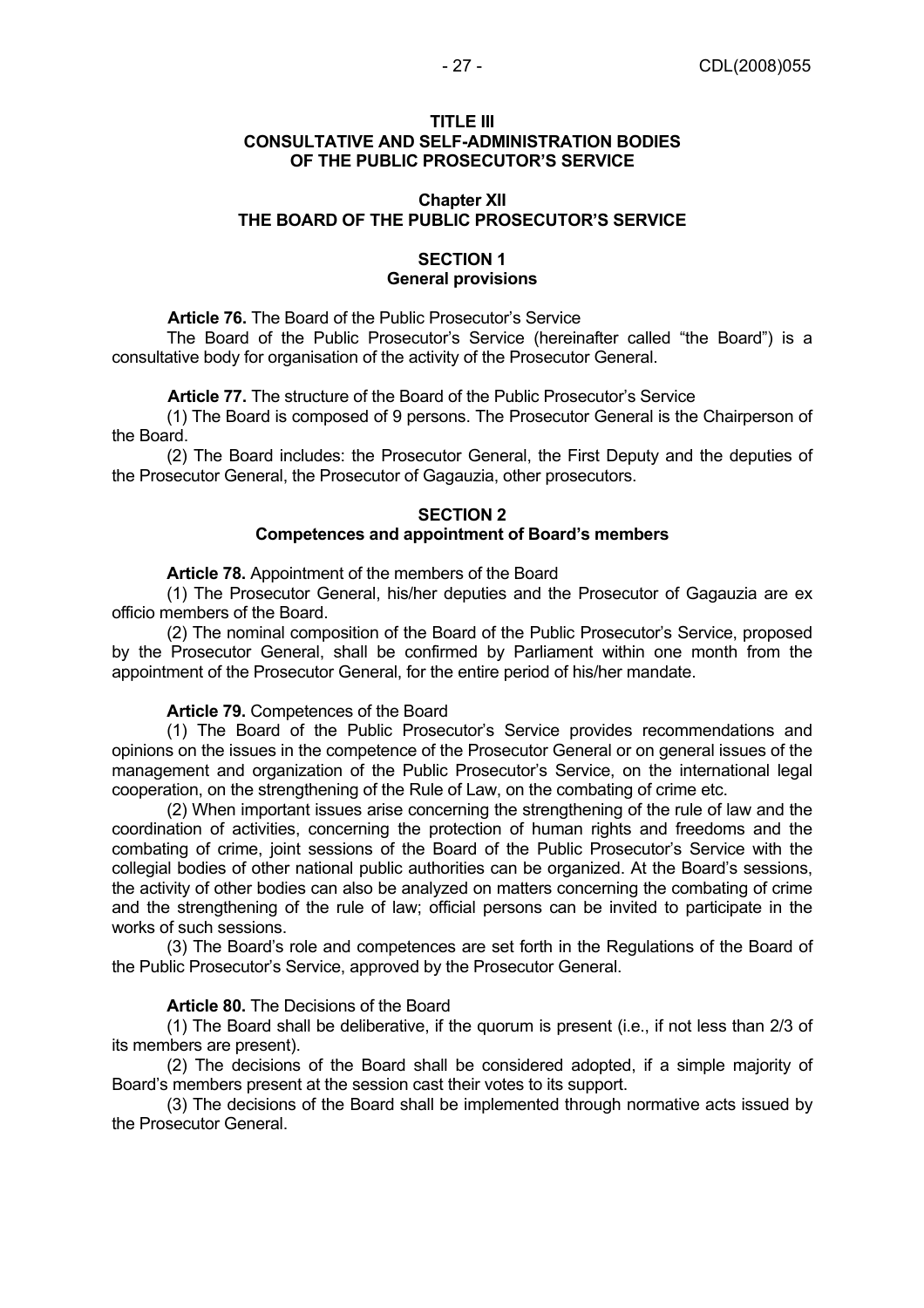## **SECTION 1 General provisions**

**Article 81.** The Superior Council of Prosecutors

(1) The Superior Council of Prosecutors, is the prosecutors' self-administration and representative body.

(2) The Council is the guarantor of prosecutors autonomy, objectivity and impartiality.

**Article 82.** The composition

(1) The Superior Council of Prosecutors is composed of 12 members.

(2) Ex officio members of the Superior Council of Prosecutors include:

- the Prosecutor General;

- the Chairperson of the Superior Council of Magistracy;

 (3) Other members of the Council shall be elected by acting prosecutors through a secret, direct and free vote, as follows:

- two prosecutors from and by the prosecutors of the General Prosecutor's Office;

- six prosecutors from and by the prosecutors of the territorial and specialized prosecutor's offices.

- two members of the civil society, experts in law, proposed by the Board of the Public Prosecutor's Service.

**Article 83.** The competences of the Superior Council of Prosecutors

(1) The Superior Council of Prosecutors has the following competences regarding prosecutors' professional career:

- a) examines the correspondence to criteria for candidates to the post of the Prosecutor General and his/her deputies;
- b) requests information necessary to solve the issues of its competence;
- c) makes proposals to the Prosecutor General for the appointment, promotion, transfer, temporary transfer, delegation, stimulation, suspension or dismissal of prosecutors;
- d) hears the prosecutors' oath;
- e) organises the contest for filling in the vacancies of the posts of prosecutors and selects the candidates for vacancies:
- h) appoints the members of election commission.
- (2) In the field of prosecutors' initial and continuous training:
- a) proposes to the Prosecutor General the appointment of prosecutors to the Council of the National Institute of Justice;
- b) approves the Strategy for the prosecutors' initial and continuous training, presents an opinion on the action plan for the implementation thereof;
- c) examines the appeals against the decisions (opinions) of the Qualification and Disciplinary Boards;
- d) validates the decisions of the Qualification and Disciplinary Boards.
- (3) In the field of prosecutors' discipline and ethics observance:
- a) examines citizens' petitions on issues concerning prosecutors' ethics;
- b) coordinates the schedule of granting prosecutors' annual leaves.

(4) The Superior Council of Prosecutors shall approve the regulations concerning the activity of the Council.

**Article 84.** Promotion of proposals and solutions with regard to the career of prosecutors

(1) The proposals made by the Superior Council of Prosecutors to the Prosecutor General with regard to the appointment, promotion, transfer, temporary transfer, delegation, stimulation, suspension or dismissal of prosecutors can be refused by the later only once.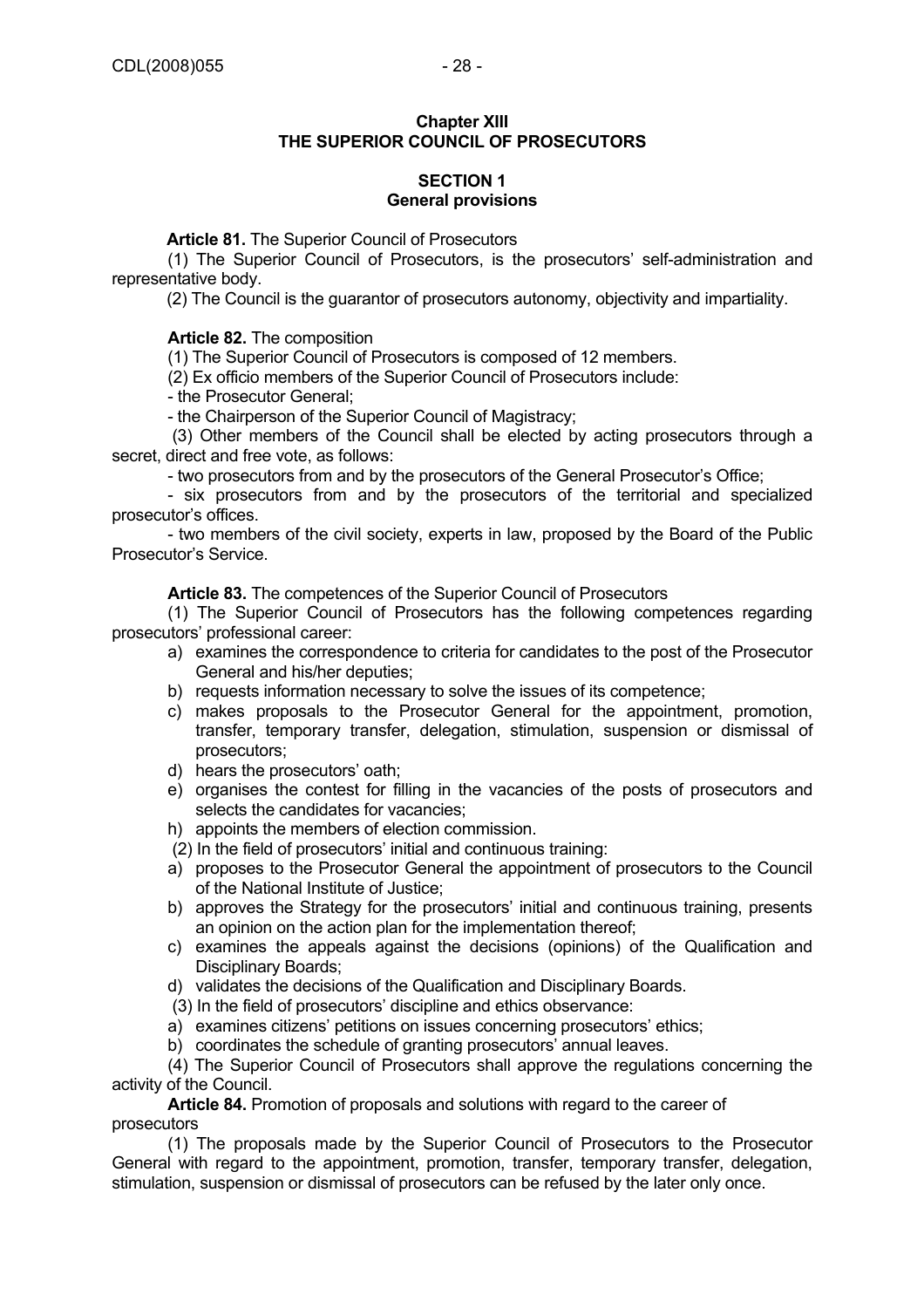(2) The well-grounded motivation for refusal of a proposal shall be sent in written form by the Prosecutor General to the Superior Council of Prosecutors.

(3) In case the Superior Council of Prosecutors insists on a candidate refused by the Prosecutor General, the issue shall be solved through additional consultations, until a compromise solution is found.

**Article 85.** The Chairman of the Council

(1) The Chairman of the Superior Council of Prosecutors shall be elected for a period of 4 years by secret vote of the majority members of the Council.

(2) The functions of the Chairman shall be exercised in his/her absence by a member of the Council appointed through a decision of the Council.

(3) The position of the Chairman of the Superior Council of Prosecutors cannot be held or exercised by the persons specified at art. 82 para. (2) of the present law.

## **Article 86.** The competences of the Chairman

The Chairman of the Council shall:

- a) represent the Superior Council of Prosecutors in domestic and international relations;
- b) coordinate the activity of the Superior Council of Prosecutors;
- c) preside over the works of the Superior Council of Prosecutors;
- d) propose to the plenum to take corresponding measures for initiating the proceedings for dismissing members of the Superior Council of Prosecutors and for filling in the new vacancies;
- e) sign the acts issued by the Superior Council of Prosecutors;
- f) designate the members of the Superior Council of Prosecutors who may be consulted for the drafting of certain normative acts;
- g) present to the Council the annual report on the activity of the Superior Council of Prosecutors, which shall be made public.

#### **Article 87.** The notification of the Superior Council of Prosecutors

Any prosecutor may notify the Superior Council of Prosecutors, directly or through the chief-prosecutor, of the inadequate activity or conduct of an elected member of the Council, or of the violation of professional duties or the commission of disciplinary violations by the latter.

#### **SECTION 2**

## **The status of a member of the Superior Council of Prosecutors**

**Article 88.** Duration of mandate

(1) The members of the Council shall have a mandate of 4 years.

(2) The *ex officio* members of the Superior Council of Prosecutors shall not be under the incidence of the paragraph (1).

**Article 89.** The rights of the members of the Council

The members of the Superior Council of Prosecutors shall have the right to:

- a) consider the materials submitted to the Council for examination;
- b) participate in their examination;
- c) file requests, present their arguments and submit supplementary materials;
- d) propose for examination in session various issues within the competency of the Council;
- e) participate in the adoption of decisions through voting, and to file, depending upon the case, a separate opinion;
- f) benefit of other rights under the law.

**Article 90.** The obligations of the members of the Council

A member of the Superior Council of Prosecutors is obliged to:

a) exercise his/her functions according to the law;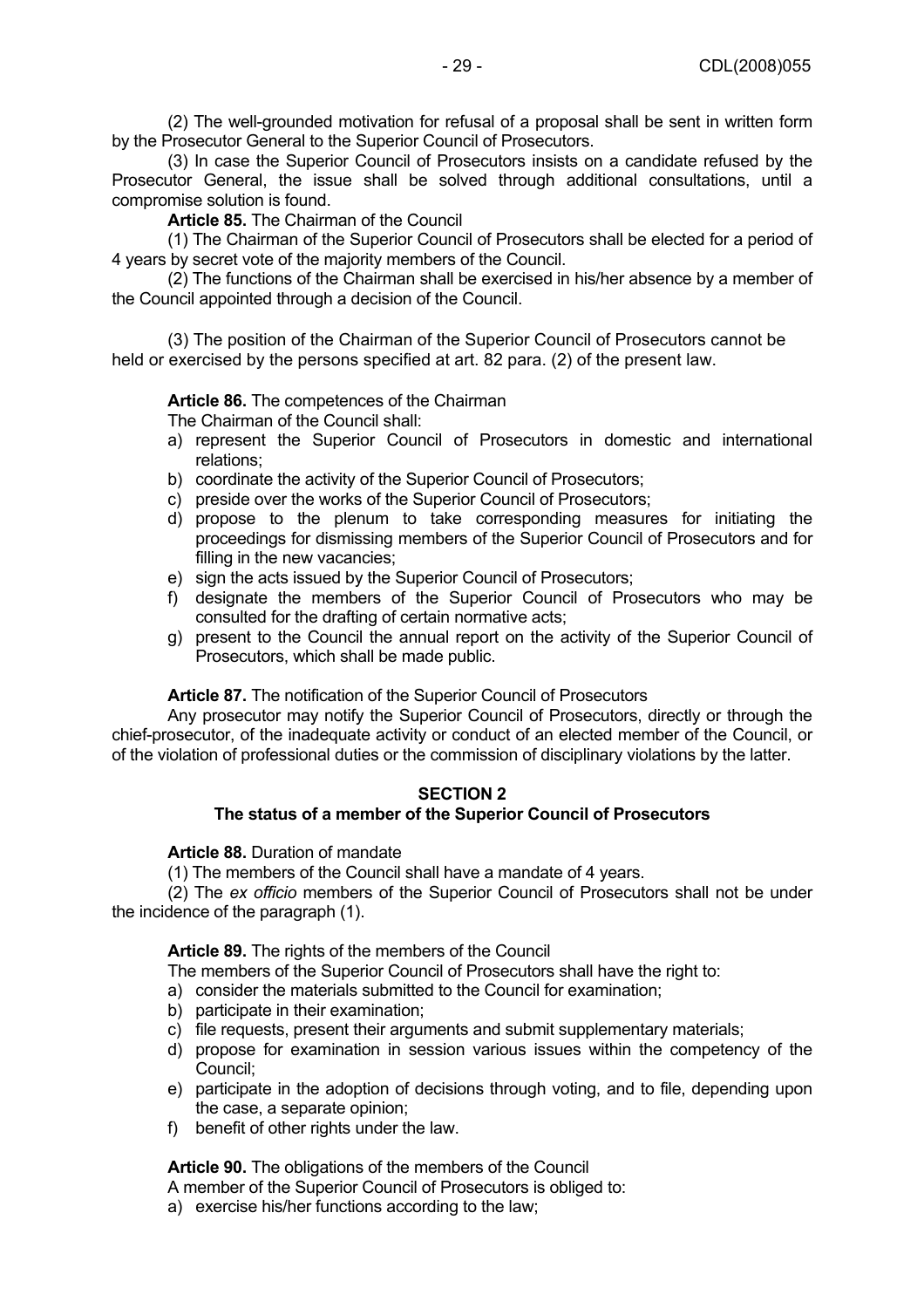- b) ensure the protection of prosecutors' rights and freedoms, their honour and dignity, under the law;
- c) contribute to the promotion of the principle of independence of the Public Prosecutor's Service;
- d) keep the secret of deliberations and the confidentiality of proceedings;
- e) vote during the adoption of decisions.

**Article 91.** Termination of the mandate of a member of the Superior Council of **Prosecutors** 

(1) The membership on the Superior Council of Prosecutors shall terminate in case of:

- submission of a request;

- expiry of the mandate of appointment to the post;
- suspension from or quitting of the post of prosecutor;
- dismissal from the post;
- an impossibility to exercise the functions for a period of more than 4 months;

- death.

(2) The dismissal from the post of an elected member of the Superior Council of Prosecutors shall be proposed by the Chairman or by one third of the members, in cases when the person in question no longer meets the legal conditions for being an elected member of the Superior Council of Prosecutors, in case of non-fulfilment or bad fulfilment of duties in the Superior Council of Prosecutors.

## **Article 92.** The secretary of the Council

Secretarial functions shall be exercised by the secretary of the Council, who shall be appointed by the Council. The secretary shall be a prosecutor but he/she will not be a member of the Council. The secretary of the Council shall:

- a) ensure the collaboration with the district, territorial and specialized prosecutor's offices, with the National Institute of Justice, as well as with other institutions and authorities;
- b) ensure the communication of the decisions of the Council on disciplinary matters;
- c) ensure the editing and communication of the agenda for the sessions of the Council and the editing of the minutes of the respective sessions;
- d) ensure the keeping of special registries with the works of the sessions, as well as the keeping of archives of files.

#### **SECTION 3**

#### **Organization of the activity of the Superior Council of Prosecutors**

**Article 93.** Sessions. Convocation of sessions.

(1) The sessions shall be open, save for cases concerning the application of disciplinary measures.

(2) The Superior Council of Prosecutors shall meet whenever necessary, but at least once a month.

(3) Decisions shall be taken on the basis of a majority vote.

(4) For a decision to be valid, at the session there must be present at least 2/3 of the members.

## **Article 94.** The procedure of examining issues

The examination of issues which are to be solved at the session shall start with a report of the responsible member, who had studied beforehand the documents and materials submitted, after which the persons who were invited to the sessions shall be heard, and the necessary documents and materials shall be analyzed.

## **Article 95.** Recusation and self-recusation

(1) A member of the Superior Council of Prosecutors cannot participate in the examination of the matter and shall be recused if there are circumstances that exclude his/her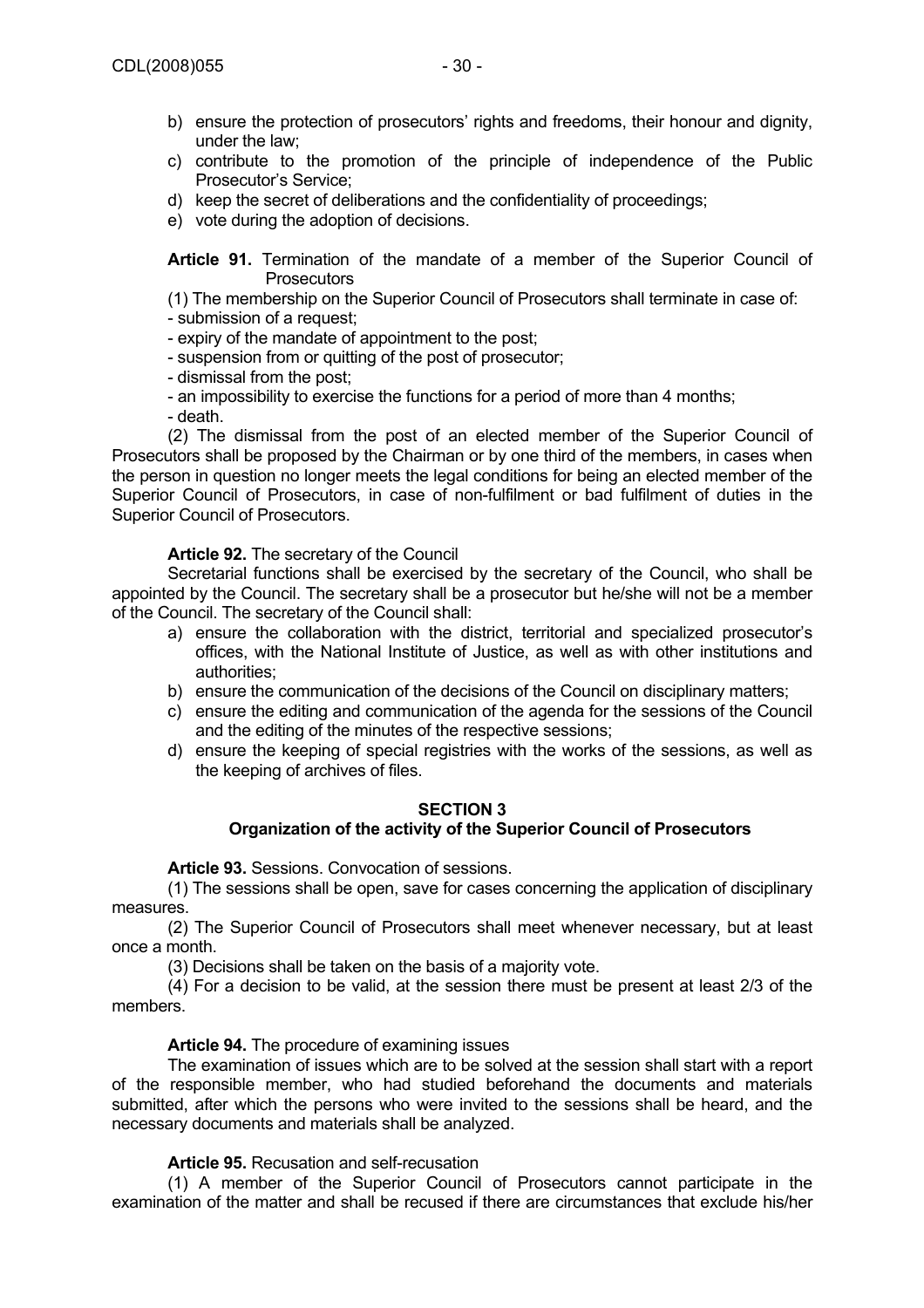participation or that may raise doubts concerning his/her objectivity. In case such circumstances exist, the member of the Council is obliged to declare a self-recusation .

(2) For the same reasons, a recusation can be effected by the person whose problem is being examined, as well as by the person who has presented the materials for examination.

(3) The recusation must be supported with a written or verbal request.

(4) The recused member of the Superior Council of Prosecutors shall not participate in the voting on the request for recusation .

**Article 96.** The proposal for appointment to the post of prosecutor, chief-prosecutor or deputy chief-prosecutor

(1) The Superior Council of Prosecutors shall make proposals to the Prosecutor General concerning the appointment of candidates to the post of prosecutor, as well as concerning the appointment to the post of chief-prosecutor or deputy chief-prosecutor.

(2) The selection of candidates for the post of prosecutor, chief-prosecutor or deputy chief-prosecutor shall be done on a contest-basis, according to certain objective criteria and according to a procedure set by a Regulation approved by the Council.

## **Article 97.** Procedure of adopting decisions

(1) The decisions of the Superior Council of Prosecutors shall be adopted through a direct vote, and shall be supported with arguments.

(2) The decisions shall be edited in written form in a maximum of 20 days.

(3) The decisions of the Superior Council of Prosecutors shall be posted on the website of the Public Prosecutor's Service within 20 days from adoption.

**Article 98.** Appealing against decisions of the Superior Council of Prosecutors

The decisions of the Superior Council of Prosecutors can be appealed with a court of law, by any interested person, within 10 days from the moment of communication.

#### **Article 99.** The seal and the headquarters

(1) The Superior Council of Prosecutors uses the seal of the Public Prosecutor's Service.

(2) The Superior Council of Prosecutors has its headquarters in the Chisinau municipality.

## **Chapter XIV THE DISCIPLINARY BOARD**

## **SECTION 1 General Provisions**

#### **Article 100.** The Disciplinary Board

(1) The Disciplinary Board shall be set up under the aegis of the Superior Council of Prosecutors and shall serve the purpose of examining the cases involving prosecutors' disciplinary liability.

(2) The mandate of the Disciplinary Board shall be of 4 years.

## **Article 101.** Composition

(1) The Disciplinary Board shall consist of 9 members:

- a) three prosecutors from the General Prosecutor's Office elected by the prosecutors of the General Prosecutor's Office;
- b) six prosecutors from the level of territorial and specialized prosecutor's offices elected by the prosecutors thereof.

(2) Members of the Superior Council of Prosecutors and members of the Qualification Board cannot be elected to the Disciplinary Board.

(3) The Chairman of the Disciplinary Board shall be elected through a secret vote at the Board's first session, from among its members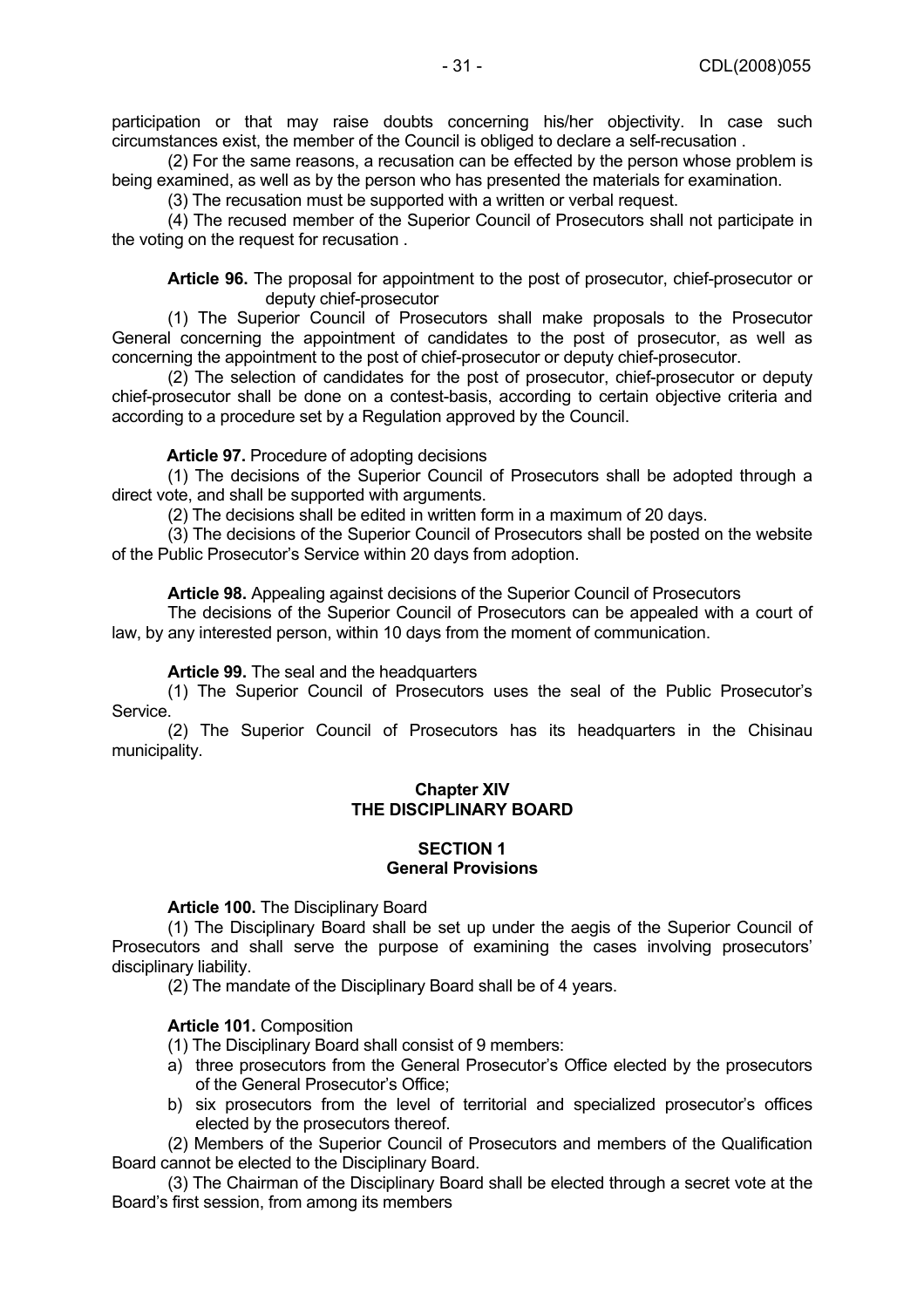## **Article 102.** Activity reports

The Disciplinary Boards shall present to the Superior Council of Prosecutors each semester and yearly reports on its activity, which shall be published on the website of the Public Prosecutor's Service.

# **SECTION 2**

## **Disciplinary Board's competences and method of operation**

## **Article 103.** The competences of the Disciplinary Board

The Disciplinary Board shall:

- a) examine cases involving prosecutors' disciplinary accountability;
- b) decide on the early termination of disciplinary sanctions.

## **Article 104.** Board's Chairman competences

(1) The Chairman of the Disciplinary Board organizes the work of the Board, heads its secretarial activity, and distributes duties among its members.

(2) In case of a temporary absence of the Chairman of the Disciplinary Board, his/her functions shall be exercised by one of the Board's members.

#### **Article 105.** The right to institute disciplinary proceedings

(1) The right to institute disciplinary proceedings belongs to any member of the Superior Council of Prosecutors, to chief-prosecutors of subdivisions of the General Prosecutor's Office, to territorial and specialized prosecutors.

(2) Disciplinary proceedings against members of the Superior Council of Prosecutors, against members of the Disciplinary Board and members of the Qualification Board shall be instituted upon an initiative of at least 4 members of the Superior Council of Prosecutors.

## **Article 106.** Time-limits for applying disciplinary sanctions

The prosecutor may be held disciplinary accountable within 6 months from the discovery of the disciplinary violation, without taking into account the period when the prosecutor was sick or on leave, but not later than one year from the date of its commission.

#### **Article 107.** The institution of disciplinary proceedings

(1) When instituting disciplinary proceedings, the internal security section of the General Prosecutor's Office, empowered with corresponding duties, shall preliminarily verify the grounds for holding the prosecutor accountable and shall ask for written explanations from the prosecutor concerned.

(2) The disciplinary case-file materials, before being sent for examination, shall be presented to the person against whom the procedure is instituted. The said person has the right to offer explanations, to present evidence and to request the carrying out of additional verifications.

## **Article 108.** Revoking the instituted disciplinary proceedings

(1) The decision on instituting disciplinary proceedings can be revoked, by the person who has instituted the proceedings, before the case-file is examined by the Disciplinary Board.

(2) The prosecutor, concerning whom a decision is taken to revoke the instituted disciplinary proceedings, has the right to ask for an examination of his/her case, and the Disciplinary Board or, depending upon the case, the Superior Council of Prosecutors, is obliged to give a ruling on it.

#### **Article 109.** The deliberation of the Disciplinary Board on disciplinary proceedings

The Disciplinary Board shall examine disciplinary cases in the presence of at least 2/3 of its members.

## **Article 110.** Time-limits for examining disciplinary cases

Disciplinary cases shall be examined within one month from the date of reaching the Disciplinary Board.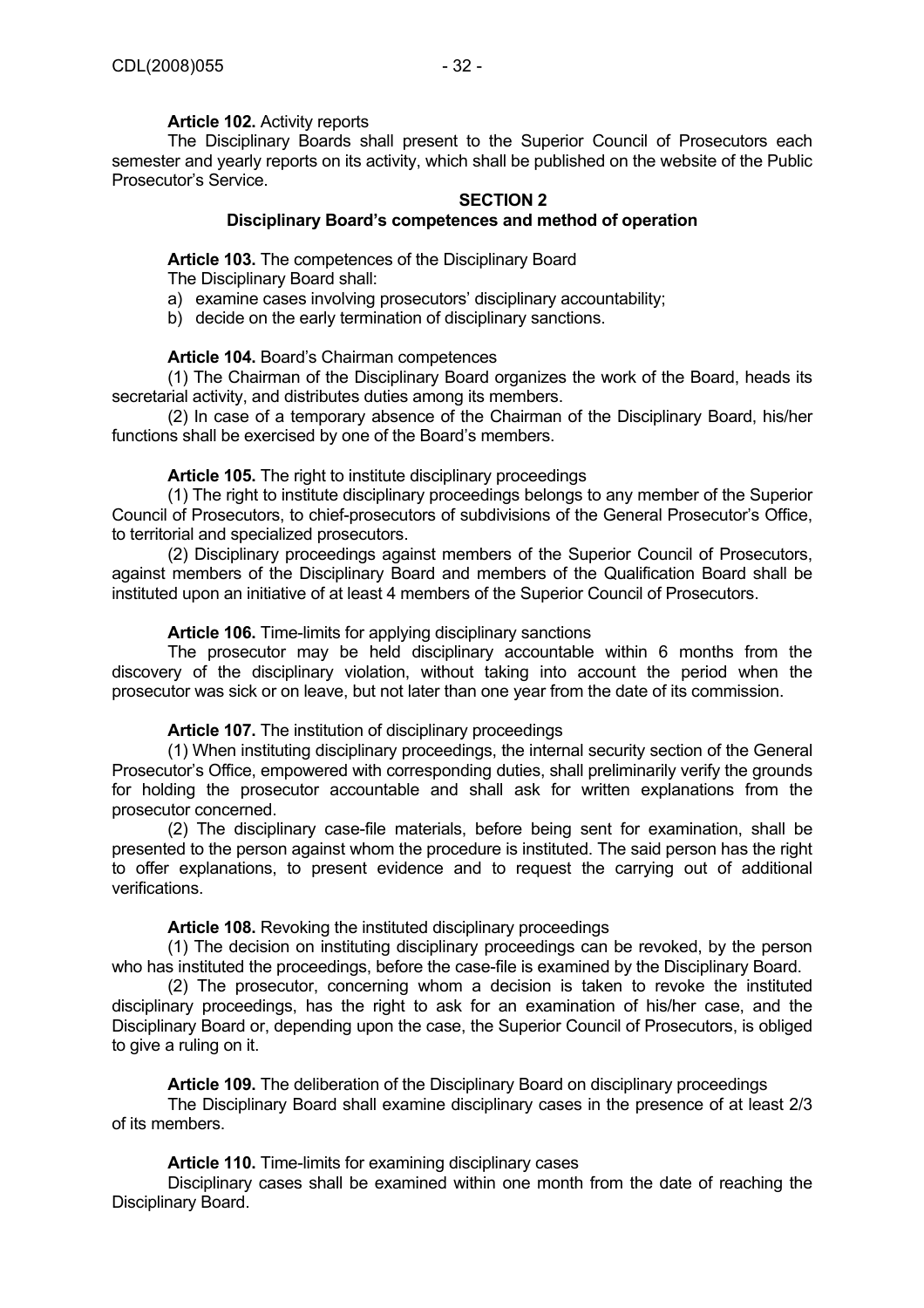#### **Article 111.** Participants to the disciplinary proceedings

(1) At the examination of the disciplinary case, the participation of the prosecutor who is held accountable is mandatory. If the prosecutor is absent from the session unjustifiably, the Disciplinary Board has the right to decide the examination of the disciplinary case in his/her absence.

(2) The person who has instituted the disciplinary proceedings has the right to participate in the examination of the case; other prosecutors may attend the examination.

#### **Article 112.** Decisions on disciplinary cases

- (1) The Disciplinary Board may decide:
- a) to apply a disciplinary sanction;
- b) to reject the proposal of applying a sanction and to terminate disciplinary proceedings;
- c) to submit the disciplinary case-file materials to the Superior Council of Prosecutors for initiating the procedure of suspending the prosecutor from the office.
- (2) The Disciplinary Board shall terminate the disciplinary proceedings when:
- a) there are no grounds to hold the prosecutor disciplinary accountable;
- b) the limit term for applying disciplinary sanctions has elapsed;
- c) it is inappropriate to apply disciplinary sanctions, in cases when the mere examination of case-file materials in a session is sufficient.

#### **Article 113.** Adopting decisions

(1) A decision on the disciplinary proceedings shall be adopted with a majority of the votes of the Disciplinary Board members who participate in the examination of the case. The decisions shall be issued in written form and shall be signed by the president of the session and by Board members.

(2) The decision of the Disciplinary Board and the materials that support the application of the disciplinary sanction shall be submitted to the Superior Council of Prosecutors for validation.

#### **Article 114.** Appealing against a decision of the Disciplinary Board

(1) The decision of the Disciplinary Board can be appealed against, by the prosecutor on whom the disciplinary sanction was applied or by the prosecutor who had instituted disciplinary proceedings, to the Superior Council of Prosecutors.

(2) If the prosecutor does not agree with the decision of the Superior Council of Prosecutors, he/she may appeal it with a court of law.

#### **Article 115.** Annulling a disciplinary sanction

(1) If, during one year from the date when a disciplinary sanction was applied onto the prosecutor, no other disciplinary sanction is applied on him or her, it shall be considered that the prosecutor has not been subjected to disciplinary sanctions.

(2) At the proposal of the prosecutor who had instituted disciplinary proceedings, as well as upon the initiative of the Disciplinary Board that has applied the disciplinary sanction, upon the expiry of at least 6 months from the date when the sanction was applied, the Disciplinary Board may annul the disciplinary sanction before the expiry of its term if the sanctioned prosecutor has not committed another disciplinary violation and has had an irreproachable conduct and conscientious attitude in the exercise of his/her duties.

(3) In the period when the disciplinary sanction is in effect, the sanctioned person shall not receive any stimulation measures.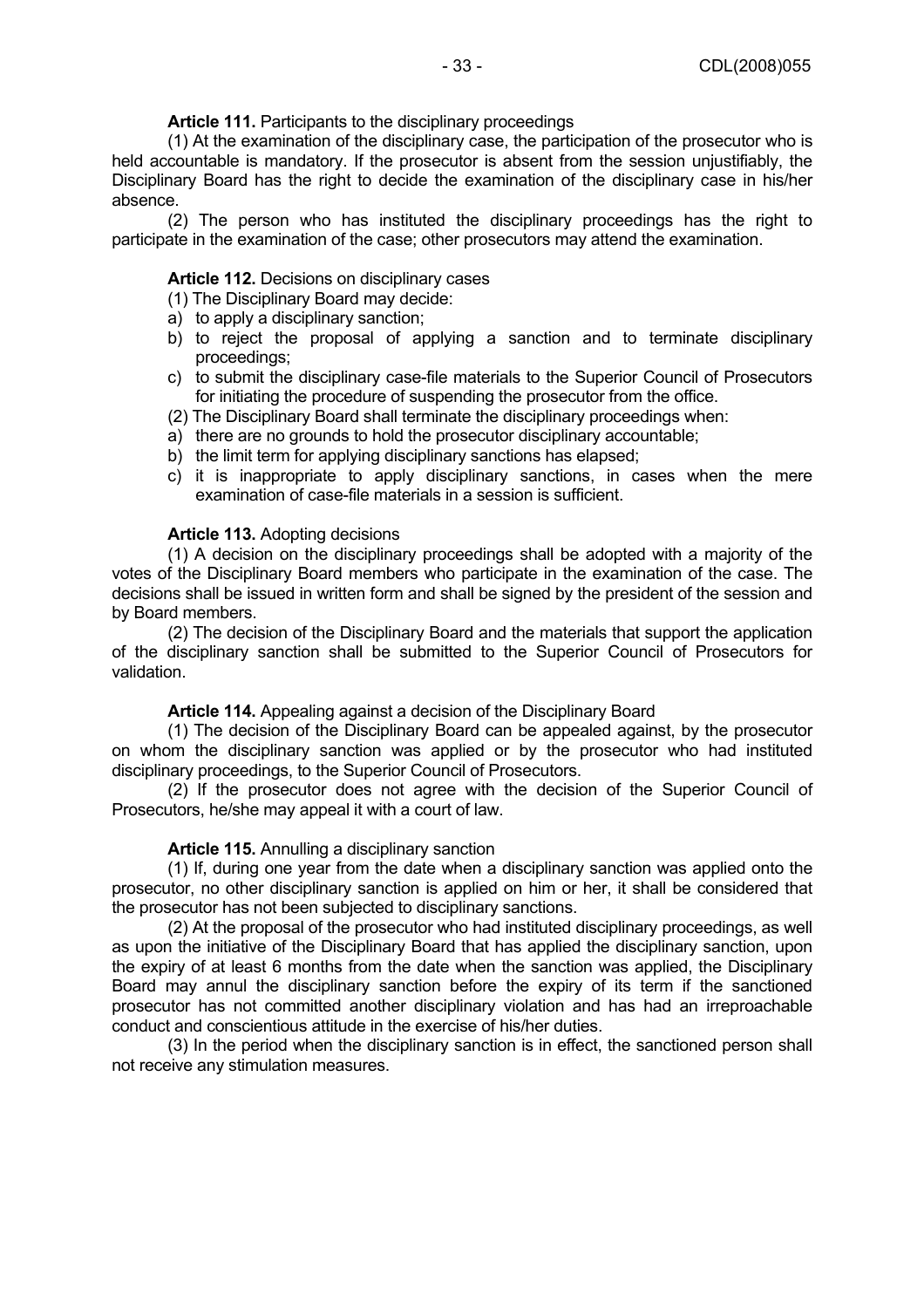#### **Chapter XV THE QUALIFICATION BOARD**

## **SECTION 1 General Provisions**

**Article 116.** The Qualification Board

The Qualification Board shall be set up under the aegis of the Superior Council of Prosecutors and shall serve the purpose of promoting the state policy in the field of selection of candidates for the Public Prosecutor's Service, assessing the level of prosecutors' professional skills and training, their correspondence to the requirements of the offices held, the observance of restrictions and exigencies set for prosecutors.

**Article 117.** Composition, duration of mandate

(1) The Qualification Board operates in the following composition:

a) three prosecutors from the General Prosecutor's Office elected by the prosecutors of the General Prosecutor's Office;

b) six prosecutors of the level of territorial and specialized prosecutor's offices elected by the prosecutors thereof.

(2) The duration of the mandate of the Qualification Board is of 4 years.

(3) The Chairman of the Qualification Board shall be elected through a secret vote at the Board's first session, from among its members.

## **SECTION 2**

## **Qualification Board's competences and method of operation**

**Article 118.** The competences of the Qualification Board

- In the exercise of its duties, the Qualification Board shall:
- a) organize the capacity exam for candidates to the post of prosecutor, in accordance with the law;
- b) examine the content of materials presented for the Board's session, the conclusions and recommendations of the chief-prosecutor or those of other persons, entitled to give references for the person passing the assessment, and the opinion of the prosecutor being assessed;
- c) hear the person undergoing the assessment and, depending upon the case, the chief-prosecutor or the person entitled to give references for him or her;
- d) assess the activity results of the prosecutor undergoing the assessment;
- e) adopt decisions and recommendations;
- f) make proposals for applying stimulation measures for prosecutors' professional merits.

## **Article 119.** The Chairman

(1) The Chairman of the Qualification Board shall be elected through a secret vote at the Board's first session, from among its members.

(2) The Chairman of the Qualification Board organizes the work of the Board, heads its secretarial activity, and distributes duties among its members.

(3) In case of an absence of the Chairman, his/her functions shall be exercised by one of Board's members.

#### **Article 120.** Method of operation

(1) The Chairman of the Qualification Board shall set the time and venue for the session, and shall announce the candidate or the prosecutor whose case is to be examined.

(3) The Qualification Board shall convene sessions whenever necessary.

(4) A Qualification Board's session shall be deliberative if at least 2/3 of its members participate in it.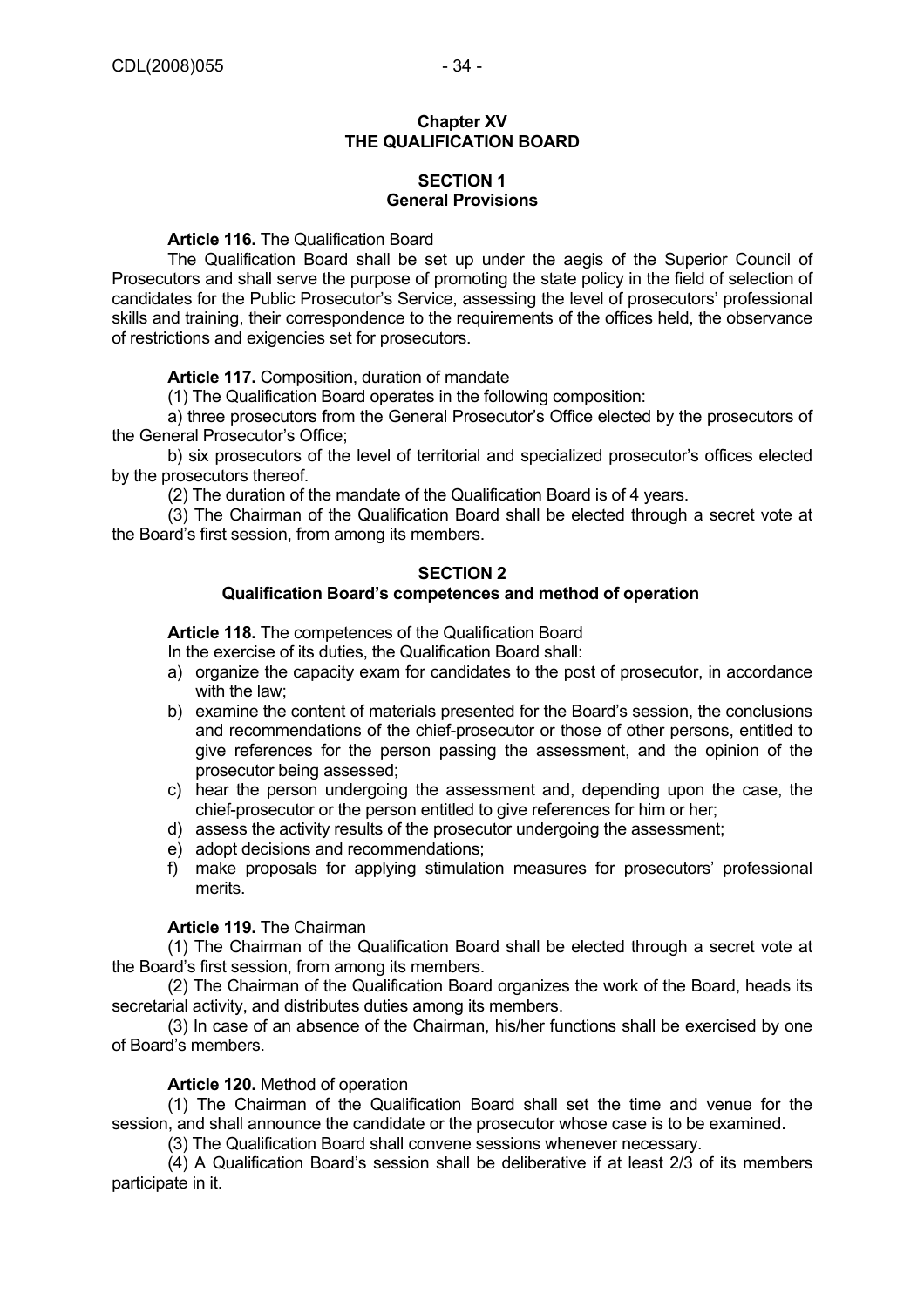**Article 121.** Recusation and self-recusation

(1) A member of the Qualification Board cannot participate in the examination of the case and shall be recused if there are circumstances that may raise doubts concerning his/her objectivity.

(2) The recusation shall be supported by arguments and presented in written form prior to the examination of the case.

(3) The decision on the recusation or self-recusation shall be adopted with the vote of the majority of Board members present at the session, in the absence of the member whose recusation or self-recusation is being decided.

## **Article 122.** The adoption of decisions

(1) The decision of the Qualification Board shall be adopted through a secret vote, with a simple majority of the votes of members present at the session. In case of a parity of votes, the decision for which the Chairman of the Board had cast his/her vote shall be considered adopted.

(2) The prosecutor who is a member of the Qualification Board cannot participate in the examination of his/her own assessment.

(3) The decision of the Qualification Board shall be issued in written form and shall be signed by the Board's Chairman and members who had taken part in the session.

(4) The decision of the Qualification Board and the materials that support the Board's proposal shall be submitted to the Superior Council of Prosecutors for validation.

## **Article 123.** Appealing against the decision

The decision of the Qualification Board can be appealed against within 10 days before the Superior Council of Prosecutors.

**Article 124.** Information on the activity of the Qualification Board

The Qualification Board shall present to the Superior Council of Prosecutors an annual information on its activity, which shall be published on the website of the Public Prosecutor's **Service** 

## **SECTION 3 The capacity exam**

**Article 125.** Lodging requests for taking the capacity exam

(1) The request for taking the capacity exam shall be lodged with the Superior Council of Prosecutors.

(2) The method of organizing and carrying out the capacity exam shall be set by a regulation approved by the Superior Council of Prosecutors.

#### **Article 126.** The capacity exam

(1) The capacity exam implies a verification of a candidate's theoretical and practical knowledge through written and oral tests.

(2) The person who has not passed the capacity exam may re-take the exam not sooner than after 6 months.

#### **Article 127.** The decisions of the Qualification Board

(1) Following the capacity exam, the Qualification Board shall adopt a decision on the successful passing or the failure to pass the exam.

(2) The results of the capacity exam, indicated in the decision of the Qualification Board, shall serve as a basis for the respective person's participation in the contest for filling in of the vacancies of the posts of prosecutors.

#### **SECTION 4 The assessment exam**

**Article 128.** The purpose of the assessment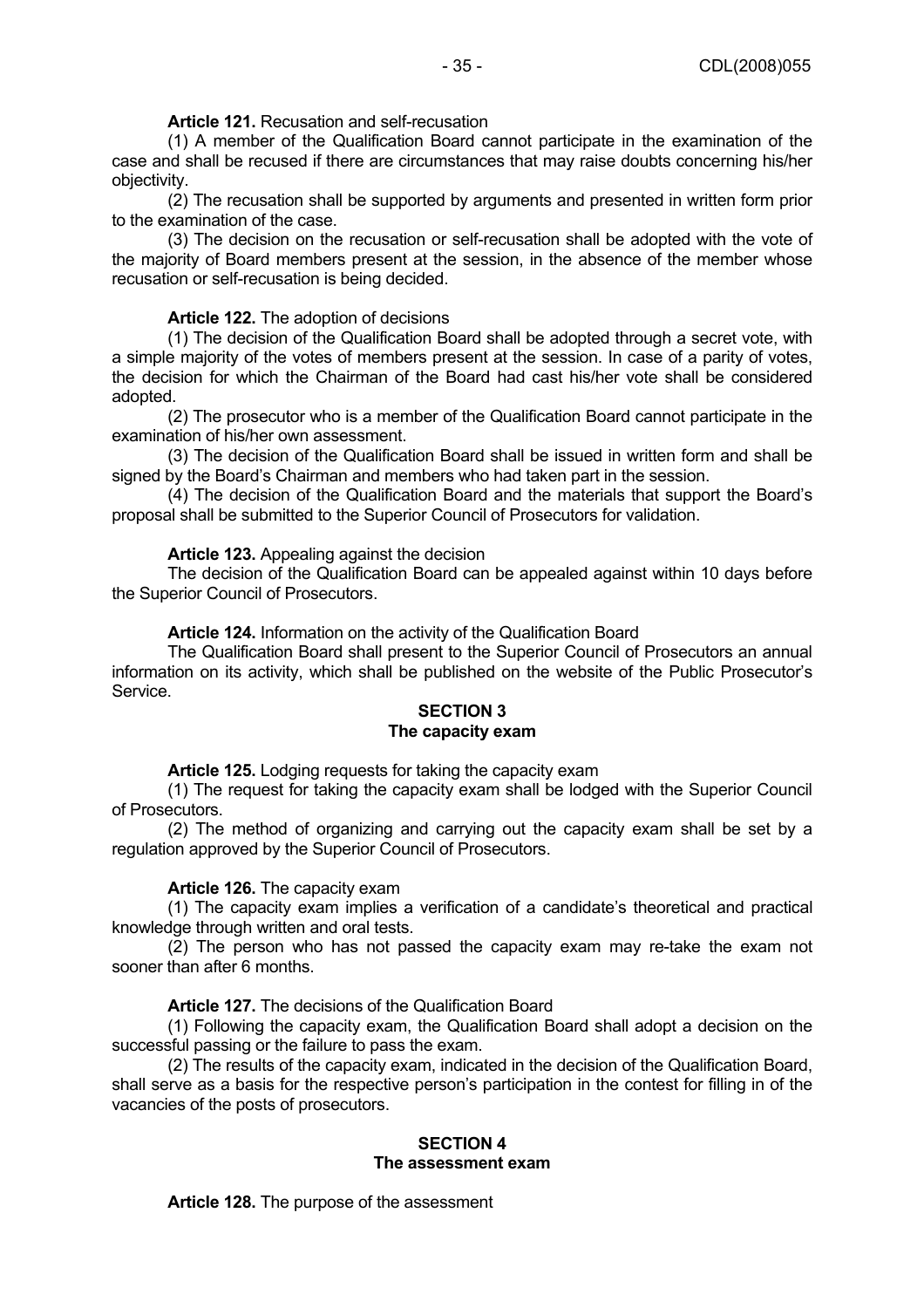The assessment of prosecutors serves the purpose of evaluating the professionalism of prosecutors, providing stimuli for raising their professionalism, and raising the responsibility in the exercise of prosecutorial functions.

## **Article 129.** The assessment

(1) For a prosecutor's assessment, the chief-prosecutor of the respective prosecutor or a member of the Superior Council of Prosecutors shall prepare an assessment file, analyzing the prosecutor's professional and moral qualities and professional activity, and shall present the said file to the Qualification Board.

(2) The prosecutor must take notice of the assessment file 15 days prior to the assessment, at latest.

(3) The assessment shall take place in the presence of the person undergoing the assessment.

## **Article 130.** The decision on the assessment

(1) Based upon the level of professional skills, the length of service and the work experience, the results of the professional activity, and, depending upon the case, the organizational capacities of the person undergoing the assessment, the Qualification Board may recommend to the Prosecutor General:

- a) to stimulate the prosecutor;
- b) to include the prosecutor in the staff reserves;
- c) to confer a qualification degree or a superior qualification degree;
- d) to repeat the assessment procedure within the period set by the Board, after the liquidation of the shortcomings discovered in the person's professional activity;
- e) to downgrade the prosecutor;
- f) to dismiss the person from the post of prosecutor in case of insufficient training, that was revealed during the assessment.

(2) The results of the assessment shall be brought to the knowledge of the prosecutor immediately after the adoption of the decision.

#### **Chapter XVI**

## **Election of members of Superior Council of Prosecutors, Qualification Board, Disciplinary Board**

**Article 131.** Principles of election

(1) The election of members of Superior Council of Prosecutors, Qualification Board, Disciplinary Board shall take place according to the proportional representation principle. The prosecutors' election rights shall not be hindered.

(2) The Superior Council of Prosecutors shall set up the Election Commission composed of 6 persons which shall examine and approve the voting results. Members of the Commission shall appoint the Chairman of the Commission.

(3) The prosecutors wishing to become members of the Superior Council of Prosecutors, Disciplinary Board or Qualification Board shall lodge a request to be considered as candidates, addressed to the Chairman of the Election Commission, and shall support their application with the following documents:

- a curriculum vitae;

- a current declaration on income.

The prosecutor-candidate must have worked at least 5 years as prosecutor.

(4) The date for the voting on members of the Council, Disciplinary Board or Qualification Board shall be announced with at least 90 days before the expiry of the mandate of the members. The date shall be posted on the website of the Public Prosecutor's Service.

(5) The members of the Superior Council of Prosecutors, Disciplinary Board or Qualification Board mentioned at art. 82 paragraph (3), art. 101 paragraph (1) and art. 117 paragraph (1) shall be elected on the basis of a list of candidates containing a minimum of 10 persons.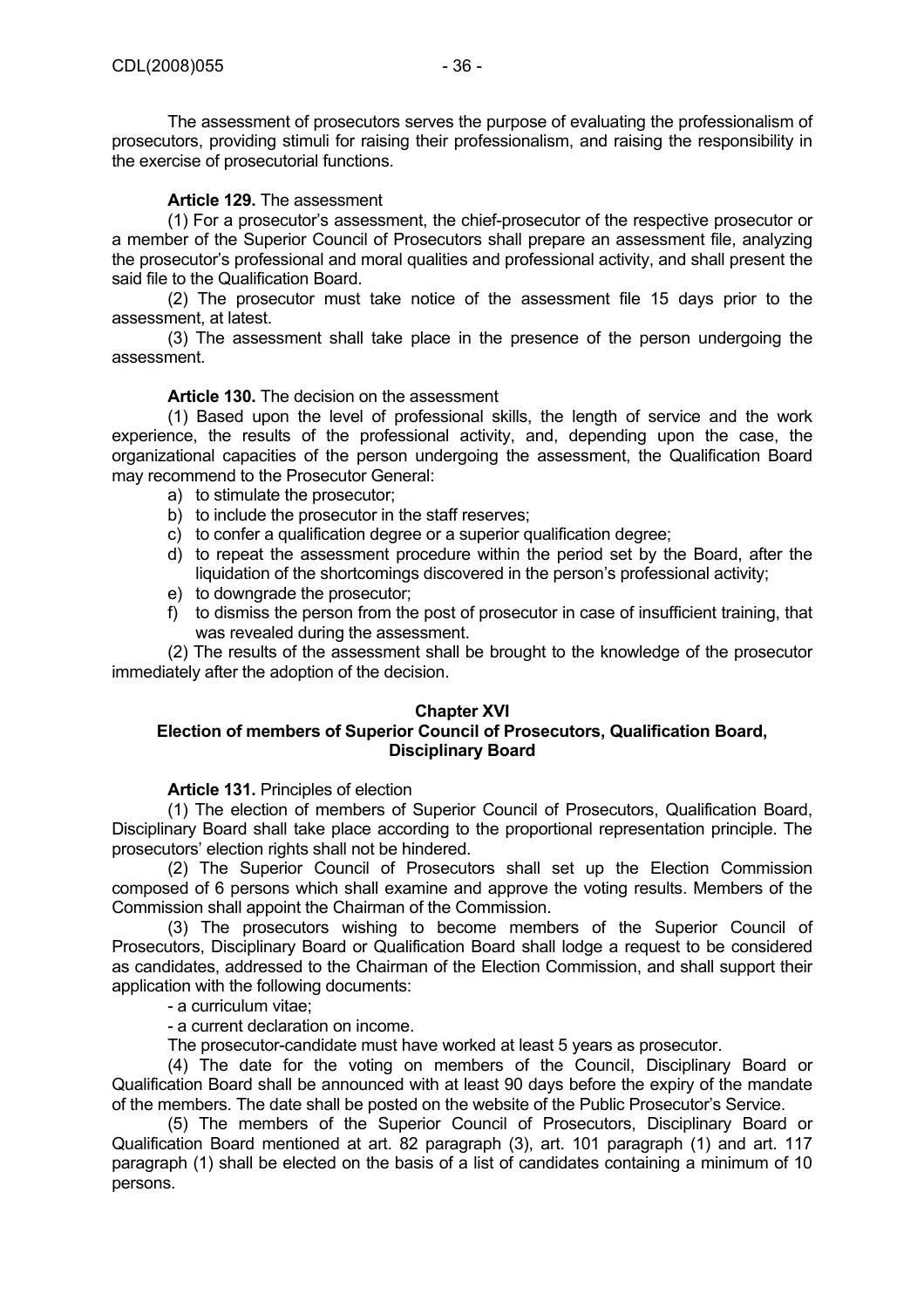(6) The prosecutors who have accumulated the greater number of votes shall be considered elected as members of the Superior Council of Prosecutors, Disciplinary Board or Qualification Board.

(7) If several candidates accumulate an equal number of votes, repeated elections shall be organized with participation of the candidates with the same number of votes.

(8) The manner of holding the initial elections of the members of the Superior Council of Prosecutors shall be established by the Election Commission appointed by the Board of the Public Prosecutor's Service.

(9) The Superior Council of Prosecutors shall elaborate and approve the regulation on elections.

**Article 132.** The filling in of vacancies.

In case of termination of a Superior Council of Prosecutors member's mandate, the election and appointed of a new member shall be made in a term of 30 days from date of vacancy, according to the procedure of election established by law.

**Article 133.** Ensuring of activity of the Superior Council of Prosecutors, Disciplinary Board and Qualification Board

The activity of the Superior Council of Prosecutors, Disciplinary Board and Qualification Board shall be ensured by Human Resources Division and the Division on Internal Security of the General Prosecutor's Office.

## **Article 134** Secretarial works

(1) The agenda for the sessions shall be posted 6 days in advance on the website of the Public Prosecutor's Service. The decisions of the Superior Council of Prosecutors, of the Qualification Board, and of the Disciplinary Board shall be posted on the website of the Public Prosecutor's Service.

(2) The works of the sessions of the Superior Council of Prosecutors, of the Qualification Board, and of the Disciplinary Board shall be registered in minutes.

(3) The minutes shall be defined within 6 days after the session and shall be signed by the president of the session and by the secretary.

#### **TITLE IV**

## **AUXILIARY PERSONNEL AND THE BUDGET OF THE PUBLIC PROSECUTOR'S SERVICE**

#### **Chapter XVII The specialized auxiliary and technical personnel**

#### **Article 135.** The specialized auxiliary personnel

 (1) The Public Prosecutor's Service employs auxiliary personnel specialized in law, economy and administration, having the status of public servant.

 (2) The specialized auxiliary personnel of prosecutor's offices is composed of: prosecutor's consultants, main specialists, coordinating specialists, and specialists.

 (3) The specialized auxiliary personnel of prosecutor's offices is obliged, during its entire activity, to respect human rights and freedoms, as well as the equality of people before the law, to observe deontological norms of the profession and to participate in the continuous training.

 (4) The organisation and functioning of the auxiliary departments of the Public Prosecutor's Service, as well as the functions of the personnel of those departments, shall be set forth by a regulation approved by the Prosecutor General.

#### **Article 136.** Conditions for appointment

 To be appointed in the position indicated in Article 135 paragraph (2) of the present law, a person that meets the following conditions: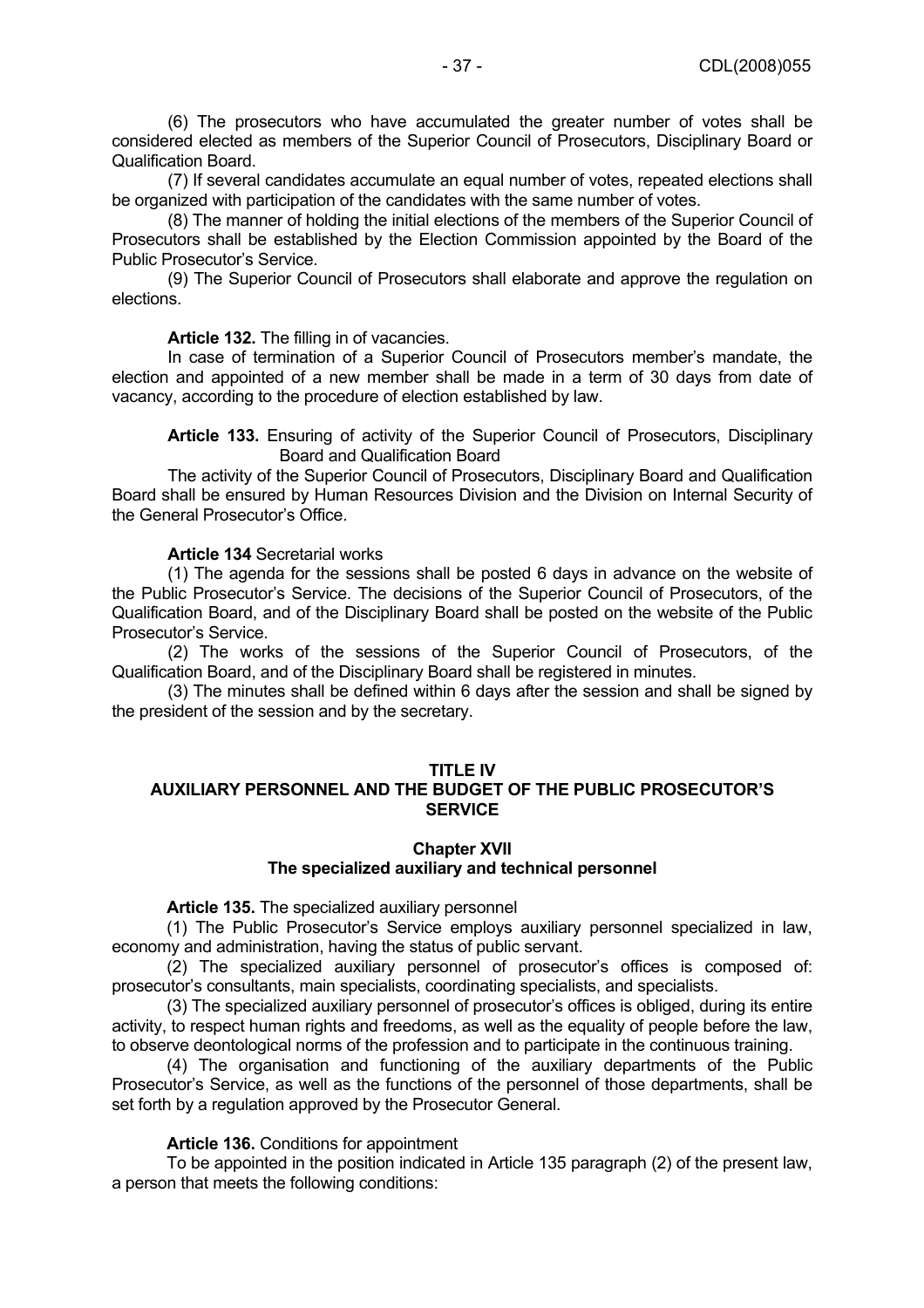a) to have the citizenship of the Republic of Moldova, to be domiciled on its territory and have full legal capacity;

b) to have no criminal record and a good reputation;

c) to know the state language;

d) to be capable, from the medical point of view, to exercise this position;

 e) to have specialized higher or secondary education , and to show appropriate theoretical knowledge;

f) to have computer or typing skills.

## **Article 137.** The appointment

 (1) The appointment of specialized auxiliary personnel shall be done on contest basis, organized at the level of prosecutor's offices.

 (2) The method of organizing and carrying out the contest shall be stipulated in the regulation approved by the Prosecutor General.

 (3) Persons, who successfully pass the contest, shall be appointed to the position by the Prosecutor General, at the suggestion of the chief-prosecutor of the respective prosecutor's office, after taking the oath as prescribed by law.

## **Article 138.** The rights and the obligations

 (1) The rights and obligations for the auxiliary personnel shall be established, taking in due account its place and role in the activity of the Public Prosecutor's Service, the complexity and the liabilities that are inherent for each post, the prohibitions and incompatibilities provided for by the law for the persons employed in public institutions.

(2) For the performed work, the specialized auxiliary personnel has the right:

- a) to adequate salary, established according to the level of the respective prosecutor's office, and according to the post held, to the length of service and in the office, and to other criteria set up by the law;
- b) to continuous training. The training and professional enhancement of the specialized auxiliary personnel shall be implemented according to the regulation approved by the Prosecutor General;
- c) to the freedom of association or to accede to trade unions, as well as to local, national or international professional organizations, in order to protect his/her professional, social and economic interests;
- d) to be promoted according to his/her professional training and individual qualities;
- e) to enjoy yearly a paid leave, medical leave, unpaid leave, leave for studies or for other cases, as well as other rights pursuant to the legislation in force.

 (3) The specialized auxiliary personnel has the obligation to carry out their duties in a professional and impartial manner, in accordance with the law, and to abstain from any act, which might cause prejudices to natural or legal persons, or the prestige of the Public Prosecutor's Service.

 (4) The positions held by the specialized auxiliary personnel are incompatible with any other public or private positions, save for teaching positions, as prescribed by the law.

#### **Article 139.** The technical specialized personnel.

 (1) The technical specialized personnel shall not enjoy the status of public servant. The employment conditions for the technical specialized personnel shall be regulated by the labour law.

 (2) The leadership of public prosecutor's offices shall organise the activity of the technical specialized personnel, shall appoint, promote, transfer and dismiss them, as well as shall apply disciplinary sanctions and incentives to the technical specialized personnel.

#### **Chapter XVIII The budget of the Public Prosecutor's Service, organization of the activity of prosecutor's offices**

**Article 140.** The budget of the Public Prosecutor's Service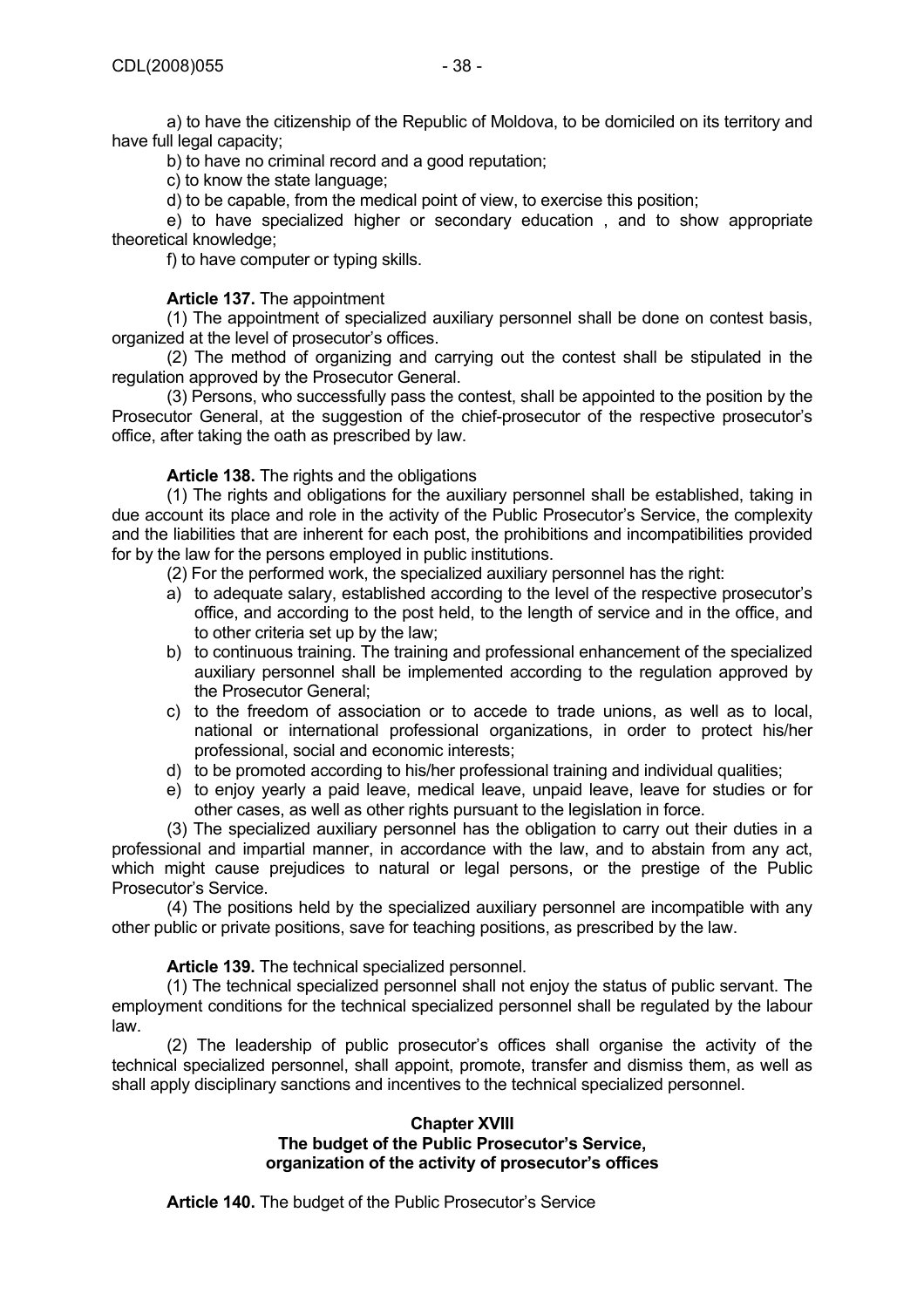(1) The activity of the Public Prosecutor's Service is financed from the state budget.

 (2) The budget of the Public Prosecutor's Service is approved by the Parliament in the process of approving the budget for the respective year.

## **Article 141.** Organizational and technical-material assistance to prosecutor's offices

 (1) The central and local public administration authorities are obliged to provide the prosecutor's offices with premises to carry out their functions.

 (2) The General Prosecutor's Office shall provide prosecutor's offices with operative technical and forensic equipment, telecommunications equipment and computers, and with official vehicles from the state budget.

## **Article 142.** The dress code

(1) The state shall provide the prosecutor with a uniform free of charge.

 (2) In the exercise of his/her functions, the prosecutor is obliged to have the attire prescribed by law.

**Article 143.** The economic-financial and administrative management of prosecutor's offices

 The economic-administrative service of the General Prosecutor's Office has the following main functions:

- a) is responsible for the economic-financial management of prosecutor's offices;
- b) organizes the drafting, motivation and submission to the Prosecutor General of the draft annual budgets;
- c) organizes the record-keeping, keeps registries of all the buildings of the Public Prosecutor's Service, and of other assets thereof;
- d) ensures the supply of maintenance and household equipment, assets and inventory items or other effects necessary for the optimal exercise of prosecutorial activities;
- e) ensures the maintenance and proper functioning of buildings, technical-sanitary heating systems, and other goods and inventory items on record;
- f) ensures the order, tidiness and integrity of the assets of prosecutor's offices;
- g) takes measures to prevent the occurrence of fires and measures to mitigate the consequences of calamities;
- h) exercises other competences as prescribed by the law.

#### **Article 144.** The Registry and the archive

 The Registry and the archive provide the secretarial services during the exercise of the attributions of the Public Prosecutor's Service, ensure the record-keeping, registration and examination of petitions, materials and other documents, and the control over their examination and storage in the archive.

#### **Article 145.** Statistical information

The General Prosecutor's Office, through its specialized subdivisions, ensures:

- a) the collection, processing, systematization, analysis, distribution and publication of statistical information on the state of criminality and the activity of prosecutor's offices;
- b) the coordination of the statistical activity of all prosecutor's offices in accordance with existing statistical standards;
- c) the management of statistics, the analysis of statistical information, the drafting of forecasts, the calculation of current and prospective estimations and the development of proposals;
- d) the drafting of statistical methodology.

#### **Article 146.** The international relations

 The Public Prosecutor's Service may have direct international relations, conclude contracts and sign agreements with similar foreign institutions, in the limits set by the law.